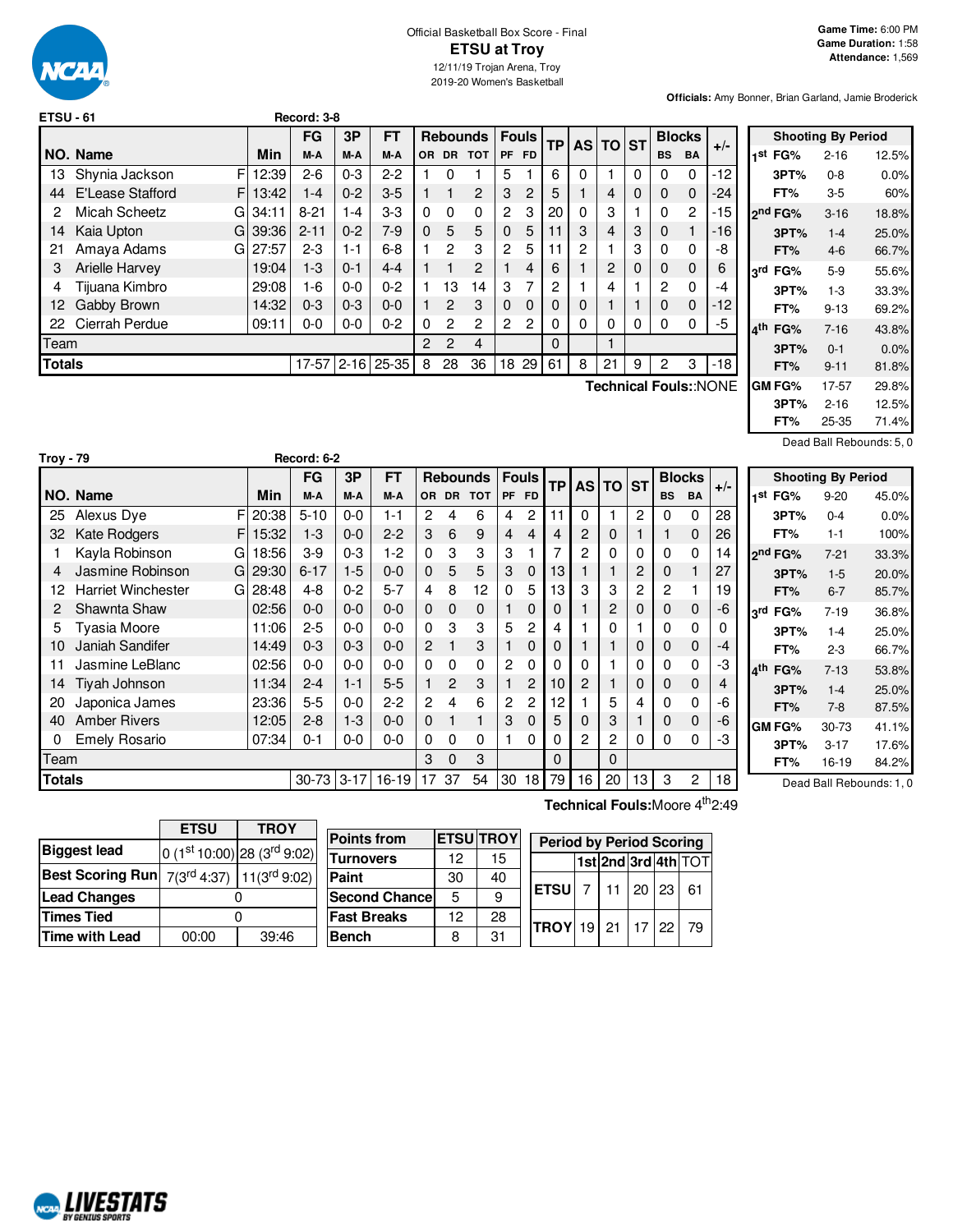

### Official Basketball Play by Play - 1st Period **ETSU at Troy** 12/11/19 Trojan Arena, Troy

2019-20 Women's Basketball

**Officials:** Amy Bonner, Brian Garland, Jamie Broderick

## **Period 1**

| <b>Quarter Starters:</b> |                                                                   |              |              |                 |                                                        |               |
|--------------------------|-------------------------------------------------------------------|--------------|--------------|-----------------|--------------------------------------------------------|---------------|
| <b>TROY</b>              | 1 Robinson K                                                      | 4 Robinson J |              | 12 Winchester H | 25 Dye A                                               | 32 Rodgers K  |
| <b>ETSU</b>              | 2 Scheetz M                                                       | 13 Jackson S | 14 Upton K   |                 | 21 Adams A                                             | 44 Stafford E |
| <b>Game Time</b>         | <b>TROY</b>                                                       |              | <b>Score</b> | Diff            |                                                        | <b>ETSU</b>   |
| 10:00                    | 25 DYE A jumpball won                                             |              |              |                 | 13 JACKSON S jumpball lost                             |               |
| 09:46                    | 1 ROBINSON K 2pt FG in the paint, layup made (2)                  |              | 2-0          | $\overline{2}$  |                                                        |               |
| 09:46                    | 32 RODGERS K assist (1)                                           |              |              |                 |                                                        |               |
| 09:20                    |                                                                   |              |              |                 | 13 JACKSON S 3pt FG, jump shot missed                  |               |
| 09:16                    | 32 RODGERS K defensive rebound (1)                                |              |              |                 |                                                        |               |
| 09:09                    | 32 RODGERS K 2pt FG outside the paint, jump shot made (2)         |              | $4 - 0$      | 4               |                                                        |               |
| 09:09                    | 1 ROBINSON K assist (1)                                           |              |              |                 |                                                        |               |
| 08:41                    |                                                                   |              |              |                 | 2 SCHEETZ M 3pt FG, jump shot missed                   |               |
| 08:39                    | 32 RODGERS K defensive rebound (2)                                |              |              |                 |                                                        |               |
| 08:39                    | 32 RODGERS K foul drawn (1)                                       |              |              |                 | 44 STAFFORD E foul personal (1 - 1)                    |               |
| 08:27                    | 4 ROBINSON J 2pt FG in the paint, layup made (2)                  |              | 6-0          | 6               |                                                        |               |
| 08:11                    |                                                                   |              |              |                 | 2 SCHEETZ M 2pt FG outside the paint, jump shot missed |               |
| 08:08                    |                                                                   |              |              |                 | 21 ADAMS A offensive rebound (1)                       |               |
| 08:06                    |                                                                   |              |              |                 | 44 STAFFORD E 3pt FG, jump shot missed                 |               |
| 08:02                    | 12 WINCHESTER H defensive rebound (1)                             |              |              |                 |                                                        |               |
| 07:59                    | 12 WINCHESTER H 2pt FG fast break in the paint, layup made<br>(2) |              | 8-0          | 8               |                                                        |               |
| 07:36                    |                                                                   |              |              |                 | 14 UPTON K 3pt FG, jump shot missed                    |               |
| 07:32                    | 32 RODGERS K defensive rebound (3)                                |              |              |                 |                                                        |               |
| 07:26                    | 4 ROBINSON J 2pt FG in the paint, layup made (4)                  |              | $10-0$       | 10              |                                                        |               |
| 07:25                    |                                                                   |              |              |                 | Timeout 30 Sec                                         |               |
| 07:25                    | 1 ROBINSON K substitution out                                     |              |              |                 |                                                        |               |
| 07:25                    | 4 ROBINSON J substitution out                                     |              |              |                 |                                                        |               |
| 07:25                    | 12 WINCHESTER H substitution out                                  |              |              |                 |                                                        |               |
| 07:25                    | 25 DYE A substitution out                                         |              |              |                 |                                                        |               |
| 07:25                    | 32 RODGERS K substitution out                                     |              |              |                 |                                                        |               |
| 07:25                    | 2 SHAW S substitution in                                          |              |              |                 |                                                        |               |
| 07:25                    | 5 MOORE T substitution in                                         |              |              |                 |                                                        |               |
| 07:25                    | 10 SANDIFER J substitution in                                     |              |              |                 |                                                        |               |
| 07:25                    | 11 LEBLANC J substitution in                                      |              |              |                 |                                                        |               |
| 07:25                    | 14 JOHNSON T substitution in                                      |              |              |                 |                                                        |               |
| 07:16                    |                                                                   |              | $10 - 2$     | 8               | 44 STAFFORD E 2pt FG in the paint, layup made (2)      |               |
| 07:16                    | 11 LEBLANC J foul shooting (1 - 1)                                |              |              |                 | 44 STAFFORD E foul drawn (1)                           |               |
| 07:16                    |                                                                   |              |              |                 | 44 STAFFORD E free throw 1 - 1 missed                  |               |
| 07:15                    | 5 MOORE T defensive rebound (1)                                   |              |              |                 |                                                        |               |
| 07:06                    | 14 JOHNSON T turnover bad pass (1)                                |              |              |                 | 21 ADAMS A steal (1)                                   |               |
| 07:06                    | 10 SANDIFER J foul personal (1 - 2)                               |              |              |                 | 14 UPTON K foul drawn (1)                              |               |
| 07:06                    |                                                                   |              |              |                 | 44 STAFFORD E substitution out                         |               |
| 07:06                    |                                                                   |              |              |                 | 3 HARVEY A substitution in                             |               |
| 06:56                    | 5 MOORE T foul personal (1 - 3)                                   |              |              |                 | 3 HARVEY A foul drawn (1)                              |               |
| 06:52                    |                                                                   |              |              |                 | 2 SCHEETZ M 2pt FG in the paint, layup missed          |               |
| 06:47                    |                                                                   |              |              |                 | 13 JACKSON S offensive rebound (1)                     |               |
| 06:47                    |                                                                   |              | $10 - 4$     | 6               | 13 JACKSON S 2pt FG in the paint, layup made (2)       |               |
|                          |                                                                   |              |              |                 |                                                        |               |

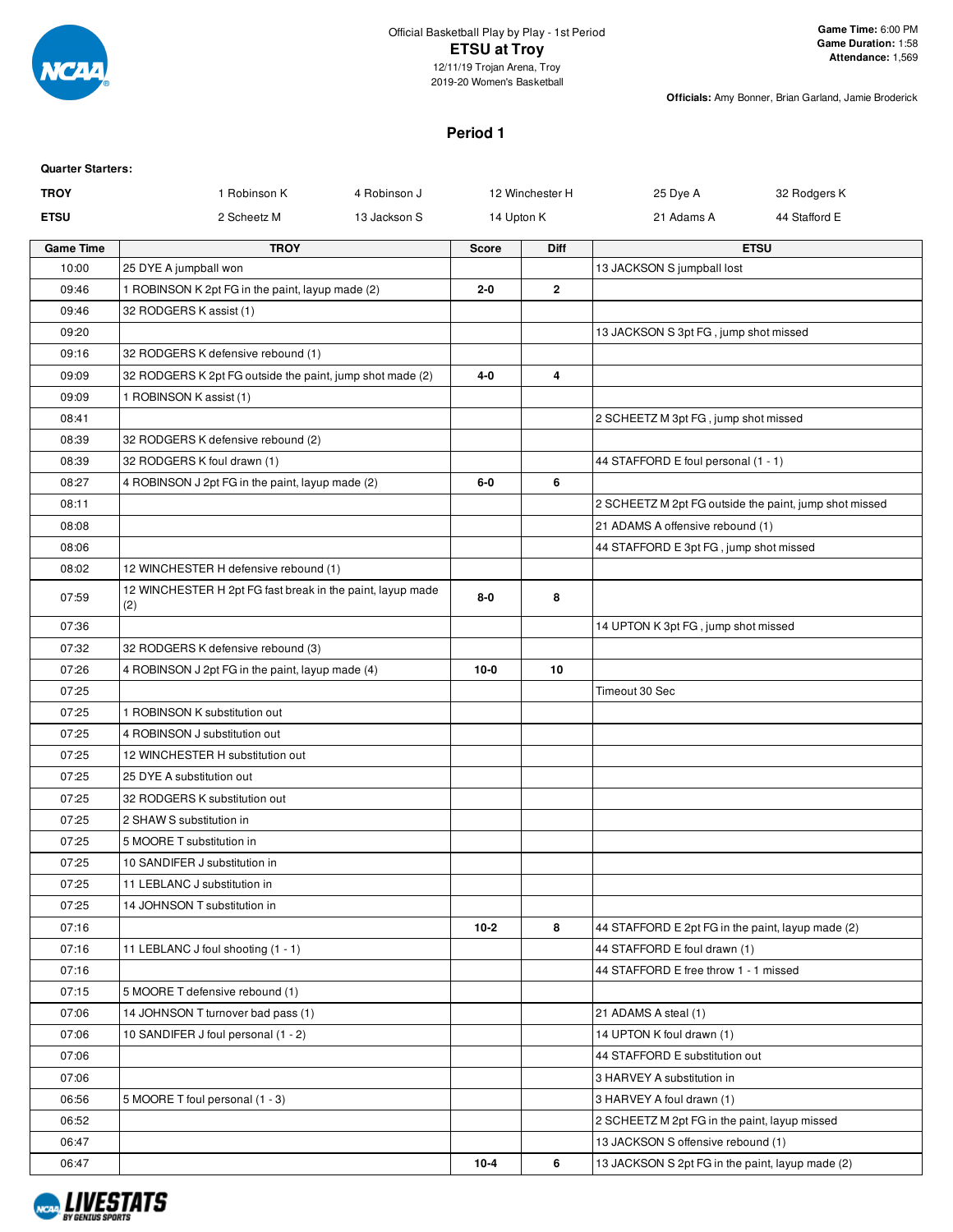

#### Official Basketball Play by Play - 1st Period **ETSU at Troy** 12/11/19 Trojan Arena, Troy 2019-20 Women's Basketball

| <b>Game Time</b> | TROY                                                      | Score    | Diff | <b>ETSU</b>                                   |
|------------------|-----------------------------------------------------------|----------|------|-----------------------------------------------|
| 06:43            | 2 SHAW S turnover bad pass (1)                            |          |      |                                               |
| 06:43            | 2 SHAW S substitution out                                 |          |      |                                               |
| 06:43            | 5 MOORE T substitution out                                |          |      |                                               |
| 06:43            | 10 SANDIFER J substitution out                            |          |      |                                               |
| 06:43            | 11 LEBLANC J substitution out                             |          |      |                                               |
| 06:43            | 14 JOHNSON T substitution out                             |          |      |                                               |
| 06:43            | 1 ROBINSON K substitution in                              |          |      |                                               |
| 06:43            | 4 ROBINSON J substitution in                              |          |      |                                               |
| 06:43            | 12 WINCHESTER H substitution in                           |          |      |                                               |
| 06:43            | 20 JAMES J substitution in                                |          |      |                                               |
| 06:43            | 40 RIVERS A substitution in                               |          |      |                                               |
| 06:43            |                                                           |          |      | 13 JACKSON S substitution out                 |
| 06:43            |                                                           |          |      | 4 KIMBRO T substitution in                    |
| 06:27            | 20 JAMES J steal (1)                                      |          |      | 21 ADAMS A turnover bad pass (1)              |
| 06:19            | 40 RIVERS A turnover travel (1)                           |          |      |                                               |
| 05:52            |                                                           |          |      | 4 KIMBRO T turnover 3 seconds (1)             |
| 05:35            | 40 RIVERS A 3pt FG, jump shot missed                      |          |      |                                               |
| 05:31            | 20 JAMES J offensive rebound (1)                          |          |      |                                               |
| 05:31            | 20 JAMES J turnover travel (1)                            |          |      |                                               |
| 05:19            |                                                           |          |      | 3 HARVEY A 3pt FG, jump shot missed           |
| 05:15            | 20 JAMES J defensive rebound (2)                          |          |      |                                               |
| 05:12            | 20 JAMES J 2pt FG fast break in the paint, layup made (2) | $12 - 4$ | 8    |                                               |
| 05:02            |                                                           |          |      | 2 SCHEETZ M 3pt FG, jump shot missed          |
| 04:58            | 4 ROBINSON J defensive rebound (1)                        |          |      |                                               |
| 04:54            | 20 JAMES J 2pt FG fast break in the paint, layup made (4) | $14 - 4$ | 10   |                                               |
| 04:54            | 12 WINCHESTER H assist (1)                                |          |      |                                               |
| 04:24            | 20 JAMES J steal (2)                                      |          |      | 3 HARVEY A turnover bad pass (1)              |
| 04:22            | 20 JAMES J foul drawn (1)                                 |          |      | 3 HARVEY A foul personal (1 - 2)              |
| 04:21            | 4 ROBINSON J substitution out                             |          |      |                                               |
| 04:21            | 0 ROSARIO E substitution in                               |          |      |                                               |
| 04:21            |                                                           |          |      | 3 HARVEY A substitution out                   |
| 04:21            |                                                           |          |      | 21 ADAMS A substitution out                   |
| 04:21            |                                                           |          |      | 12 BROWN G substitution in                    |
| 04:21            |                                                           |          |      | 44 STAFFORD E substitution in                 |
| 04:13            | 40 RIVERS A 2pt FG outside the paint, jump shot missed    |          |      |                                               |
| 04:10            |                                                           |          |      | 4 KIMBRO T defensive rebound (1)              |
| 04:06            | 40 RIVERS A steal (1)                                     |          |      | 14 UPTON K turnover bad pass (1)              |
| 04:00            | 40 RIVERS A 2pt FG in the paint, layup missed             |          |      |                                               |
| 03:57            |                                                           |          |      | defensive rebound (4)                         |
| 03:57            | 40 RIVERS A substitution out                              |          |      |                                               |
| 03:57            | 25 DYE A substitution in                                  |          |      |                                               |
| 03:31            |                                                           |          |      | 2 SCHEETZ M 2pt FG in the paint, layup missed |
| 03:28            | 1 ROBINSON K defensive rebound (1)                        |          |      |                                               |
| 03:25            | 1 ROBINSON K 2pt FG outside the paint, jump shot missed   |          |      |                                               |
| 03:19            | 12 WINCHESTER H offensive rebound (2)                     |          |      |                                               |
| 03:19            | 12 WINCHESTER H 2pt FG in the paint, layup made (4)       | $16 - 4$ | 12   |                                               |
| 03:05            |                                                           |          |      | 44 STAFFORD E turnover travel (1)             |
| 03:05            | 12 WINCHESTER H substitution out                          |          |      |                                               |
| 03:05            | 10 SANDIFER J substitution in                             |          |      |                                               |
|                  |                                                           |          |      |                                               |

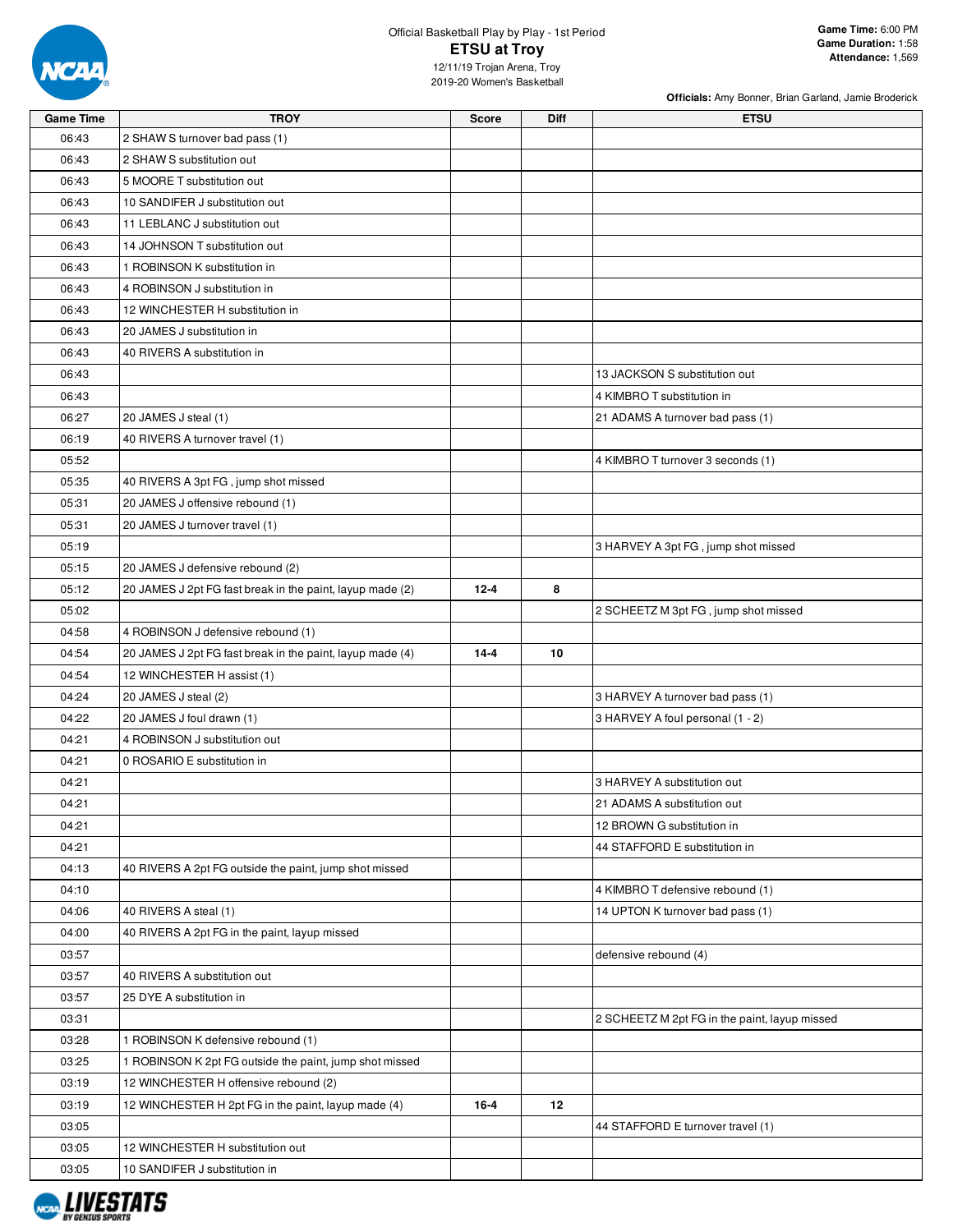

# Official Basketball Play by Play - 1st Period **ETSU at Troy**

| <b>Game Time</b> | <b>TROY</b>                                             | <b>Score</b> | Diff | <b>ETSU</b>                                      |
|------------------|---------------------------------------------------------|--------------|------|--------------------------------------------------|
| 03:05            |                                                         |              |      | 2 SCHEETZ M substitution out                     |
| 03:05            |                                                         |              |      | 21 ADAMS A substitution in                       |
| 02:51            | jump ball situation                                     |              |      |                                                  |
| 02:51            | 10 SANDIFER J turnover lost ball (1)                    |              |      | 12 BROWN G steal (1)                             |
| 02:51            |                                                         |              |      | 44 STAFFORD E substitution out                   |
| 02:51            |                                                         |              |      | 13 JACKSON S substitution in                     |
| 02:35            | 1 ROBINSON K foul shooting (1 - 4)                      |              |      | 21 ADAMS A foul drawn (1)                        |
| 02:33            |                                                         | 16-5         | 11   | 21 ADAMS A free throw 1 - 2 made (1)             |
| 02:33            |                                                         | 16-6         | 10   | 21 ADAMS A free throw 2 - 2 made (2)             |
| 02:24            | 1 ROBINSON K 3pt FG, jump shot missed                   |              |      |                                                  |
| 02:20            |                                                         |              |      | 14 UPTON K defensive rebound (1)                 |
| 02:09            |                                                         |              |      | 14 UPTON K 2pt FG in the paint, jump shot missed |
| 02:05            | 25 DYE A defensive rebound (1)                          |              |      |                                                  |
| 01:58            | 1 ROBINSON K 2pt FG outside the paint, jump shot missed |              |      |                                                  |
| 01:55            |                                                         |              |      | 21 ADAMS A defensive rebound (2)                 |
| 01:55            | 1 ROBINSON K foul personal (2 - 5)                      |              |      | 21 ADAMS A foul drawn (2)                        |
| 01:55            | 0 ROSARIO E substitution out                            |              |      |                                                  |
| 01:55            | 1 ROBINSON K substitution out                           |              |      |                                                  |
| 01:55            | 20 JAMES J substitution out                             |              |      |                                                  |
| 01:55            | 4 ROBINSON J substitution in                            |              |      |                                                  |
| 01:55            | 5 MOORE T substitution in                               |              |      |                                                  |
| 01:55            | 12 WINCHESTER H substitution in                         |              |      |                                                  |
| 01:55            |                                                         |              |      | 21 ADAMS A free throw fast break 1 - 2 missed    |
| 01:55            |                                                         |              |      | offensive dead ball rebound (1)                  |
| 01:55            |                                                         | $16 - 7$     | 9    | 21 ADAMS A free throw fast break 2 - 2 made (3)  |
| 01:50            | 4 ROBINSON J 2pt FG in the paint, layup blocked         |              |      |                                                  |
| 01:50            |                                                         |              |      | 4 KIMBRO T block (1)                             |
| 01:49            | offensive rebound (12)                                  |              |      |                                                  |
| 01:41            | 10 SANDIFER J 3pt FG, jump shot missed                  |              |      |                                                  |
| 01:36            |                                                         |              |      | 12 BROWN G defensive rebound (1)                 |
| 01:19            |                                                         |              |      | 4 KIMBRO T 2pt FG in the paint, layup missed     |
| 01:16            | 12 WINCHESTER H defensive rebound (3)                   |              |      |                                                  |
| 01:11            | 12 WINCHESTER H 2pt FG in the paint, layup blocked      |              |      |                                                  |
|                  |                                                         |              |      |                                                  |
| 01:11            |                                                         |              |      | 4 KIMBRO T block (2)                             |
| 01:06            |                                                         |              |      | 4 KIMBRO T defensive rebound (2)                 |
| 00:59            |                                                         |              |      | 14 UPTON K 2pt FG in the paint, layup missed     |
| 00:55            | 12 WINCHESTER H defensive rebound (4)                   |              |      |                                                  |
| 00:50            | 25 DYE A 2pt FG in the paint, layup made (2)            | 18-7         | 11   |                                                  |
| 00:50            | 12 WINCHESTER H assist (2)                              |              |      |                                                  |
| 00:50            | 25 DYE A foul drawn (1)                                 |              |      | 13 JACKSON S foul shooting (1 - 3)               |
| 00:50            |                                                         |              |      | 4 KIMBRO T substitution out                      |
| 00:50            |                                                         |              |      | 22 PERDUE C substitution in                      |
| 00:50            | 25 DYE A free throw 1 - 1 made (3)                      | $19-7$       | 12   |                                                  |
| 00:50            | 5 MOORE T substitution out                              |              |      |                                                  |
| 00:50            | 25 DYE A substitution out                               |              |      |                                                  |
| 00:50            | 20 JAMES J substitution in                              |              |      |                                                  |
| 00:50            | 32 RODGERS K substitution in                            |              |      |                                                  |
| 00:39            |                                                         |              |      | 13 JACKSON S 3pt FG, jump shot missed            |
| 00:35            | 4 ROBINSON J defensive rebound (2)                      |              |      |                                                  |

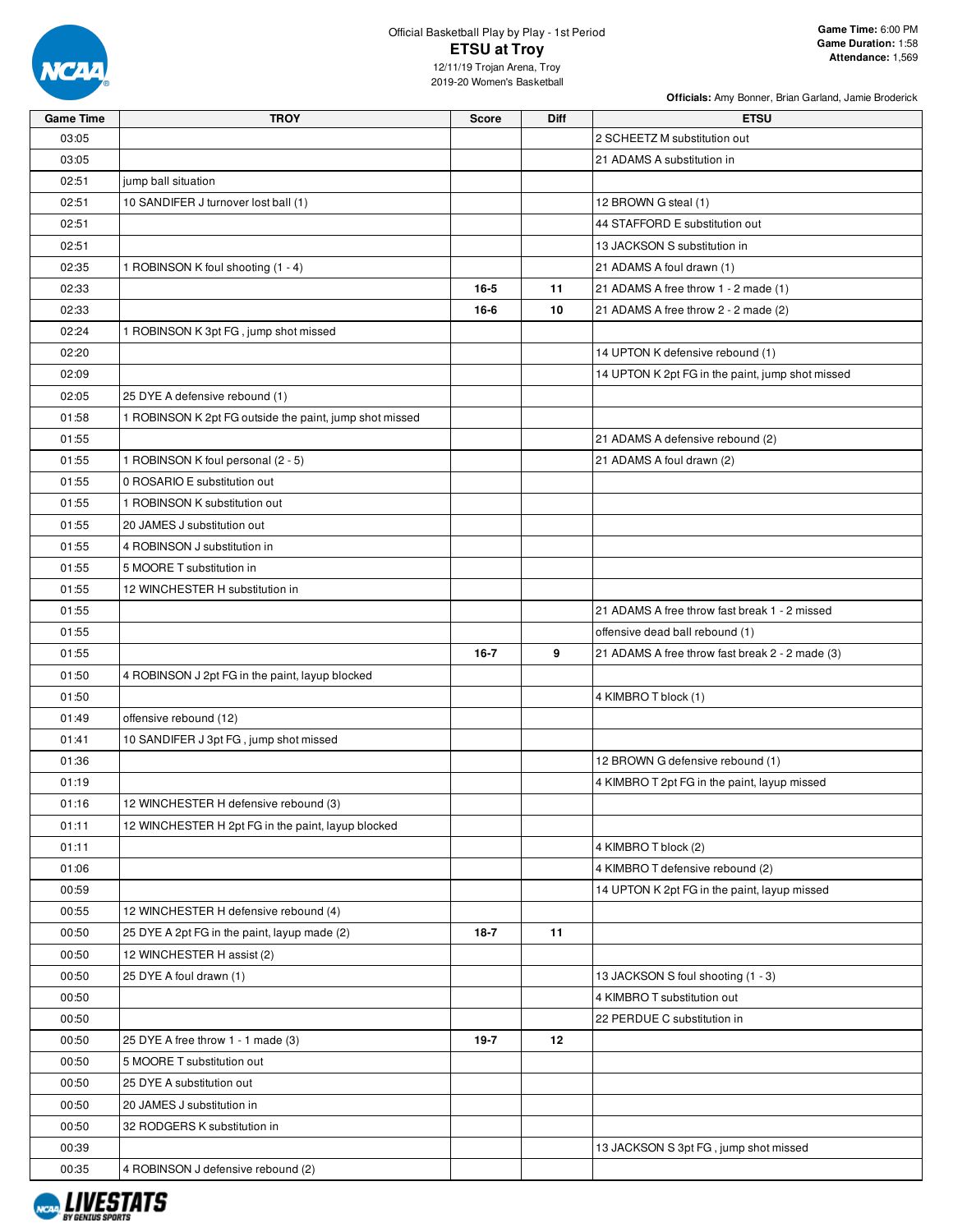

# Official Basketball Play by Play - 1st Period **ETSU at Troy**

**Game Time:** 6:00 PM **Game Duration:** 1:58 **Attendance:** 1,569

12/11/19 Trojan Arena, Troy 2019-20 Women's Basketball

| <b>Game Time</b> | <b>TROY</b>                                                | <b>Score</b>          | <b>Diff</b> | <b>ETSU</b>                         |
|------------------|------------------------------------------------------------|-----------------------|-------------|-------------------------------------|
| 00:27            | 12 WINCHESTER H 2pt FG outside the paint, jump shot missed |                       |             |                                     |
| 00:23            | 20 JAMES J offensive rebound (3)                           |                       |             |                                     |
| 00:22            | 20 JAMES J turnover lost ball (2)                          |                       |             | 21 ADAMS A steal (2)                |
| 00:09            |                                                            |                       |             | 12 BROWN G 3pt FG, jump shot missed |
| 00:05            | 12 WINCHESTER H defensive rebound (5)                      |                       |             |                                     |
| 00:02            | 4 ROBINSON J 3pt FG, jump shot missed                      |                       |             |                                     |
| 00:00            | 10 SANDIFER J offensive rebound (1)                        |                       |             |                                     |
|                  |                                                            | <b>END OF PERIOD</b>  |             |                                     |
|                  |                                                            | <b>TROY 19-7 ETSU</b> |             |                                     |

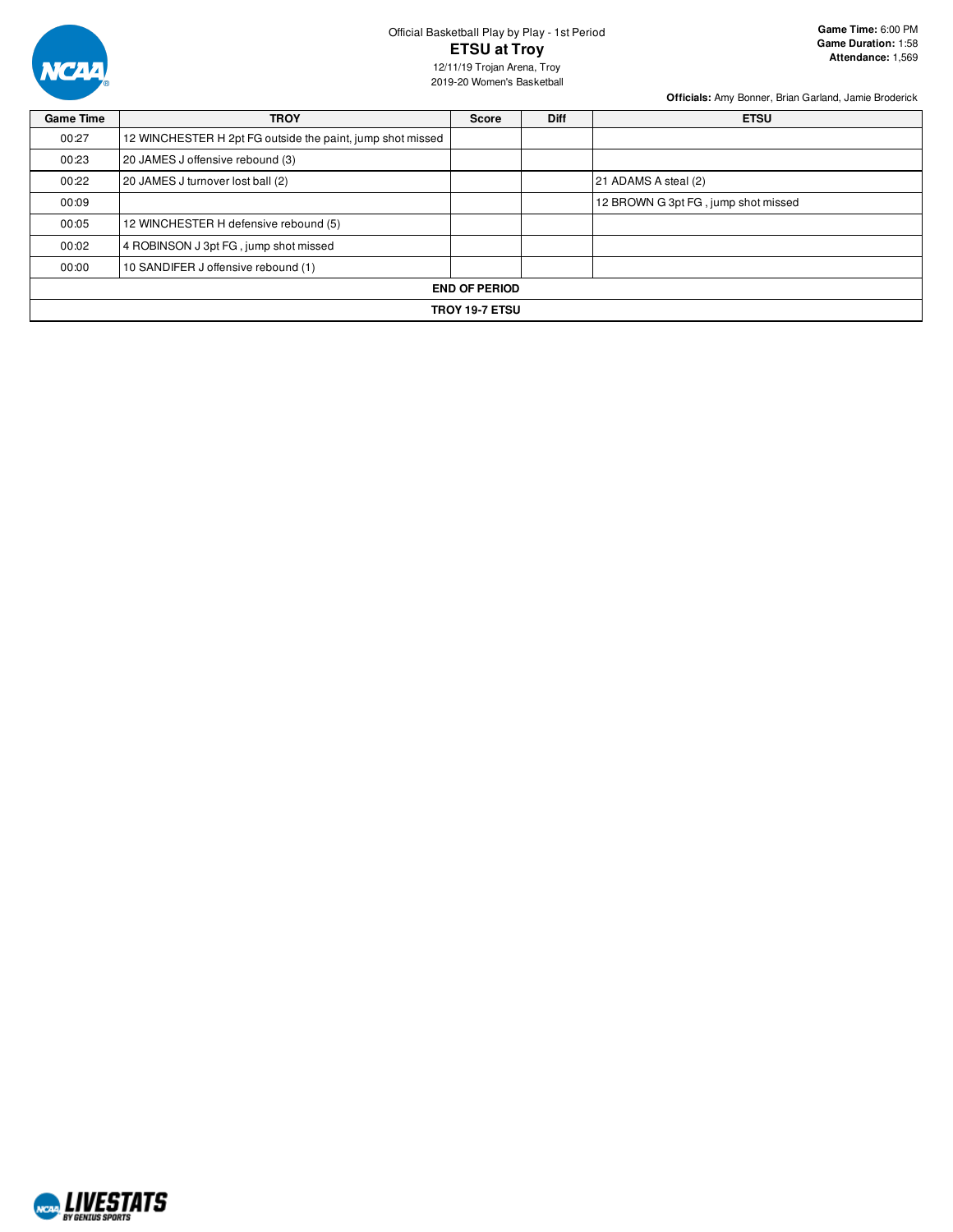

|               |                     |         | <b>FG</b> | 3P          | FT            |                |                | <b>Rebounds</b> |           | <b>Fouls</b> | ТP       | AS | <b>TO</b> | <b>ST</b> | <b>Blocks</b>  |           | $+/-$                                          |
|---------------|---------------------|---------|-----------|-------------|---------------|----------------|----------------|-----------------|-----------|--------------|----------|----|-----------|-----------|----------------|-----------|------------------------------------------------|
|               | NO. Name            | Min     | M-A       | M-A         | M-A           | <b>OR</b>      | DR.            | <b>TOT</b>      | <b>PF</b> | <b>FD</b>    |          |    |           |           | <b>BS</b>      | <b>BA</b> |                                                |
| 13            | F<br>Shynia Jackson | 06:08   | $1-3$     | $0 - 2$     | $0-0$         |                | 0              |                 |           | $\Omega$     | 2        | 0  | $\Omega$  | 0         | $\Omega$       | 0         | -6                                             |
| 44            | E'Lease Stafford    | F104:24 | $1-2$     | $0 - 1$     | $10-1$        | $\Omega$       | $\Omega$       | $\Omega$        |           |              | 2        | 0  |           | 0         | $\Omega$       | 0         | $-10$                                          |
| 2             | Micah Scheetz<br>G  | 06:55   | $0 - 5$   | $0 - 2$     | $0-0$         | 0              | $\Omega$       | $\Omega$        | $\Omega$  | $\Omega$     | 0        | 0  | 0         | 0         | $\Omega$       | 0         | $-12$                                          |
| 14            | Kaia Upton<br>G     | 10:00   | $0 - 3$   | $0 - 1$     | $ 0-0 $       | $\Omega$       |                |                 | $\Omega$  |              | 0        | 0  |           | $\Omega$  | 0              | 0         | $-12$                                          |
| 21            | Amaya Adams<br>G    | 08:44   | $0 - 0$   | $0 - 0$ 3-4 |               |                |                | 2               | $\Omega$  | 2            | 3        | 0  |           | 2         | $\Omega$       | 0         | $-10$                                          |
| 3             | Arielle Harvey      | 02:45   | $0 - 1$   | $0 - 1$     | $ 0-0 $       | $\Omega$       | $\Omega$       | $\Omega$        |           |              | 0        | 0  |           | 0         | $\Omega$       | 0         | $-2$                                           |
| 4             | Tijuana Kimbro      | 05:53   | $0 - 1$   | $0 - 0$     | $0 - 0$       | $\Omega$       | $\overline{c}$ | $\overline{2}$  | $\Omega$  | 0            | $\Omega$ | 0  |           | $\Omega$  | $\overline{2}$ | 0         | $-5$                                           |
| 12            | Gabby Brown         | 04:21   | $0 - 1$   | $0 - 1$     | $ 0-0 $       | $\Omega$       | 1              |                 | $\Omega$  | $\Omega$     | 0        | 0  | 0         |           | $\Omega$       | 0         | $-2$                                           |
| 22            | Cierrah Perdue      | 00:50   | $0-0$     |             | $0 - 0 0 - 0$ | $\Omega$       | $\Omega$       | $\Omega$        | $\Omega$  | $\Omega$     | 0        | 0  | 0         | 0         | $\Omega$       | 0         | -1                                             |
| Team          |                     |         |           |             |               | 0              |                | 1               |           |              | 0        |    | $\Omega$  |           |                |           |                                                |
| <b>Totals</b> |                     |         | $2 - 16$  |             | $0-8$ 3-5     | $\overline{c}$ | 6              | 8               | 3         | 5            | 7        | 0  | 5         | 3         | 2              | 0         | $-12$                                          |
|               |                     |         |           |             |               |                |                |                 |           |              |          |    |           |           |                |           | $T$ aahniaal $T$ aulau $N$ $\cap$ $N$ $\Gamma$ |

|     | <b>Shooting By Period</b> |          |       |  |  |  |  |  |  |  |  |  |
|-----|---------------------------|----------|-------|--|--|--|--|--|--|--|--|--|
| 1st | FG%                       | $2 - 16$ | 12.5% |  |  |  |  |  |  |  |  |  |
|     | 3PT%                      | $0 - 8$  | 0.0%  |  |  |  |  |  |  |  |  |  |
|     | FT%                       | 3-5      | 60%   |  |  |  |  |  |  |  |  |  |
|     | GM FG%                    | $2 - 16$ | 12.5% |  |  |  |  |  |  |  |  |  |
|     | 3PT%                      | $0 - 8$  | 0.0%  |  |  |  |  |  |  |  |  |  |
|     | FT%                       | $3-5$    | 60.0% |  |  |  |  |  |  |  |  |  |

Dead Ball Rebounds: 1, 0

**Technical Fouls:**:NONE

|               |                                |       | FG      | 3P      | FT      |          | <b>Rebounds</b> |                |              | <b>Fouls</b> | <b>TP</b> | <b>AS</b> | ΤO | <b>ST</b>      |           | <b>Blocks</b> | $+/-$ |  |
|---------------|--------------------------------|-------|---------|---------|---------|----------|-----------------|----------------|--------------|--------------|-----------|-----------|----|----------------|-----------|---------------|-------|--|
|               | NO. Name                       | Min   | M-A     | M-A     | M-A     | OR.      | <b>DR</b>       | <b>TOT</b>     | PF           | <b>FD</b>    |           |           |    |                | <b>BS</b> | <b>BA</b>     |       |  |
| 25            | F<br>Alexus Dye                | 05:42 | $1 - 1$ | $0 - 0$ | $1 - 1$ | 0        |                 | 1              | 0            |              | 3         | 0         | 0  | $\Omega$       | 0         | 0             | 12    |  |
| 32            | F<br><b>Kate Rodgers</b>       | 03:25 | $1 - 1$ | $0-0$   | $0 - 0$ | $\Omega$ | 3               | 3              | 0            |              | 2         |           | 0  | 0              | 0         | 0             | 10    |  |
|               | Kayla Robinson<br>G            | 07:23 | $1 - 4$ | $0 - 1$ | $0-0$   | $\Omega$ |                 | 1              | 2            | 0            | 2         |           | 0  | 0              | 0         | 0             | 14    |  |
| 4             | Jasmine Robinson<br>G          | 06:52 | $2 - 4$ | $0 - 1$ | $0 - 0$ | $\Omega$ | 2               | $\overline{c}$ | 0            | 0            | 4         | 0         | 0  | 0              | 0         | 1             | 16    |  |
| 12            | <b>Harriet Winchester</b><br>G | 08:08 | $2 - 4$ | $0-0$   | $0-0$   |          | 4               | 5              | 0            | 0            | 4         | 2         | 0  | 0              | 0         | 1             | 18    |  |
| 2             | Shawnta Shaw                   | 00:42 | $0 - 0$ | $0 - 0$ | $0 - 0$ | $\Omega$ | 0               | $\mathbf 0$    | $\Omega$     | 0            | 0         | 0         |    | 0              | 0         | $\mathbf 0$   | $-4$  |  |
| 5             | <b>Tyasia Moore</b>            | 01:47 | $0 - 0$ | $0-0$   | $0 - 0$ | $\Omega$ |                 | 1              |              | 0            | 0         | 0         | 0  | $\Omega$       | 0         | 0             | $-2$  |  |
| 10            | Janiah Sandifer                | 03:47 | $0 - 1$ | $0 - 1$ | $0 - 0$ | 1        | 0               | $\mathbf{1}$   |              | 0            | 0         | 0         |    | 0              | 0         | $\mathbf 0$   | $-4$  |  |
| 11            | Jasmine LeBlanc                | 00:42 | $0 - 0$ | $0-0$   | $0-0$   | $\Omega$ | 0               | 0              |              | 0            | 0         | 0         | 0  | 0              | 0         | $\mathbf 0$   | $-4$  |  |
| 14            | Tiyah Johnson                  | 00:42 | $0 - 0$ | $0-0$   | $0 - 0$ | $\Omega$ | 0               | $\mathbf 0$    | $\Omega$     | $\mathbf 0$  | 0         | 0         |    | 0              | 0         | 0             | $-4$  |  |
| 20            | Japonica James                 | 05:38 | $2 - 2$ | $0-0$   | $0-0$   | 2        |                 | 3              | $\Omega$     |              | 4         | 0         | 2  | $\overline{2}$ | 0         | 0             | 4     |  |
| 40            | <b>Amber Rivers</b>            | 02:46 | $0 - 3$ | $0 - 1$ | $0 - 0$ | $\Omega$ | 0               | $\mathbf 0$    | 0            | 0            | 0         | 0         |    |                | 0         | 0             | 4     |  |
| 0             | <b>Emely Rosario</b>           | 02:26 | $0 - 0$ | $0-0$   | $0 - 0$ | $\Omega$ | 0               | $\mathbf{0}$   | $\mathbf{0}$ | 0            | 0         | $\Omega$  | 0  | 0              | 0         | $\mathbf 0$   | 0     |  |
| Team          |                                |       |         |         |         |          | 0               | 1              |              |              | 0         |           | 0  |                |           |               |       |  |
| <b>Totals</b> |                                |       | 9-20    | $0 - 4$ | $1 - 1$ | 5        | 13              | 18             | 5            | 3            | ۱9        | 4         | 6  | 3              | 0         | 2             | 12    |  |

|         | <b>Shooting By Period</b> |        |
|---------|---------------------------|--------|
| 1st FG% | $9 - 20$                  | 45.0%  |
| 3PT%    | $0 - 4$                   | 0.0%   |
| FT%     | 1-1                       | 100%   |
| GM FG%  | $9 - 20$                  | 45.0%  |
| 3PT%    | $0 - 4$                   | 0.0%   |
| FT%     | $1 - 1$                   | 100.0% |

Dead Ball Rebounds: 0, 0

|                         | <b>ETSU</b> | <b>TROY</b>                            |  |
|-------------------------|-------------|----------------------------------------|--|
| <b>Biggest lead</b>     |             | $0(1st10:00) 12(1st3:19) $             |  |
| <b>Best Scoring Run</b> |             | $4(1st 6:47)$ 10(1 <sup>st</sup> 7:26) |  |
| <b>Lead Changes</b>     |             |                                        |  |
| <b>Times Tied</b>       |             |                                        |  |
| Time with Lead          | 00:00       | 09:46                                  |  |

| <b>Points from</b>    |   | <b>ETSU TROY</b> | Perio |
|-----------------------|---|------------------|-------|
| <b>Turnovers</b>      | 4 |                  |       |
| Paint                 |   | 16               |       |
| <b>Second Chancel</b> | 2 | 2                | F٦    |
| <b>Fast Breaks</b>    |   | 6                |       |
| <b>Bench</b>          | 0 |                  | Έ     |
|                       |   |                  |       |

**Technical Fouls:**:NONE

| <b>ROY</b>     |             | <b>Period by Period Scoring</b> |     |  |  |  |  |  |  |  |  |  |  |  |  |  |
|----------------|-------------|---------------------------------|-----|--|--|--|--|--|--|--|--|--|--|--|--|--|
|                |             | 1st                             | TOT |  |  |  |  |  |  |  |  |  |  |  |  |  |
| 16             | <b>ETSU</b> |                                 |     |  |  |  |  |  |  |  |  |  |  |  |  |  |
| $\overline{c}$ |             |                                 |     |  |  |  |  |  |  |  |  |  |  |  |  |  |
| 6              | <b>TROY</b> | 19                              | 19  |  |  |  |  |  |  |  |  |  |  |  |  |  |
|                |             |                                 |     |  |  |  |  |  |  |  |  |  |  |  |  |  |

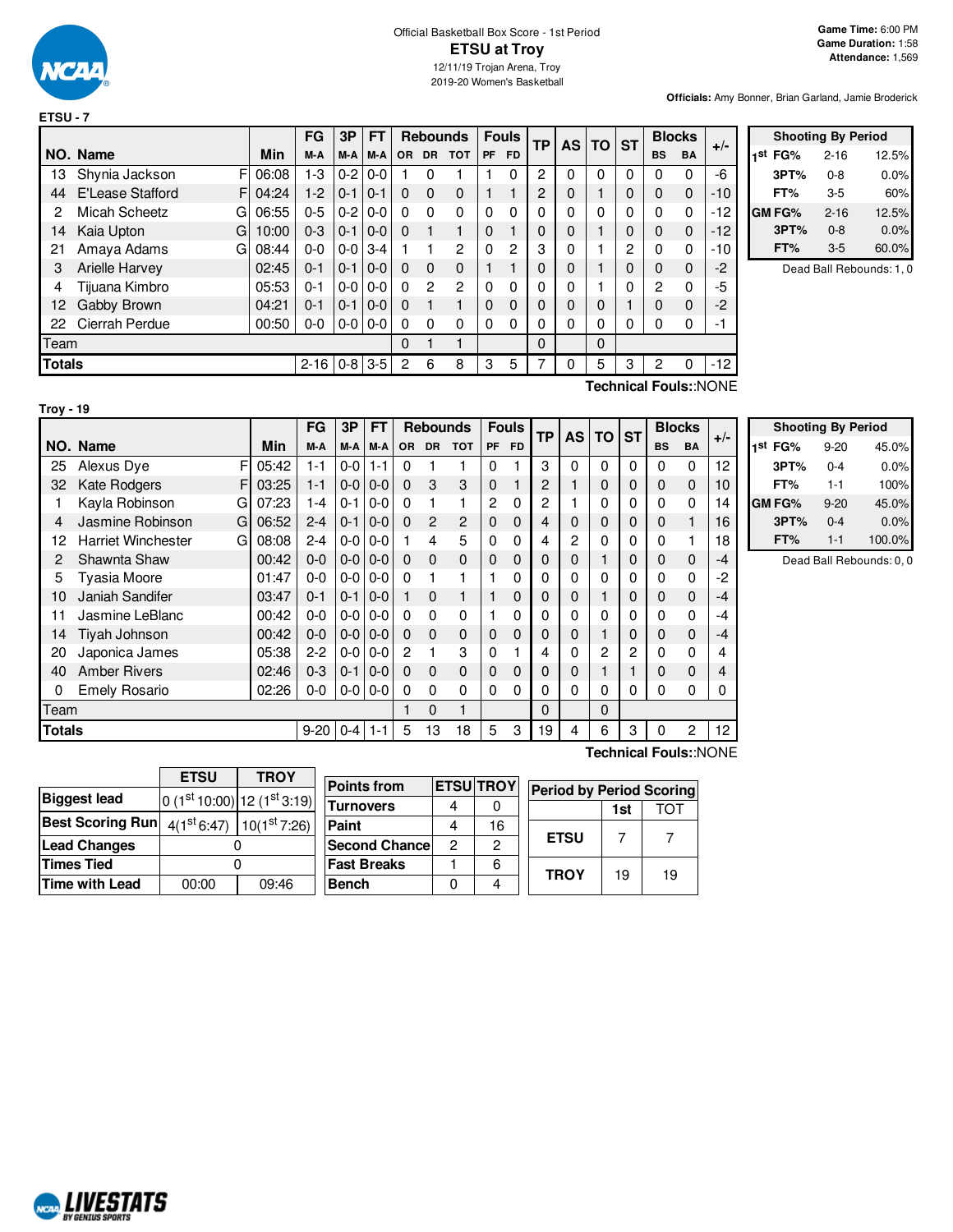

## Official Basketball Play by Play - 2nd Period **ETSU at Troy** 12/11/19 Trojan Arena, Troy

2019-20 Women's Basketball

**Officials:** Amy Bonner, Brian Garland, Jamie Broderick

## **Period 2**

| <b>Quarter Starters:</b> |                                                         |              |              |                 |                                                  |             |
|--------------------------|---------------------------------------------------------|--------------|--------------|-----------------|--------------------------------------------------|-------------|
| <b>TROY</b>              | 10 Sandifer J                                           | 4 Robinson J |              | 12 Winchester H | 20 James J                                       | 40 Rivers A |
| <b>ETSU</b>              | 14 Upton K                                              | 21 Adams A   |              | 13 Jackson S    | 22 Perdue C                                      | 2 Scheetz M |
| <b>Game Time</b>         | <b>TROY</b>                                             |              | <b>Score</b> | <b>Diff</b>     |                                                  | <b>ETSU</b> |
| 10:00                    | 32 RODGERS K substitution out                           |              |              |                 |                                                  |             |
| 10:00                    | 40 RIVERS A substitution in                             |              |              |                 |                                                  |             |
| 10:00                    |                                                         |              |              |                 | 12 BROWN G substitution out                      |             |
| 10:00                    |                                                         |              |              |                 | 2 SCHEETZ M substitution in                      |             |
| 09:49                    | 20 JAMES J foul drawn (2)                               |              |              |                 | 22 PERDUE C foul shooting (1 - 1)                |             |
| 09:49                    | 20 JAMES J free throw 1 - 2 made (5)                    |              | $20 - 7$     | 13              |                                                  |             |
| 09:49                    | 20 JAMES J free throw 2 - 2 made (6)                    |              | $21 - 7$     | 14              |                                                  |             |
| 09:49                    |                                                         |              |              |                 | 22 PERDUE C substitution out                     |             |
| 09:49                    |                                                         |              |              |                 | 4 KIMBRO T substitution in                       |             |
| 09:41                    | 40 RIVERS A foul personal (1 - 1)                       |              |              |                 | 4 KIMBRO T foul drawn (1)                        |             |
| 09:38                    |                                                         |              |              |                 | 2 SCHEETZ M 2pt FG in the paint, layup blocked   |             |
| 09:38                    | 12 WINCHESTER H block (1)                               |              |              |                 |                                                  |             |
| 09:33                    | 4 ROBINSON J defensive rebound (3)                      |              |              |                 |                                                  |             |
| 09:28                    | 40 RIVERS A 3pt FG, jump shot missed                    |              |              |                 |                                                  |             |
| 09:24                    |                                                         |              |              |                 | 4 KIMBRO T defensive rebound (3)                 |             |
| 09:05                    |                                                         |              |              |                 | 4 KIMBRO T 2pt FG in the paint, layup missed     |             |
| 09:02                    | 20 JAMES J defensive rebound (4)                        |              |              |                 |                                                  |             |
| 08:56                    | 12 WINCHESTER H 3pt FG, jump shot missed                |              |              |                 |                                                  |             |
| 08:51                    |                                                         |              |              |                 | 14 UPTON K defensive rebound (2)                 |             |
| 08:40                    |                                                         |              | $21 - 9$     | 12              | 13 JACKSON S 2pt FG in the paint, layup made (4) |             |
| 08:29                    | 10 SANDIFER J 3pt FG, jump shot missed                  |              |              |                 |                                                  |             |
| 08:24                    |                                                         |              |              |                 | 4 KIMBRO T defensive rebound (4)                 |             |
| 08:09                    |                                                         |              |              |                 | 4 KIMBRO T 2pt FG in the paint, jump shot missed |             |
| 08:04                    | 40 RIVERS A defensive rebound (1)                       |              |              |                 |                                                  |             |
| 07:56                    | 4 ROBINSON J 2pt FG outside the paint, jump shot missed |              |              |                 |                                                  |             |
| 07:52                    |                                                         |              |              |                 | 4 KIMBRO T defensive rebound (5)                 |             |
| 07:29                    |                                                         |              | $21 - 12$    | 9               | 2 SCHEETZ M 3pt FG, jump shot made (3)           |             |
| 07:29                    |                                                         |              |              |                 | 21 ADAMS A assist (1)                            |             |
| 07:19                    | 40 RIVERS A turnover travel (2)                         |              |              |                 |                                                  |             |
| 07:19                    | 10 SANDIFER J substitution out                          |              |              |                 |                                                  |             |
| 07:19                    | 12 WINCHESTER H substitution out                        |              |              |                 |                                                  |             |
| 07:19                    | 20 JAMES J substitution out                             |              |              |                 |                                                  |             |
| 07:19                    | 40 RIVERS A substitution out                            |              |              |                 |                                                  |             |
| 07:19                    | 5 MOORE T substitution in                               |              |              |                 |                                                  |             |
| 07:19                    | 14 JOHNSON T substitution in                            |              |              |                 |                                                  |             |
| 07:19                    | 25 DYE A substitution in                                |              |              |                 |                                                  |             |
| 07:19                    | 32 RODGERS K substitution in                            |              |              |                 |                                                  |             |
| 07:19                    |                                                         |              |              |                 | 13 JACKSON S substitution out                    |             |
| 07:19                    |                                                         |              |              |                 | 21 ADAMS A substitution out                      |             |
| 07:19                    |                                                         |              |              |                 | 12 BROWN G substitution in                       |             |
| 07:19                    |                                                         |              |              |                 | 44 STAFFORD E substitution in                    |             |
| 07:03                    | 4 ROBINSON J steal (1)                                  |              |              |                 | 2 SCHEETZ M turnover lost ball (1)               |             |
| 06:58                    | 4 ROBINSON J 2pt FG in the paint, layup missed          |              |              |                 |                                                  |             |
|                          |                                                         |              |              |                 |                                                  |             |

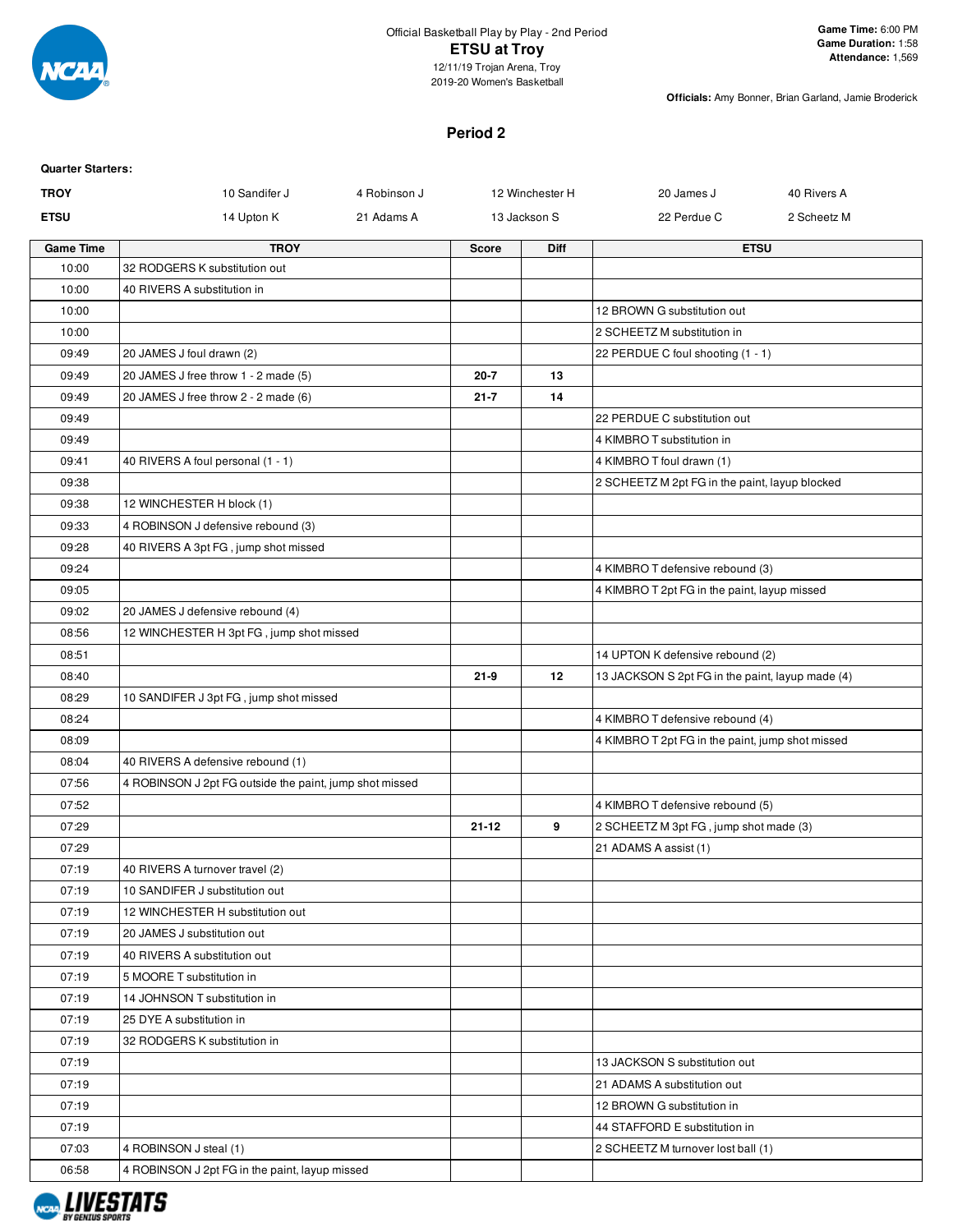

# Official Basketball Play by Play - 2nd Period **ETSU at Troy**

12/11/19 Trojan Arena, Troy 2019-20 Women's Basketball

| <b>Game Time</b> | <b>TROY</b>                                                          | <b>Score</b> | <b>Diff</b>   | <b>ETSU</b>                                           |
|------------------|----------------------------------------------------------------------|--------------|---------------|-------------------------------------------------------|
| 06:58            |                                                                      |              |               | defensive rebound (13)                                |
| 06:39            |                                                                      |              |               | 14 UPTON K 2pt FG outside the paint, jump shot missed |
| 06:35            | 14 JOHNSON T defensive rebound (1)                                   |              |               |                                                       |
| 06:33            | 14 JOHNSON T foul drawn (1)                                          |              |               | 2 SCHEETZ M foul shooting (1 - 2)                     |
| 06:33            |                                                                      |              |               | 14 UPTON K substitution out                           |
| 06:33            |                                                                      |              |               | 21 ADAMS A substitution in                            |
| 06:33            | 14 JOHNSON T free throw fast break 1 - 2 made (1)                    | $22 - 12$    | 10            |                                                       |
| 06:33            | 14 JOHNSON T free throw fast break 2 - 2 made (2)                    | $23 - 12$    | 11            |                                                       |
| 06:16            | 4 ROBINSON J foul personal (1 - 2)                                   |              |               | 21 ADAMS A foul drawn (3)                             |
| 06:09            | jump ball situation                                                  |              |               |                                                       |
| 06:09            |                                                                      |              |               | 21 ADAMS A substitution out                           |
| 06:09            |                                                                      |              |               | 14 UPTON K substitution in                            |
| 06:03            |                                                                      |              |               | 44 STAFFORD E 3pt FG, jump shot missed                |
| 05:58            | 5 MOORE T defensive rebound (2)                                      |              |               |                                                       |
| 05:55            | 5 MOORE T 2pt FG fast break outside the paint, jump shot made<br>(2) | $25 - 12$    | 13            |                                                       |
| 05:36            |                                                                      |              |               | 12 BROWN G 3pt FG, jump shot missed                   |
| 05:32            | 4 ROBINSON J defensive rebound (4)                                   |              |               |                                                       |
| 05:27            | 4 ROBINSON J 2pt FG outside the paint, jump shot missed              |              |               |                                                       |
| 05:22            | 32 RODGERS K offensive rebound (4)                                   |              |               |                                                       |
| 05:22            | 14 JOHNSON T 2pt FG in the paint, layup missed                       |              |               |                                                       |
| 05:18            |                                                                      |              |               | 4 KIMBRO T defensive rebound (6)                      |
| 05:11            |                                                                      |              |               | 14 UPTON K 2pt FG in the paint, layup blocked         |
| 05:11            | 32 RODGERS K block (1)                                               |              |               |                                                       |
| 05:05            | 32 RODGERS K defensive rebound (5)                                   |              |               |                                                       |
| 05:02            | 14 JOHNSON T 3pt FG, jump shot made (5)                              | $28 - 12$    | 16            |                                                       |
| 05:02            | 4 ROBINSON J assist (1)                                              |              |               |                                                       |
| 04:46            | 5 MOORE T steal (1)                                                  |              |               | 2 SCHEETZ M turnover lost ball (2)                    |
| 04:46            | 5 MOORE T foul drawn (1)                                             |              |               | 44 STAFFORD E foul personal (2 - 3)                   |
| 04:46            |                                                                      |              | Timeout media |                                                       |
| 04:46            | 4 ROBINSON J substitution out                                        |              |               |                                                       |
| 04:46            | 25 DYE A substitution out                                            |              |               |                                                       |
| 04:46            | 32 RODGERS K substitution out                                        |              |               |                                                       |
| 04:46            | 0 ROSARIO E substitution in                                          |              |               |                                                       |
| 04:46            | 11 LEBLANC J substitution in                                         |              |               |                                                       |
| 04:46            | 20 JAMES J substitution in                                           |              |               |                                                       |
| 04:46            |                                                                      |              |               | 4 KIMBRO T substitution out                           |
| 04:46            |                                                                      |              |               | 44 STAFFORD E substitution out                        |
| 04:46            |                                                                      |              |               | 3 HARVEY A substitution in                            |
| 04:46            |                                                                      |              |               | 13 JACKSON S substitution in                          |
| 04:40            | 5 MOORE T foul drawn (2)                                             |              |               | 13 JACKSON S foul personal (2 - 4)                    |
| 04:27            |                                                                      |              |               | 13 JACKSON S substitution out                         |
| 04:27            |                                                                      |              |               | 22 PERDUE C substitution in                           |
| 04:19            | 5 MOORE T 2pt FG outside the paint, jump shot missed                 |              |               |                                                       |
| 04:16            |                                                                      |              |               | 22 PERDUE C defensive rebound (1)                     |
| 04:09            |                                                                      |              |               | 2 SCHEETZ M 2pt FG in the paint, layup missed         |
| 04:05            | 5 MOORE T defensive rebound (3)                                      |              |               |                                                       |
| 04:03            | 20 JAMES J 2pt FG fast break in the paint, layup made (8)            | $30 - 12$    | 18            |                                                       |
| 04:03            | 5 MOORE T assist (1)                                                 |              |               |                                                       |

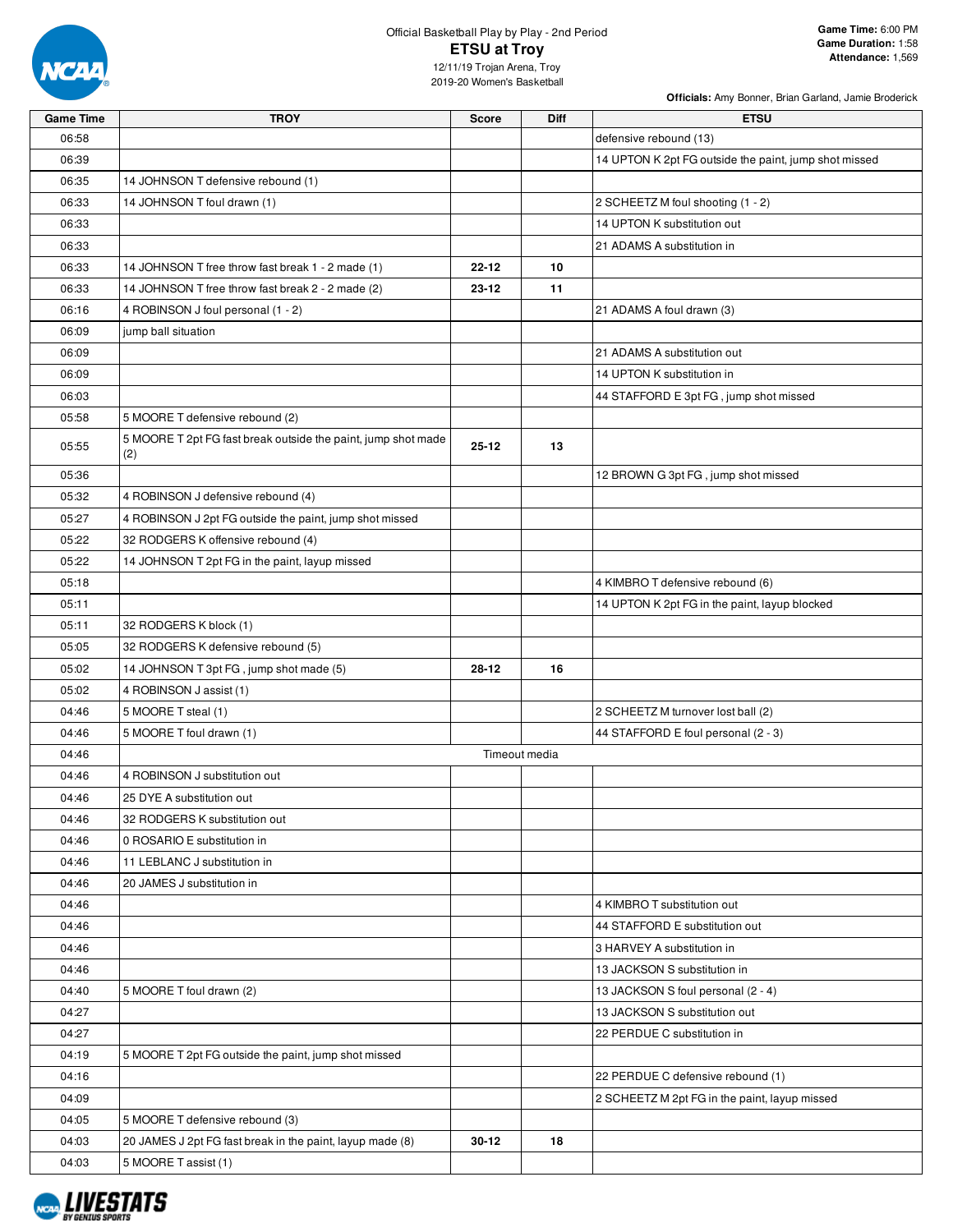

## Official Basketball Play by Play - 2nd Period **ETSU at Troy**

12/11/19 Trojan Arena, Troy 2019-20 Women's Basketball

| <b>Game Time</b> | <b>TROY</b>                                            | <b>Score</b> | <b>Diff</b> | <b>ETSU</b>                                           |
|------------------|--------------------------------------------------------|--------------|-------------|-------------------------------------------------------|
| 03:52            | 5 MOORE T foul shooting (2 - 3)                        |              |             | 22 PERDUE C foul drawn (1)                            |
| 03:52            |                                                        | $30 - 13$    | 17          | 14 UPTON K free throw 1 - 2 made (1)                  |
| 03:52            |                                                        | $30 - 14$    | 16          | 14 UPTON K free throw 2 - 2 made (2)                  |
| 03:52            |                                                        |              |             | 2 SCHEETZ M substitution out                          |
| 03:52            |                                                        |              |             | 21 ADAMS A substitution in                            |
| 03:47            | 14 JOHNSON T 2pt FG in the paint, layup made (7)       | $32 - 14$    | 18          |                                                       |
| 03:47            | 0 ROSARIO E assist (1)                                 |              |             |                                                       |
| 03:47            | 14 JOHNSON T foul drawn (2)                            |              |             | 21 ADAMS A foul shooting (1 - 5)                      |
| 03:47            | 14 JOHNSON T free throw 1 - 1 made (8)                 | $33 - 14$    | 19          |                                                       |
| 03:37            | 0 ROSARIO E foul shooting (1 - 4)                      |              |             | 21 ADAMS A foul drawn (4)                             |
| 03:37            |                                                        | $33 - 15$    | 18          | 21 ADAMS A free throw 1 - 2 made (4)                  |
| 03:37            |                                                        | $33 - 16$    | 17          | 21 ADAMS A free throw 2 - 2 made (5)                  |
| 03:37            |                                                        |              |             | 22 PERDUE C substitution out                          |
| 03:37            |                                                        |              |             | 4 KIMBRO T substitution in                            |
| 03:29            | 5 MOORE T 2pt FG outside the paint, jump shot made (4) | $35 - 16$    | 19          |                                                       |
| 03:29            | 0 ROSARIO E assist (2)                                 |              |             |                                                       |
| 03:07            |                                                        |              |             | 3 HARVEY A 2pt FG outside the paint, jump shot missed |
| 03:00            | 14 JOHNSON T defensive rebound (2)                     |              |             |                                                       |
| 02:54            | 0 ROSARIO E 2pt FG in the paint, layup missed          |              |             |                                                       |
| 02:50            |                                                        |              |             | 4 KIMBRO T defensive rebound (7)                      |
| 02:45            |                                                        | $35 - 18$    | 17          | 14 UPTON K 2pt FG in the paint, layup made (4)        |
| 02:32            | 11 LEBLANC J foul offensive (2 - 5)                    |              |             | 4 KIMBRO T foul drawn (2)                             |
| 02:32            | 11 LEBLANC J turnover offensive (1)                    |              |             |                                                       |
| 02:32            |                                                        |              |             | 4 KIMBRO T free throw 1 - 2 missed                    |
| 02:32            |                                                        |              |             | offensive dead ball rebound (2)                       |
| 02:32            |                                                        |              |             | 4 KIMBRO T free throw 2 - 2 missed                    |
| 02:32            | 25 DYE A defensive rebound (2)                         |              |             |                                                       |
| 02:32            | 0 ROSARIO E substitution out                           |              |             |                                                       |
| 02:32            | 5 MOORE T substitution out                             |              |             |                                                       |
| 02:32            | 11 LEBLANC J substitution out                          |              |             |                                                       |
| 02:32            | 14 JOHNSON T substitution out                          |              |             |                                                       |
| 02:32            | 20 JAMES J substitution out                            |              |             |                                                       |
| 02:32            | 4 ROBINSON J substitution in                           |              |             |                                                       |
| 02:32            | 10 SANDIFER J substitution in                          |              |             |                                                       |
| 02:32            | 12 WINCHESTER H substitution in                        |              |             |                                                       |
| 02:32            | 25 DYE A substitution in                               |              |             |                                                       |
| 02:32            | 32 RODGERS K substitution in                           |              |             |                                                       |
| 02:32            |                                                        |              |             | 3 HARVEY A substitution out                           |
| 02:32            |                                                        |              |             | 21 ADAMS A substitution out                           |
| 02:32            |                                                        |              |             | 2 SCHEETZ M substitution in                           |
| 02:32            |                                                        |              |             | 22 PERDUE C substitution in                           |
| 02:21            | 10 SANDIFER J 3pt FG, jump shot missed                 |              |             |                                                       |
| 02:17            | 12 WINCHESTER H offensive rebound (6)                  |              |             |                                                       |
| 02:17            | 12 WINCHESTER H foul drawn (1)                         |              |             | 22 PERDUE C foul shooting (2 - 6)                     |
| 02:17            | 12 WINCHESTER H free throw 1 - 2 made (5)              | $36 - 18$    | 18          |                                                       |
| 02:17            | 12 WINCHESTER H free throw 2 - 2 missed                |              |             |                                                       |
| 02:15            | 32 RODGERS K offensive rebound (6)                     |              |             |                                                       |
| 02:15            | 32 RODGERS K 2pt FG in the paint, layup missed         |              |             |                                                       |
| 02:15            | offensive rebound (32)                                 |              |             |                                                       |

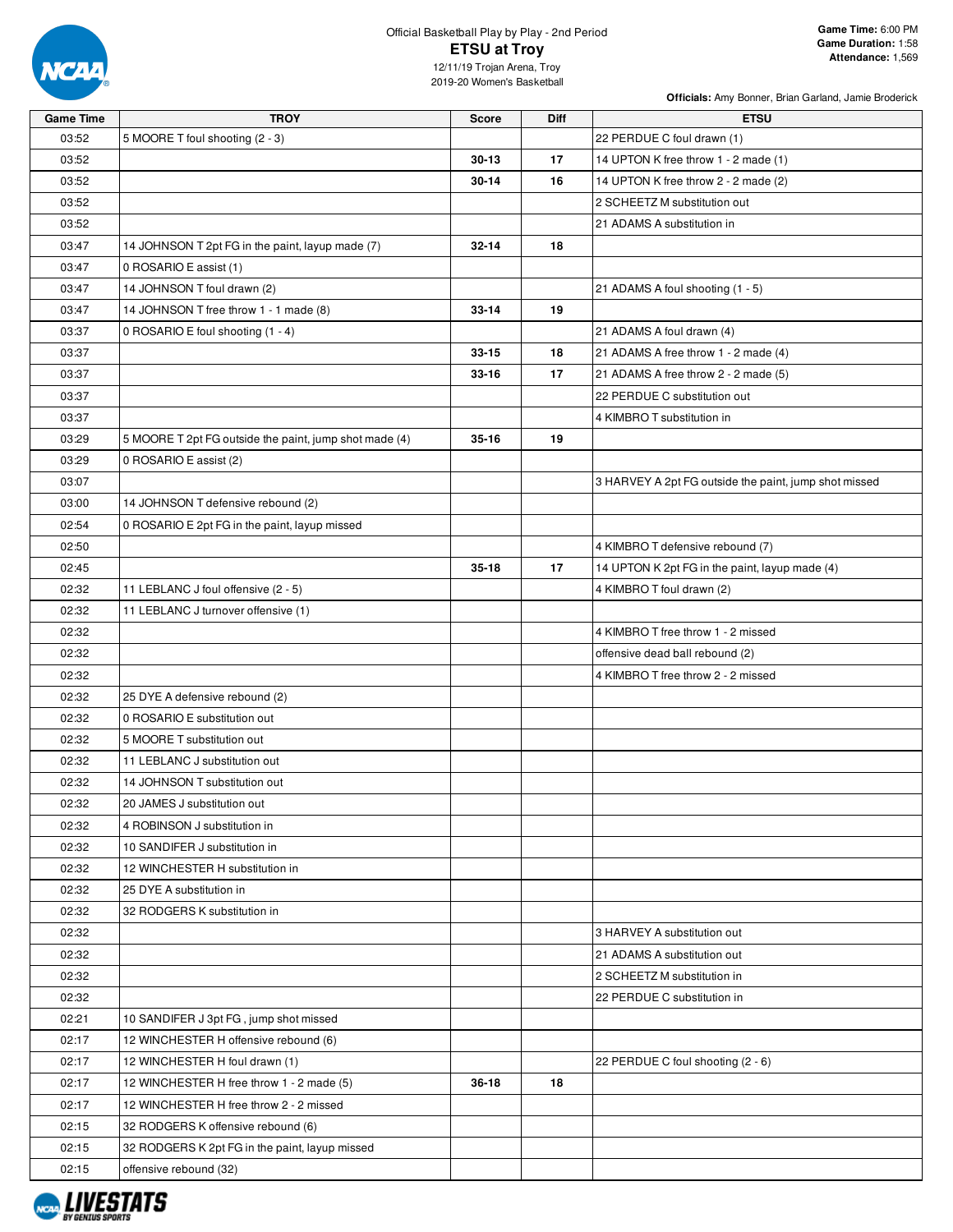

# Official Basketball Play by Play - 2nd Period **ETSU at Troy**

**Officials:** Amy Bonner, Brian Garland, Jamie Broderick

12/11/19 Trojan Arena, Troy 2019-20 Women's Basketball

| <b>Game Time</b> | <b>TROY</b>                                             | <b>Score</b>           | Diff | <b>ETSU</b>                                            |
|------------------|---------------------------------------------------------|------------------------|------|--------------------------------------------------------|
| 02:15            |                                                         |                        |      | 22 PERDUE C substitution out                           |
| 02:15            |                                                         |                        |      | 3 HARVEY A substitution in                             |
| 02:04            | 4 ROBINSON J 2pt FG outside the paint, jump shot missed |                        |      |                                                        |
| 01:59            | 10 SANDIFER J offensive rebound (2)                     |                        |      |                                                        |
| 01:55            | 25 DYE A turnover bad pass (1)                          |                        |      | 4 KIMBRO T steal (1)                                   |
| 01:51            | 12 WINCHESTER H steal (1)                               |                        |      | 4 KIMBRO T turnover bad pass (2)                       |
| 01:45            | 25 DYE A 2pt FG in the paint, jump shot missed          |                        |      |                                                        |
| 01:42            |                                                         |                        |      | 4 KIMBRO T defensive rebound (8)                       |
| 01:37            |                                                         |                        |      | 14 UPTON K 2pt FG in the paint, layup missed           |
| 01:37            |                                                         |                        |      | offensive rebound (18)                                 |
| 01:34            | Timeout 30 Sec                                          |                        |      |                                                        |
| 01:30            |                                                         |                        |      | 4 KIMBRO T 2pt FG in the paint, jump shot missed       |
| 01:26            |                                                         |                        |      | 12 BROWN G offensive rebound (2)                       |
| 01:08            |                                                         |                        |      | 2 SCHEETZ M 2pt FG outside the paint, jump shot missed |
| 01:03            | 32 RODGERS K defensive rebound (7)                      |                        |      |                                                        |
| 00:59            | 25 DYE A 2pt FG in the paint, layup missed              |                        |      |                                                        |
| 00:56            |                                                         |                        |      | 3 HARVEY A defensive rebound (1)                       |
| 00:55            | 25 DYE A steal (1)                                      |                        |      | 3 HARVEY A turnover lost ball (2)                      |
| 00:50            | 25 DYE A 2pt FG fast break in the paint, layup made (5) | $38-18$                | 20   |                                                        |
| 00:26            |                                                         |                        |      | 12 BROWN G 3pt FG, jump shot missed                    |
| 00:23            |                                                         |                        |      | offensive rebound (21)                                 |
| 00:09            | 32 RODGERS K foul drawn (2)                             |                        |      | 4 KIMBRO T foul offensive (1 - 7)                      |
| 00:09            |                                                         |                        |      | 4 KIMBRO T turnover offensive (3)                      |
| 00:01            | 4 ROBINSON J 2pt FG in the paint, layup made (6)        | $40 - 18$              | 22   |                                                        |
|                  |                                                         | <b>END OF PERIOD</b>   |      |                                                        |
|                  |                                                         | <b>TROY 40-18 ETSU</b> |      |                                                        |

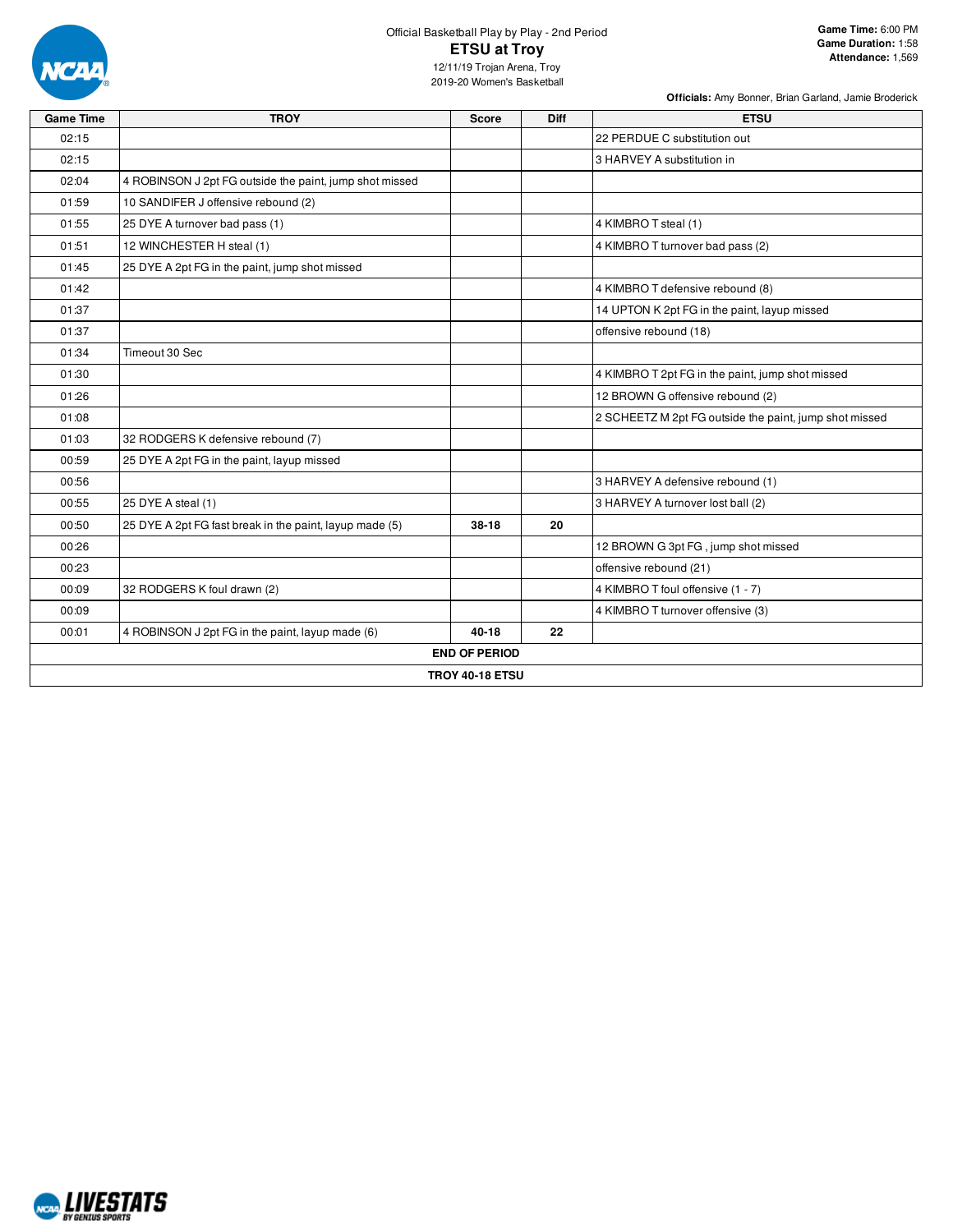

|                                                                                                                           |                                          |       | FG      | 3P            | <b>FT</b> |           | <b>Rebounds</b> |            |              | <b>Fouls</b> | <b>TP</b>      | AS I | <b>TO</b> | <b>ST</b> |           | <b>Blocks</b> | $+/-$ |
|---------------------------------------------------------------------------------------------------------------------------|------------------------------------------|-------|---------|---------------|-----------|-----------|-----------------|------------|--------------|--------------|----------------|------|-----------|-----------|-----------|---------------|-------|
|                                                                                                                           | NO. Name                                 | Min   | M-A     | M-A           | M-A       | <b>OR</b> | <b>DR</b>       | <b>TOT</b> | <b>PF</b>    | FD.          |                |      |           |           | <b>BS</b> | <b>BA</b>     |       |
| 13                                                                                                                        | F<br>Shynia Jackson                      | 03:00 | $1 - 1$ | $0-0$         | $0 - 0$   | 0         | 0               | 0          |              | 0            | 2              | 0    | 0         | 0         | 0         | $\Omega$      | 3     |
| 44                                                                                                                        | <b>E'Lease Stafford</b><br>FI            | 02:33 | $0 - 1$ | $0 - 1$       | $0-0$     | 0         | $\Omega$        | $\Omega$   |              | 0            | 0              | 0    | 0         | 0         | 0         | $\Omega$      | $-7$  |
| 2                                                                                                                         | Micah Scheetz<br>G                       | 08:40 | 1-4     | $1 - 1$       | $0 - 0$   | $\Omega$  | $\Omega$        | $\Omega$   |              | $\Omega$     | 3              | 0    | 2         | 0         | $\Omega$  |               | -9    |
| 14                                                                                                                        | Kaia Upton<br>G                          | 09:36 | 1-4     | $0 - 0$   2-2 |           | $\Omega$  |                 |            | 0            | 0            |                | 0    | 0         | 0         | 0         |               | -8    |
| 21                                                                                                                        | Amaya Adams<br>G                         | 04:25 | $0 - 0$ | $0-0$         | $2-2$     | 0         | $\Omega$        | $\Omega$   |              | 2            | $\overline{c}$ |      | 0         | 0         | 0         | $\Omega$      | 0     |
| 4                                                                                                                         | Tijuana Kimbro                           | 08:40 | $0 - 3$ | $0 - 0 0 - 2$ |           | 0         | 6               | 6          |              | 2            | 0              | 0    | 2         |           | 0         | $\Omega$      | $-7$  |
| 12                                                                                                                        | Gabby Brown                              | 07:19 | $0 - 2$ | $0 - 2$       | $0 - 0$   |           | $\Omega$        |            | 0            | 0            | 0              | 0    | 0         | 0         | $\Omega$  | $\Omega$      | -13   |
| 3                                                                                                                         | Arielle Harvey                           | 04:29 | $0 - 1$ | $0 - 0 0 - 0$ |           | 0         |                 |            | 0            | $\Omega$     | 0              | 0    |           | 0         | 0         | 0             | -5    |
| 22                                                                                                                        | Cierrah Perdue                           | 01:18 | $0 - 0$ | $0-0$         | $0-0$     | 0         |                 |            | $\mathbf{2}$ |              | 0              | 0    | 0         | 0         | $\Omega$  | $\Omega$      | -4    |
| Team                                                                                                                      |                                          |       |         |               |           | 2         |                 | 3          |              |              | 0              |      | 0         |           |           |               |       |
|                                                                                                                           | <b>Totals</b><br>$3 - 16$<br>$4-6$<br>-4 |       |         |               |           |           | 10              | 13         |              | 5            | 11             |      | 5         |           | 0         | 2             | $-10$ |
| where $\mathbf{r} = \mathbf{r}$ , $\mathbf{r} = \mathbf{r}$ , $\mathbf{r} = \mathbf{r}$ , $\mathbf{r} = \mathbf{r}$<br>┯. |                                          |       |         |               |           |           |                 |            |              |              |                |      |           |           |           |               |       |

| <b>Shooting By Period</b> |          |       |  |  |  |  |  |  |  |  |  |  |  |
|---------------------------|----------|-------|--|--|--|--|--|--|--|--|--|--|--|
| <sub>2</sub> nd FG%       | $3 - 16$ | 18.8% |  |  |  |  |  |  |  |  |  |  |  |
| 3PT%                      | $1 - 4$  | 25.0% |  |  |  |  |  |  |  |  |  |  |  |
| FT%                       | 4-6      | 66.7% |  |  |  |  |  |  |  |  |  |  |  |
| <b>GM FG%</b>             | $3 - 16$ | 18.8% |  |  |  |  |  |  |  |  |  |  |  |
| 3PT%                      | $1 - 4$  | 25.0% |  |  |  |  |  |  |  |  |  |  |  |
| FT%                       | 4-6      | 66.7% |  |  |  |  |  |  |  |  |  |  |  |

Dead Ball Rebounds: 1, 0

**Troy - 21**

**Technical Fouls:**:NONE

|               |                                |       | FG       | 3P      | <b>FT</b> |                | <b>Rebounds</b> |                |          | <b>Fouls</b>   | <b>TP</b> | <b>AS</b> | TO I | <b>ST</b> | <b>Blocks</b> |              | $+/-$ |
|---------------|--------------------------------|-------|----------|---------|-----------|----------------|-----------------|----------------|----------|----------------|-----------|-----------|------|-----------|---------------|--------------|-------|
|               | NO. Name                       | Min   | M-A      | M-A     | M-A       | <b>OR</b>      | <b>DR</b>       | <b>TOT</b>     | PF       | <b>FD</b>      |           |           |      |           | <b>BS</b>     | <b>BA</b>    |       |
| 25            | F<br>Alexus Dye                | 05:05 | $1-3$    | $0-0$   | $0 - 0$   | $\Omega$       |                 |                | 0        | $\mathbf{0}$   | 2         | $\Omega$  |      |           | $\Omega$      | $\Omega$     | 12    |
| 32            | <b>Kate Rodgers</b><br>F       | 05:05 | $0 - 1$  | $0 - 0$ | $0-0$     | $\overline{2}$ | $\mathcal{P}$   | $\overline{4}$ | $\Omega$ |                | 0         | $\Omega$  | 0    | 0         |               | $\mathbf 0$  | 12    |
|               | Kayla Robinson<br>G            | 00:00 |          |         |           |                |                 |                |          |                |           |           |      |           |               |              |       |
| 4             | Jasmine Robinson<br>G          | 07:46 | $1-5$    | $0 - 0$ | $0 - 0$   | $\Omega$       | 2               | $\overline{2}$ |          | $\Omega$       | 2         |           | 0    |           | $\Omega$      | $\mathbf 0$  | 9     |
| 12            | <b>Harriet Winchester</b><br>G | 05:13 | $0 - 1$  | $0 - 1$ | $1-2$     |                | $\Omega$        |                | $\Omega$ |                |           | 0         | 0    |           |               | $\Omega$     | 2     |
| 40            | <b>Amber Rivers</b>            | 02:41 | $0 - 1$  | $0 - 1$ | $0 - 0$   | $\Omega$       |                 |                |          | $\Omega$       | 0         | 0         |      | 0         | $\Omega$      | $\mathbf{0}$ | -3    |
| 5             | Tyasia Moore                   | 04:47 | $2-3$    | $0 - 0$ | $0-0$     | $\Omega$       | 2               | $\overline{c}$ |          | 2              | 4         |           | 0    |           | 0             | $\Omega$     | 8     |
| 14            | Tiyah Johnson                  | 04:47 | $2 - 3$  | $1 - 1$ | $3-3$     | $\Omega$       | $\mathcal{P}$   | $\mathbf{P}$   | $\Omega$ | $\overline{2}$ | 8         | 0         | 0    | 0         | $\Omega$      | $\Omega$     | 8     |
| 0             | <b>Emely Rosario</b>           | 02:14 | $0 - 1$  | $0 - 0$ | $0-0$     | $\Omega$       | $\Omega$        | $\Omega$       |          | $\Omega$       | 0         | 2         | 0    | 0         | 0             | $\Omega$     |       |
| 11            | Jasmine LeBlanc                | 02:14 | $0 - 0$  | $0 - 0$ | $0 - 0$   | $\Omega$       | $\Omega$        | $\Omega$       |          | $\Omega$       | 0         | $\Omega$  |      | 0         | $\Omega$      | $\mathbf 0$  |       |
| 20            | Japonica James                 | 04:55 | $1 - 1$  | $0-0$   | $2 - 2$   | $\Omega$       |                 | 1              | $\Omega$ |                | 4         | $\Omega$  | 0    | 0         | 0             | $\Omega$     | $-2$  |
| 10            | Janiah Sandifer                | 05:13 | $0 - 2$  | $0 - 2$ | $0-0$     |                | $\Omega$        |                | 0        | $\Omega$       | 0         | $\Omega$  | 0    | 0         | $\Omega$      | $\Omega$     | 2     |
| Team          |                                |       |          |         |           |                | $\Omega$        |                |          |                | 0         |           | 0    |           |               |              |       |
| <b>Totals</b> |                                |       | $7 - 21$ | $1-5$   | $6 - 7$   | 5              | 11              | 16             | 5        | 7              | 21        | 4         | 3    | 4         | 2             | $\Omega$     | 10    |

| <b>Shooting By Period</b> |               |       |  |  |  |  |  |  |  |  |
|---------------------------|---------------|-------|--|--|--|--|--|--|--|--|
| 2 <sup>nd</sup> FG%       | 33.3%<br>7-21 |       |  |  |  |  |  |  |  |  |
| 3PT%                      | $1-5$         | 20.0% |  |  |  |  |  |  |  |  |
| 85.7%<br>FT%<br>6-7       |               |       |  |  |  |  |  |  |  |  |
| GM FG%                    | $7-21$        | 33.3% |  |  |  |  |  |  |  |  |
| 3PT%                      | $1-5$         | 20.0% |  |  |  |  |  |  |  |  |
| FT%                       | $6 - 7$       | 85.7% |  |  |  |  |  |  |  |  |

Dead Ball Rebounds: 0, 0

|                                                                  | <b>ETSU</b> | <b>TROY</b>                             |  |  |  |  |
|------------------------------------------------------------------|-------------|-----------------------------------------|--|--|--|--|
| <b>Biggest lead</b>                                              |             | 0 (1st 10:00) 22 (2 <sup>nd</sup> 0:01) |  |  |  |  |
| <b>Best Scoring Run</b> $5(2^{nd} 7:29)$ 9(2 <sup>nd</sup> 4:03) |             |                                         |  |  |  |  |
| <b>Lead Changes</b>                                              |             |                                         |  |  |  |  |
| <b>Times Tied</b>                                                |             |                                         |  |  |  |  |
| Time with Lead                                                   | 00:00       | 09:49                                   |  |  |  |  |

| <b>Points from</b>   |   | <b>ETSU TROY</b> | <b>Period by Period Scoring</b> |     |     |  |  |  |
|----------------------|---|------------------|---------------------------------|-----|-----|--|--|--|
| <b> Turnovers</b>    |   |                  |                                 | 2nd | TOT |  |  |  |
| Paint                |   | 8                |                                 |     |     |  |  |  |
| <b>Second Chance</b> | 0 |                  | <b>ETSU</b>                     | 11  | 11  |  |  |  |
| <b>Fast Breaks</b>   |   | 8                |                                 |     |     |  |  |  |
| Bench                |   | 16               | <b>TROY</b>                     | 21  | 21  |  |  |  |

**Technical Fouls:**:NONE

| <b>MALIVESTATS</b><br><b>BY GENIUS SPORTS</b> |
|-----------------------------------------------|
|                                               |
|                                               |

I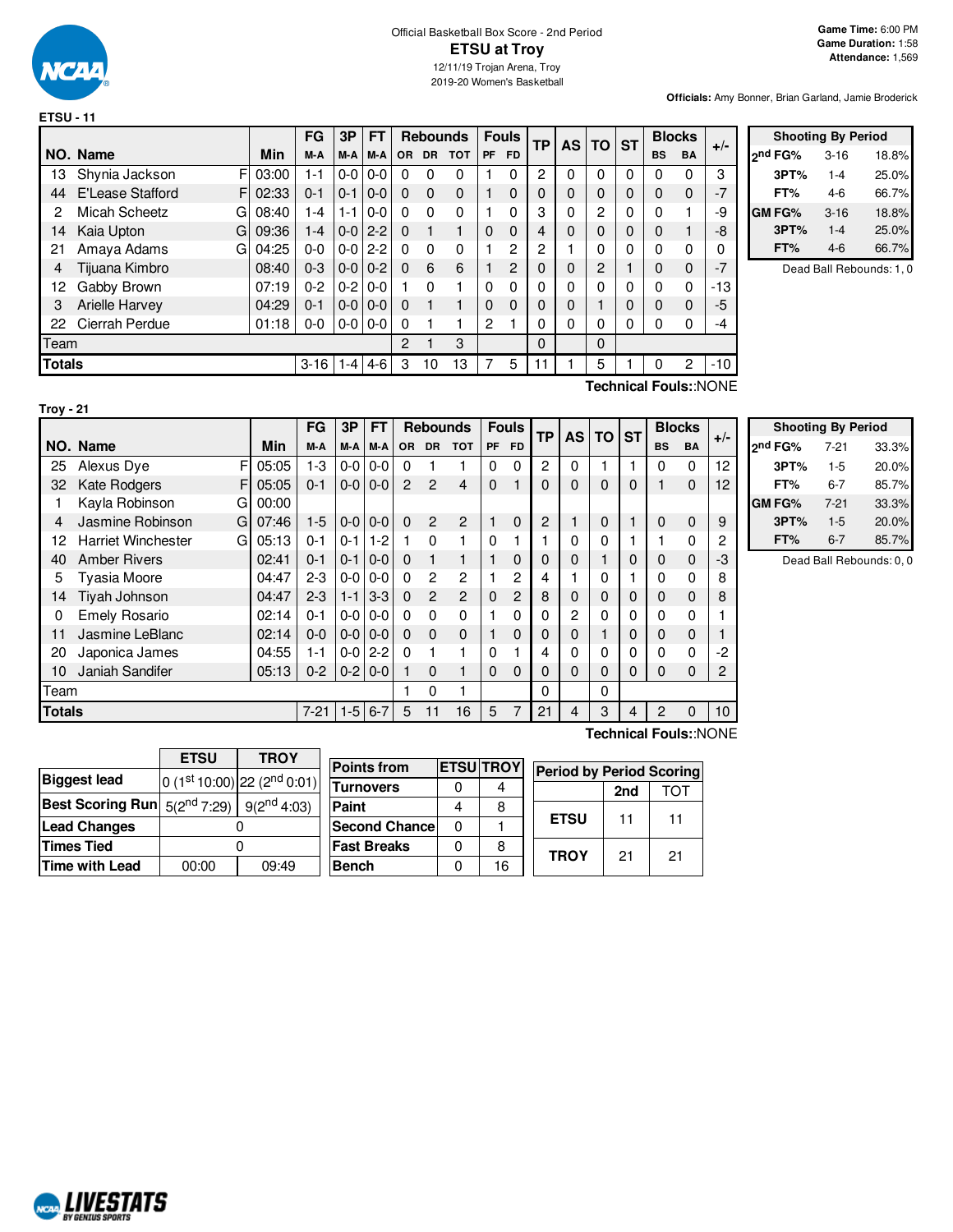

|               |                               |       | FG       | 3P       | FT       |                |               | <b>Rebounds</b> |           | <b>Fouls</b> | TP             | <b>AS</b> | <b>TO</b> | <b>ST</b> |                | <b>Blocks</b> |                       |
|---------------|-------------------------------|-------|----------|----------|----------|----------------|---------------|-----------------|-----------|--------------|----------------|-----------|-----------|-----------|----------------|---------------|-----------------------|
|               | NO. Name                      | Min   | M-A      | M-A      | M-A      | OR.            | <b>DR</b>     | <b>TOT</b>      | <b>PF</b> | <b>FD</b>    |                |           |           |           | <b>BS</b>      | <b>BA</b>     | $+/-$                 |
| 13            | Shynia Jackson<br>FI          | 09:08 | $2 - 4$  | $0 - 2$  | $0 - 0$  |                | 0             |                 | 2         | 0            | 4              | 0         | 0         | 0         | 0              | $\Omega$      | -3                    |
| 44            | <b>E'Lease Stafford</b><br>FI | 06:57 | $1-3$    | $0 - 2$  | $0 - 1$  | $\Omega$       | $\Omega$      | $\Omega$        | 2         |              | $\overline{c}$ | 0         |           | $\Omega$  | $\Omega$       | $\mathbf 0$   | $-17$                 |
| 2             | Micah Scheetz<br>G            | 15:35 | -9       | 1-3      | $0 - 0$  | $\Omega$       | $\Omega$      | $\Omega$        |           | $\Omega$     | 3              | 0         | 2         | 0         | 0              |               | -21                   |
| 14            | Kaia Upton<br>G               | 19:36 | $1 - 7$  | $0 - 1$  | $2 - 2$  | $\Omega$       | $\mathcal{P}$ | $\overline{c}$  | $\Omega$  |              | 4              | 0         |           | 0         | $\Omega$       | 1             | -20                   |
| 21            | Amaya Adams<br>G              | 13:09 | $0 - 0$  | $0 - 0$  | $5-6$    |                |               | 2               |           | 4            | 5              |           |           | 2         | 0              | $\Omega$      | -10                   |
| 3             | <b>Arielle Harvey</b>         | 07:14 | $0 - 2$  | $0 - 1$  | $0 - 0$  | $\Omega$       |               |                 |           |              | 0              | 0         | 2         | $\Omega$  | $\Omega$       | $\Omega$      |                       |
| 4             | Tijuana Kimbro                | 14:33 | $0 - 4$  | $0 - 0$  | $0 - 2$  | $\Omega$       | 8             | 8               |           | 2            | 0              | 0         | 3         |           | $\overline{c}$ | $\Omega$      | -12                   |
| 12            | Gabby Brown                   | 11:40 | $0 - 3$  | $0 - 3$  | $0 - 0$  |                |               | 2               | 0         | $\Omega$     | 0              | 0         | 0         |           | $\Omega$       | $\mathbf{0}$  | -15                   |
| 22            | Cierrah Perdue                | 02:08 | $0-0$    | $0 - 0$  | $0 - 0$  | $\Omega$       |               |                 | 2         |              | 0              | 0         | 0         | 0         | 0              | $\Omega$      | -5                    |
| Team          |                               |       |          |          |          | $\overline{2}$ | 2             | 4               |           |              | $\Omega$       |           | 0         |           |                |               |                       |
| <b>Totals</b> |                               |       | $5 - 32$ | $1 - 12$ | $7 - 11$ | 5              | 16            | 21              | 10        | 10           | 18             |           | 10        | 4         | 2              | 2             | $-22$                 |
|               |                               |       |          |          |          |                |               |                 |           |              |                |           |           |           |                |               | Technical Fouls::NONE |

|                     | <b>Shooting By Period</b> |       |
|---------------------|---------------------------|-------|
| 1 <sup>st</sup> FG% | $2 - 16$                  | 12.5% |
| 3PT%                | $0 - 8$                   | 0.0%  |
| FT%                 | 3-5                       | 60%   |
| 2nd FG%             | $3 - 16$                  | 18.8% |
| 3PT%                | $1 - 4$                   | 25.0% |
| FT%                 | $4-6$                     | 66.7% |
| GM FG%              | $5 - 32$                  | 15.6% |
| 3PT%                | $1 - 12$                  | 8.3%  |
| FT%                 | $7 - 11$                  | 63.6% |
|                     |                           |       |

Dead Ball Rebounds: 2, 0

**Troy - 40**

|        |                                |       | FG      | 3P      | <b>FT</b> |                  |                | <b>Rebounds</b> |                | <b>Fouls</b>    | TP             | AS | <b>TO</b>   | <b>ST</b> | <b>Blocks</b> |           | $+/-$ |                |
|--------|--------------------------------|-------|---------|---------|-----------|------------------|----------------|-----------------|----------------|-----------------|----------------|----|-------------|-----------|---------------|-----------|-------|----------------|
|        | NO. Name                       | Min   | M-A     | M-A     | M-A       | <b>OR</b>        | <b>DR</b>      | <b>TOT</b>      | <b>PF</b>      | <b>FD</b>       |                |    |             |           | <b>BS</b>     | <b>BA</b> |       | 1 <sup>s</sup> |
| 25     | F<br>Alexus Dye                | 10:47 | $2 - 4$ | $0-0$   | $1 - 1$   | $\Omega$         | 2              | 2               | 0              |                 | 5              | 0  |             |           | 0             | $\Omega$  | 24    |                |
| 32     | <b>Kate Rodgers</b><br>F       | 08:30 | $1-2$   | $0-0$   | $0 - 0$   | $\overline{2}$   | 5              | 7               | $\mathbf{0}$   | 2               | $\overline{c}$ | 1  | $\mathbf 0$ | 0         |               | 0         | 22    |                |
|        | Kayla Robinson<br>G            | 07:23 | 1-4     | $0 - 1$ | $0-0$     | $\Omega$         |                |                 | $\overline{2}$ | 0               | 2              |    | 0           | 0         | 0             | 0         | 14    | 2 <sub>n</sub> |
| 4      | Jasmine Robinson<br>G          | 14:38 | $3-9$   | $0 - 1$ | $0-0$     | $\Omega$         | 4              | 4               | 1              | 0               | 6              |    | $\mathbf 0$ |           | 0             |           | 25    |                |
| 12     | <b>Harriet Winchester</b><br>G | 13:21 | $2 - 5$ | $0 - 1$ | $1-2$     | 2                | 4              | 6               | 0              | 1               | 5              | 2  | $\Omega$    |           |               |           | 20    |                |
| 2      | Shawnta Shaw                   | 00:42 | $0 - 0$ | $0-0$   | $0 - 0$   | $\Omega$         | 0              | $\mathbf{0}$    | 0              | 0               | 0              | 0  | 1           | 0         | 0             | 0         | $-4$  | GI             |
| 5      | Tyasia Moore                   | 06:34 | $2-3$   | $0-0$   | $0 - 0$   | $\Omega$         | 3              | 3               | 2              | 2               | 4              |    | $\Omega$    |           | 0             | 0         | 6     |                |
| 10     | Janiah Sandifer                | 09:00 | $0 - 3$ | $0-3$   | $0 - 0$   | 2                | $\Omega$       | $\overline{2}$  | 1              | $\Omega$        | 0              | 0  |             | 0         | 0             | 0         | $-2$  |                |
| 11     | Jasmine LeBlanc                | 02:56 | $0 - 0$ | $0-0$   | $0-0$     | $\Omega$         | $\Omega$       | 0               | $\overline{2}$ | 0               | $\Omega$       | 0  |             | 0         | 0             | 0         | -3    |                |
| 14     | Tiyah Johnson                  | 05:29 | $2 - 3$ | $1 - 1$ | $3-3$     | 0                | $\mathcal{P}$  | $\overline{2}$  | $\Omega$       | $\overline{2}$  | 8              | 0  |             | 0         | 0             | 0         | 4     |                |
| 20     | Japonica James                 | 10:33 | $3-3$   | $0-0$   | $2 - 2$   | 2                | $\overline{2}$ | 4               | 0              | 2               | 8              | 0  | 2           | 2         | 0             | 0         | 2     |                |
| 40     | <b>Amber Rivers</b>            | 05:27 | $0 - 4$ | $0-2$   | $0 - 0$   | 0                |                |                 | 1              | $\Omega$        | 0              | 0  | 2           |           | 0             | 0         |       |                |
| 0      | <b>Emely Rosario</b>           | 04:40 | $0 - 1$ | $0-0$   | $0-0$     | $\Omega$         | 0              | 0               | 1              | 0               | 0              | 2  | $\Omega$    | 0         | 0             | 0         |       |                |
| Team   |                                |       |         |         |           | 2                | $\Omega$       | $\overline{2}$  |                |                 | $\Omega$       |    | $\Omega$    |           |               |           |       |                |
| Totals |                                |       | 16-41   | $1-9$   | $7-8$     | 10 <sup>10</sup> | 24             | 34              | 10             | 10 <sup>1</sup> | 40             | 8  | 9           |           | 2             | 2         | 22    |                |

| <b>Shooting By Period</b> |          |       |  |  |  |  |  |
|---------------------------|----------|-------|--|--|--|--|--|
| 1 <sup>st</sup> FG%       | $9 - 20$ | 45.0% |  |  |  |  |  |
| 3PT%                      | $0 - 4$  | 0.0%  |  |  |  |  |  |
| FT%                       | $1 - 1$  | 100%  |  |  |  |  |  |
| 2 <sup>nd</sup> FG%       | $7-21$   | 33.3% |  |  |  |  |  |
| 3PT%                      | $1 - 5$  | 20.0% |  |  |  |  |  |
| FT%                       | $6 - 7$  | 85.7% |  |  |  |  |  |
| <b>GM FG%</b>             | 16-41    | 39.0% |  |  |  |  |  |
| 3PT%                      | $1-9$    | 11.1% |  |  |  |  |  |
| FT%                       | 7-8      | 87.5% |  |  |  |  |  |

Dead Ball Rebounds: 0, 0

|                       | <b>ETSU</b>                                 | <b>TROY</b>                             |  |  |  |  |
|-----------------------|---------------------------------------------|-----------------------------------------|--|--|--|--|
| <b>Biggest lead</b>   |                                             | $0(1st10:00)$ 22 (2 <sup>nd</sup> 0:01) |  |  |  |  |
|                       | Best Scoring Run 5(2nd 7:29)   10(1st 7:26) |                                         |  |  |  |  |
| <b>Lead Changes</b>   |                                             |                                         |  |  |  |  |
| <b>Times Tied</b>     | 0                                           |                                         |  |  |  |  |
| <b>Time with Lead</b> | 00:00                                       | 19:46                                   |  |  |  |  |
|                       |                                             |                                         |  |  |  |  |

**Points from ETSU TROY Turnovers** 4 4 **Paint** 8 24 **Second Chance** 2 3 **Fast Breaks** 1 14 **Bench** 0 20 **Period by Period Scoring 1st 2nd** TOT **ETSU**  $7$  11 18 **TROY** | 19 | 21 | 40

**Technical Fouls:**:NONE

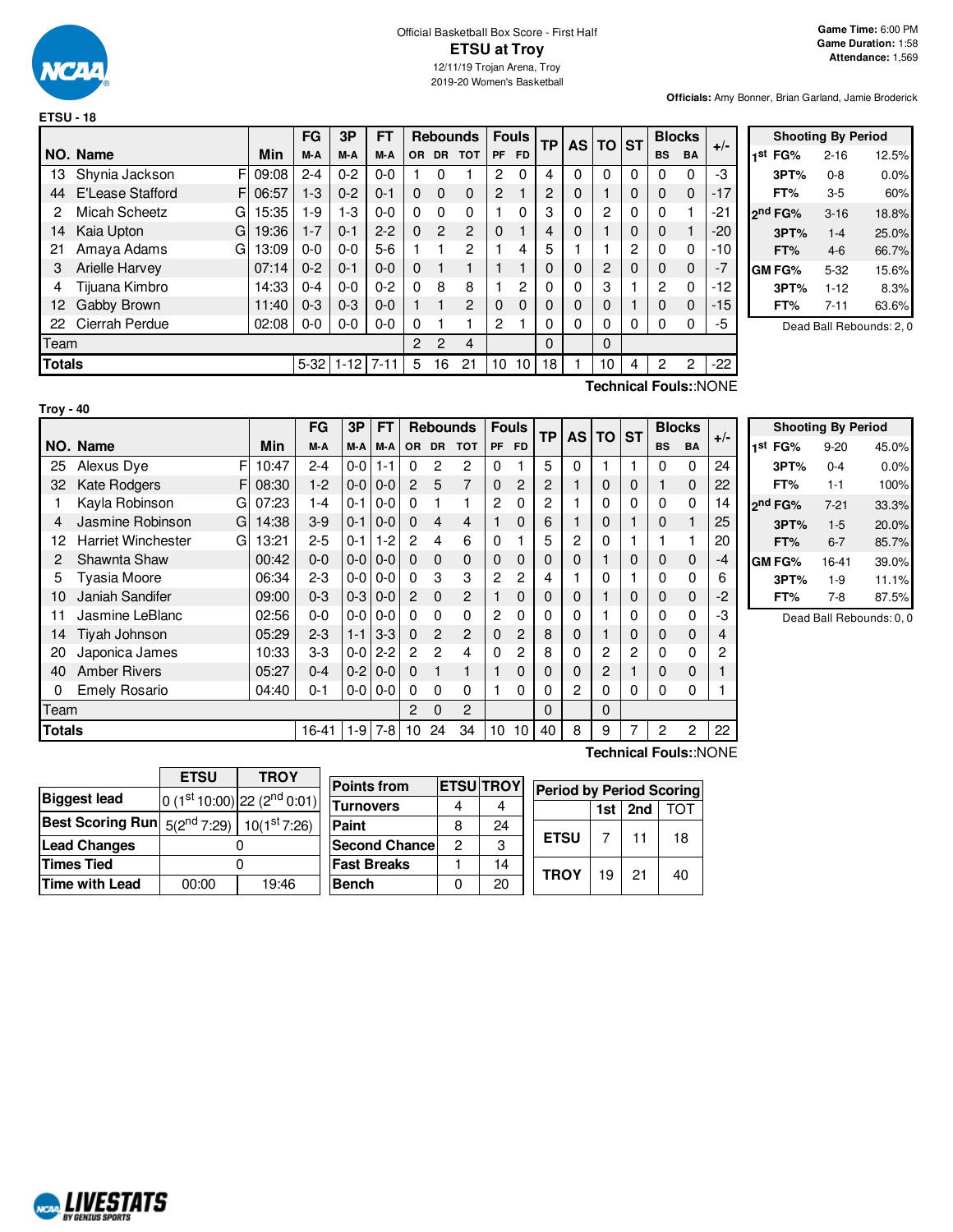

### Official Basketball Play by Play - 3rd Period **ETSU at Troy** 12/11/19 Trojan Arena, Troy

2019-20 Women's Basketball

**Officials:** Amy Bonner, Brian Garland, Jamie Broderick

## **Period 3**

| <b>Quarter Starters:</b> |                                                       |                 |              |              |                                       |               |
|--------------------------|-------------------------------------------------------|-----------------|--------------|--------------|---------------------------------------|---------------|
| <b>TROY</b>              | 4 Robinson J                                          | 12 Winchester H |              | 25 Dye A     | 32 Rodgers K                          | 1 Robinson K  |
| <b>ETSU</b>              | 14 Upton K                                            | 2 Scheetz M     |              | 13 Jackson S | 21 Adams A                            | 44 Stafford E |
| <b>Game Time</b>         | <b>TROY</b>                                           |                 | <b>Score</b> | <b>Diff</b>  |                                       | <b>ETSU</b>   |
| 10:00                    | 10 SANDIFER J substitution out                        |                 |              |              |                                       |               |
| 10:00                    | 1 ROBINSON K substitution in                          |                 |              |              |                                       |               |
| 10:00                    |                                                       |                 |              |              | 3 HARVEY A substitution out           |               |
| 10:00                    |                                                       |                 |              |              | 4 KIMBRO T substitution out           |               |
| 10:00                    |                                                       |                 |              |              | 12 BROWN G substitution out           |               |
| 10:00                    |                                                       |                 |              |              | 13 JACKSON S substitution in          |               |
| 10:00                    |                                                       |                 |              |              | 21 ADAMS A substitution in            |               |
| 10:00                    |                                                       |                 |              |              | 44 STAFFORD E substitution in         |               |
| 09:32                    | 4 ROBINSON J 3pt FG, jump shot made (9)               |                 | 43-18        | 25           |                                       |               |
| 09:19                    | 32 RODGERS K foul drawn (3)                           |                 |              |              | 13 JACKSON S foul offensive (3 - 1)   |               |
| 09:19                    |                                                       |                 |              |              | 13 JACKSON S turnover offensive (1)   |               |
| 09:06                    | 1 ROBINSON K 3pt FG, jump shot missed                 |                 |              |              |                                       |               |
| 09:04                    | 12 WINCHESTER H offensive rebound (7)                 |                 |              |              |                                       |               |
| 09:04                    | 12 WINCHESTER H 2pt FG in the paint, layup made (7)   |                 | 45-18        | 27           |                                       |               |
| 09:04                    | 12 WINCHESTER H foul drawn (2)                        |                 |              |              | 13 JACKSON S foul shooting (4 - 2)    |               |
| 09:04                    |                                                       |                 |              |              | 13 JACKSON S substitution out         |               |
| 09:04                    |                                                       |                 |              |              | 4 KIMBRO T substitution in            |               |
| 09:02                    | 12 WINCHESTER H free throw 1 - 1 made (8)             |                 | 46-18        | 28           |                                       |               |
| 08:40                    | 25 DYE A foul drawn (2)                               |                 |              |              | 44 STAFFORD E foul offensive (3 - 3)  |               |
| 08:40                    |                                                       |                 |              |              | 44 STAFFORD E turnover offensive (2)  |               |
| 08:40                    |                                                       |                 |              |              | 44 STAFFORD E substitution out        |               |
| 08:40                    |                                                       |                 |              |              | 3 HARVEY A substitution in            |               |
| 08:31<br>08:26           | 25 DYE A 2pt FG outside the paint, jump shot missed   |                 |              |              |                                       |               |
| 08:26                    | 32 RODGERS K offensive rebound (8)                    |                 |              |              |                                       |               |
| 08:26                    | 32 RODGERS K 2pt FG in the paint, layup missed        |                 |              |              | 4 KIMBRO T defensive rebound (9)      |               |
| 08:26                    | 25 DYE A foul personal (1 - 1)                        |                 |              |              | 4 KIMBRO T foul drawn (3)             |               |
| 08:11                    | 32 RODGERS K foul shooting (1 - 2)                    |                 |              |              | 14 UPTON K foul drawn (2)             |               |
| 08:11                    |                                                       |                 | 46-19        | 27           | 14 UPTON K free throw 1 - 2 made (5)  |               |
| 08:11                    |                                                       |                 | 46-20        | 26           | 14 UPTON K free throw 2 - 2 made (6)  |               |
| 07:58                    | 1 ROBINSON K 2pt FG in the paint, layup missed        |                 |              |              |                                       |               |
| 07:54                    |                                                       |                 |              |              | 14 UPTON K defensive rebound (3)      |               |
| 07:49                    | 4 ROBINSON J foul personal (2 - 3)                    |                 |              |              | 2 SCHEETZ M foul drawn (1)            |               |
| 07:49                    | 4 ROBINSON J substitution out                         |                 |              |              |                                       |               |
| 07:49                    | 0 ROSARIO E substitution in                           |                 |              |              |                                       |               |
| 07:46                    |                                                       |                 |              |              | 2 SCHEETZ M turnover lost ball (3)    |               |
| 07:28                    | 25 DYE A 2pt FG outside the paint, jump shot made (7) |                 | 48-20        | 28           |                                       |               |
| 07:28                    | 1 ROBINSON K assist (2)                               |                 |              |              |                                       |               |
| 07:04                    |                                                       |                 | 48-23        | 25           | 21 ADAMS A 3pt FG, jump shot made (8) |               |
| 07:04                    |                                                       |                 |              |              | 14 UPTON K assist (1)                 |               |
| 06:49                    | 25 DYE A 2pt FG in the paint, jump shot missed        |                 |              |              |                                       |               |
| 06:44                    | 25 DYE A offensive rebound (3)                        |                 |              |              |                                       |               |
| 06:44                    | 25 DYE A 2pt FG in the paint, layup missed            |                 |              |              |                                       |               |
|                          |                                                       |                 |              |              |                                       |               |

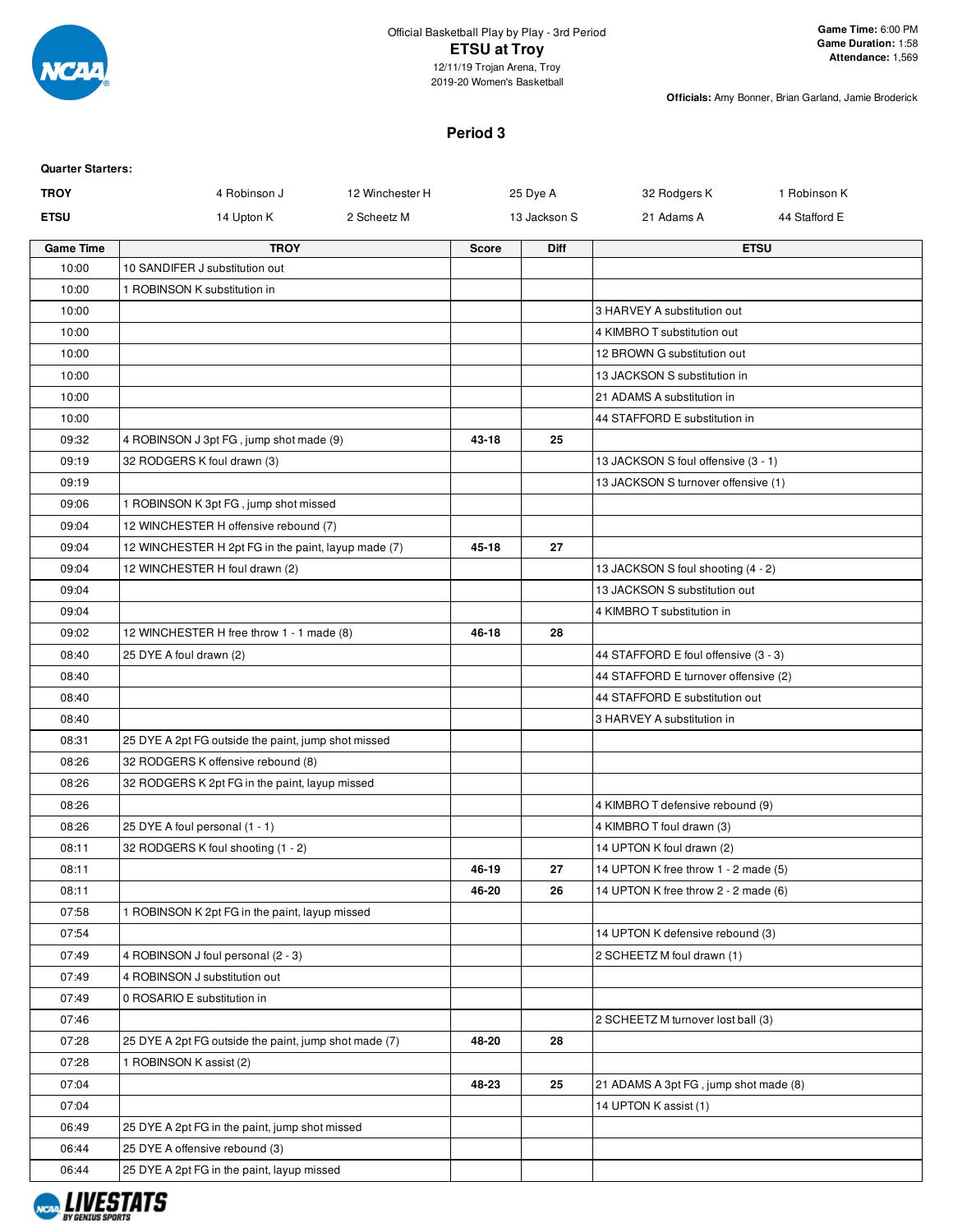

# Official Basketball Play by Play - 3rd Period **ETSU at Troy**

**Officials:** Amy Bonner, Brian Garland, Jamie Broderick

12/11/19 Trojan Arena, Troy 2019-20 Women's Basketball

| 06:42<br>25 DYE A offensive rebound (4)<br>06:42<br>27<br>25 DYE A 2pt FG in the paint, layup made (9)<br>50-23<br>06:29<br>32 RODGERS K foul shooting (2 - 4)<br>3 HARVEY A foul drawn (2)<br>06:29<br>25 DYE A substitution out<br>06:29<br>32 RODGERS K substitution out<br>06:29<br>20 JAMES J substitution in<br>06:29<br>40 RIVERS A substitution in<br>06:29<br>50-24<br>26<br>3 HARVEY A free throw 1 - 2 made (1)<br>50-25<br>25<br>06:29<br>3 HARVEY A free throw 2 - 2 made (2)<br>06:18<br>40 RIVERS A 2pt FG outside the paint, jump shot missed<br>06:13<br>4 KIMBRO T defensive rebound (10)<br>06:08<br>2 SCHEETZ M 3pt FG, jump shot missed<br>06:07<br>3 HARVEY A offensive rebound (2)<br>06:07<br>1 ROBINSON K foul personal (3 - 5)<br>3 HARVEY A foul drawn (3)<br>06:07<br>50-26<br>24<br>3 HARVEY A free throw 1 - 2 made (3)<br>23<br>06:07<br>50-27<br>3 HARVEY A free throw 2 - 2 made (4)<br>06:00<br>0 ROSARIO E turnover lost ball (1)<br>06:00<br>0 ROSARIO E substitution out<br>06:00<br>2 SHAW S substitution in<br>50-29<br>21<br>05:29<br>2 SCHEETZ M 2pt FG in the paint, layup made (5)<br>05:12<br>20 JAMES J turnover travel (3)<br>05:12<br>Timeout 30 Sec<br>05:12<br>3 HARVEY A substitution out<br>05:12<br>21 ADAMS A substitution out<br>05:12<br>22 PERDUE C substitution in<br>05:12<br>44 STAFFORD E substitution in<br>04:47<br>20 JAMES J steal (3)<br>44 STAFFORD E turnover bad pass (3)<br>04:40<br>40 RIVERS A 2pt FG in the paint, jump shot missed<br>22 PERDUE C defensive rebound (2)<br>04:39<br>04:39<br>20 JAMES J foul personal (1 - 6)<br>22 PERDUE C foul drawn (2)<br>Timeout media<br>04:39<br>22 PERDUE C free throw 1 - 2 missed<br>04:39<br>04:39<br>offensive dead ball rebound (3)<br>04:39<br>22 PERDUE C free throw 2 - 2 missed<br>04:37<br>44 STAFFORD E offensive rebound (1)<br>20 JAMES J foul shooting (2 - 7)<br>44 STAFFORD E foul drawn (2)<br>04:37<br>04:37<br>20 JAMES J substitution out<br>04:37<br>5 MOORE T substitution in<br>44 STAFFORD E free throw 1 - 2 missed<br>04:37<br>04:37<br>offensive dead ball rebound (4)<br>04:37<br>50-30<br>20<br>44 STAFFORD E free throw 2 - 2 made (3)<br>04:27<br>40 RIVERS A 2pt FG outside the paint, jump shot made (2)<br>52-30<br>22<br>04:27<br>2 SHAW S assist (1)<br>04:16<br>2 SHAW S foul shooting (1 - 8)<br>14 UPTON K foul drawn (3)<br>04:16<br>14 UPTON K free throw 1 - 2 missed<br>04:16<br>offensive dead ball rebound (5)<br>04:16<br>52-31<br>21<br>14 UPTON K free throw 2 - 2 made (7)<br>04:08<br>14 UPTON K steal (1)<br>2 SHAW S turnover lost ball (2) | <b>Game Time</b> | <b>TROY</b> | <b>Score</b> | Diff | <b>ETSU</b>                                     |
|-------------------------------------------------------------------------------------------------------------------------------------------------------------------------------------------------------------------------------------------------------------------------------------------------------------------------------------------------------------------------------------------------------------------------------------------------------------------------------------------------------------------------------------------------------------------------------------------------------------------------------------------------------------------------------------------------------------------------------------------------------------------------------------------------------------------------------------------------------------------------------------------------------------------------------------------------------------------------------------------------------------------------------------------------------------------------------------------------------------------------------------------------------------------------------------------------------------------------------------------------------------------------------------------------------------------------------------------------------------------------------------------------------------------------------------------------------------------------------------------------------------------------------------------------------------------------------------------------------------------------------------------------------------------------------------------------------------------------------------------------------------------------------------------------------------------------------------------------------------------------------------------------------------------------------------------------------------------------------------------------------------------------------------------------------------------------------------------------------------------------------------------------------------------------------------------------------------------------------------------------------------------------------------------------------------------------------------------------------------------------------------------------------------------------------------------------------------------------------------------------------------------------------------------------------------------------------------------------------------------|------------------|-------------|--------------|------|-------------------------------------------------|
|                                                                                                                                                                                                                                                                                                                                                                                                                                                                                                                                                                                                                                                                                                                                                                                                                                                                                                                                                                                                                                                                                                                                                                                                                                                                                                                                                                                                                                                                                                                                                                                                                                                                                                                                                                                                                                                                                                                                                                                                                                                                                                                                                                                                                                                                                                                                                                                                                                                                                                                                                                                                                   |                  |             |              |      |                                                 |
|                                                                                                                                                                                                                                                                                                                                                                                                                                                                                                                                                                                                                                                                                                                                                                                                                                                                                                                                                                                                                                                                                                                                                                                                                                                                                                                                                                                                                                                                                                                                                                                                                                                                                                                                                                                                                                                                                                                                                                                                                                                                                                                                                                                                                                                                                                                                                                                                                                                                                                                                                                                                                   |                  |             |              |      |                                                 |
|                                                                                                                                                                                                                                                                                                                                                                                                                                                                                                                                                                                                                                                                                                                                                                                                                                                                                                                                                                                                                                                                                                                                                                                                                                                                                                                                                                                                                                                                                                                                                                                                                                                                                                                                                                                                                                                                                                                                                                                                                                                                                                                                                                                                                                                                                                                                                                                                                                                                                                                                                                                                                   |                  |             |              |      |                                                 |
|                                                                                                                                                                                                                                                                                                                                                                                                                                                                                                                                                                                                                                                                                                                                                                                                                                                                                                                                                                                                                                                                                                                                                                                                                                                                                                                                                                                                                                                                                                                                                                                                                                                                                                                                                                                                                                                                                                                                                                                                                                                                                                                                                                                                                                                                                                                                                                                                                                                                                                                                                                                                                   |                  |             |              |      |                                                 |
|                                                                                                                                                                                                                                                                                                                                                                                                                                                                                                                                                                                                                                                                                                                                                                                                                                                                                                                                                                                                                                                                                                                                                                                                                                                                                                                                                                                                                                                                                                                                                                                                                                                                                                                                                                                                                                                                                                                                                                                                                                                                                                                                                                                                                                                                                                                                                                                                                                                                                                                                                                                                                   |                  |             |              |      |                                                 |
|                                                                                                                                                                                                                                                                                                                                                                                                                                                                                                                                                                                                                                                                                                                                                                                                                                                                                                                                                                                                                                                                                                                                                                                                                                                                                                                                                                                                                                                                                                                                                                                                                                                                                                                                                                                                                                                                                                                                                                                                                                                                                                                                                                                                                                                                                                                                                                                                                                                                                                                                                                                                                   |                  |             |              |      |                                                 |
|                                                                                                                                                                                                                                                                                                                                                                                                                                                                                                                                                                                                                                                                                                                                                                                                                                                                                                                                                                                                                                                                                                                                                                                                                                                                                                                                                                                                                                                                                                                                                                                                                                                                                                                                                                                                                                                                                                                                                                                                                                                                                                                                                                                                                                                                                                                                                                                                                                                                                                                                                                                                                   |                  |             |              |      |                                                 |
|                                                                                                                                                                                                                                                                                                                                                                                                                                                                                                                                                                                                                                                                                                                                                                                                                                                                                                                                                                                                                                                                                                                                                                                                                                                                                                                                                                                                                                                                                                                                                                                                                                                                                                                                                                                                                                                                                                                                                                                                                                                                                                                                                                                                                                                                                                                                                                                                                                                                                                                                                                                                                   |                  |             |              |      |                                                 |
|                                                                                                                                                                                                                                                                                                                                                                                                                                                                                                                                                                                                                                                                                                                                                                                                                                                                                                                                                                                                                                                                                                                                                                                                                                                                                                                                                                                                                                                                                                                                                                                                                                                                                                                                                                                                                                                                                                                                                                                                                                                                                                                                                                                                                                                                                                                                                                                                                                                                                                                                                                                                                   |                  |             |              |      |                                                 |
|                                                                                                                                                                                                                                                                                                                                                                                                                                                                                                                                                                                                                                                                                                                                                                                                                                                                                                                                                                                                                                                                                                                                                                                                                                                                                                                                                                                                                                                                                                                                                                                                                                                                                                                                                                                                                                                                                                                                                                                                                                                                                                                                                                                                                                                                                                                                                                                                                                                                                                                                                                                                                   |                  |             |              |      |                                                 |
|                                                                                                                                                                                                                                                                                                                                                                                                                                                                                                                                                                                                                                                                                                                                                                                                                                                                                                                                                                                                                                                                                                                                                                                                                                                                                                                                                                                                                                                                                                                                                                                                                                                                                                                                                                                                                                                                                                                                                                                                                                                                                                                                                                                                                                                                                                                                                                                                                                                                                                                                                                                                                   |                  |             |              |      |                                                 |
|                                                                                                                                                                                                                                                                                                                                                                                                                                                                                                                                                                                                                                                                                                                                                                                                                                                                                                                                                                                                                                                                                                                                                                                                                                                                                                                                                                                                                                                                                                                                                                                                                                                                                                                                                                                                                                                                                                                                                                                                                                                                                                                                                                                                                                                                                                                                                                                                                                                                                                                                                                                                                   |                  |             |              |      |                                                 |
|                                                                                                                                                                                                                                                                                                                                                                                                                                                                                                                                                                                                                                                                                                                                                                                                                                                                                                                                                                                                                                                                                                                                                                                                                                                                                                                                                                                                                                                                                                                                                                                                                                                                                                                                                                                                                                                                                                                                                                                                                                                                                                                                                                                                                                                                                                                                                                                                                                                                                                                                                                                                                   |                  |             |              |      |                                                 |
|                                                                                                                                                                                                                                                                                                                                                                                                                                                                                                                                                                                                                                                                                                                                                                                                                                                                                                                                                                                                                                                                                                                                                                                                                                                                                                                                                                                                                                                                                                                                                                                                                                                                                                                                                                                                                                                                                                                                                                                                                                                                                                                                                                                                                                                                                                                                                                                                                                                                                                                                                                                                                   |                  |             |              |      |                                                 |
|                                                                                                                                                                                                                                                                                                                                                                                                                                                                                                                                                                                                                                                                                                                                                                                                                                                                                                                                                                                                                                                                                                                                                                                                                                                                                                                                                                                                                                                                                                                                                                                                                                                                                                                                                                                                                                                                                                                                                                                                                                                                                                                                                                                                                                                                                                                                                                                                                                                                                                                                                                                                                   |                  |             |              |      |                                                 |
|                                                                                                                                                                                                                                                                                                                                                                                                                                                                                                                                                                                                                                                                                                                                                                                                                                                                                                                                                                                                                                                                                                                                                                                                                                                                                                                                                                                                                                                                                                                                                                                                                                                                                                                                                                                                                                                                                                                                                                                                                                                                                                                                                                                                                                                                                                                                                                                                                                                                                                                                                                                                                   |                  |             |              |      |                                                 |
|                                                                                                                                                                                                                                                                                                                                                                                                                                                                                                                                                                                                                                                                                                                                                                                                                                                                                                                                                                                                                                                                                                                                                                                                                                                                                                                                                                                                                                                                                                                                                                                                                                                                                                                                                                                                                                                                                                                                                                                                                                                                                                                                                                                                                                                                                                                                                                                                                                                                                                                                                                                                                   |                  |             |              |      |                                                 |
|                                                                                                                                                                                                                                                                                                                                                                                                                                                                                                                                                                                                                                                                                                                                                                                                                                                                                                                                                                                                                                                                                                                                                                                                                                                                                                                                                                                                                                                                                                                                                                                                                                                                                                                                                                                                                                                                                                                                                                                                                                                                                                                                                                                                                                                                                                                                                                                                                                                                                                                                                                                                                   |                  |             |              |      |                                                 |
|                                                                                                                                                                                                                                                                                                                                                                                                                                                                                                                                                                                                                                                                                                                                                                                                                                                                                                                                                                                                                                                                                                                                                                                                                                                                                                                                                                                                                                                                                                                                                                                                                                                                                                                                                                                                                                                                                                                                                                                                                                                                                                                                                                                                                                                                                                                                                                                                                                                                                                                                                                                                                   |                  |             |              |      |                                                 |
|                                                                                                                                                                                                                                                                                                                                                                                                                                                                                                                                                                                                                                                                                                                                                                                                                                                                                                                                                                                                                                                                                                                                                                                                                                                                                                                                                                                                                                                                                                                                                                                                                                                                                                                                                                                                                                                                                                                                                                                                                                                                                                                                                                                                                                                                                                                                                                                                                                                                                                                                                                                                                   |                  |             |              |      |                                                 |
|                                                                                                                                                                                                                                                                                                                                                                                                                                                                                                                                                                                                                                                                                                                                                                                                                                                                                                                                                                                                                                                                                                                                                                                                                                                                                                                                                                                                                                                                                                                                                                                                                                                                                                                                                                                                                                                                                                                                                                                                                                                                                                                                                                                                                                                                                                                                                                                                                                                                                                                                                                                                                   |                  |             |              |      |                                                 |
|                                                                                                                                                                                                                                                                                                                                                                                                                                                                                                                                                                                                                                                                                                                                                                                                                                                                                                                                                                                                                                                                                                                                                                                                                                                                                                                                                                                                                                                                                                                                                                                                                                                                                                                                                                                                                                                                                                                                                                                                                                                                                                                                                                                                                                                                                                                                                                                                                                                                                                                                                                                                                   |                  |             |              |      |                                                 |
|                                                                                                                                                                                                                                                                                                                                                                                                                                                                                                                                                                                                                                                                                                                                                                                                                                                                                                                                                                                                                                                                                                                                                                                                                                                                                                                                                                                                                                                                                                                                                                                                                                                                                                                                                                                                                                                                                                                                                                                                                                                                                                                                                                                                                                                                                                                                                                                                                                                                                                                                                                                                                   |                  |             |              |      |                                                 |
|                                                                                                                                                                                                                                                                                                                                                                                                                                                                                                                                                                                                                                                                                                                                                                                                                                                                                                                                                                                                                                                                                                                                                                                                                                                                                                                                                                                                                                                                                                                                                                                                                                                                                                                                                                                                                                                                                                                                                                                                                                                                                                                                                                                                                                                                                                                                                                                                                                                                                                                                                                                                                   |                  |             |              |      |                                                 |
|                                                                                                                                                                                                                                                                                                                                                                                                                                                                                                                                                                                                                                                                                                                                                                                                                                                                                                                                                                                                                                                                                                                                                                                                                                                                                                                                                                                                                                                                                                                                                                                                                                                                                                                                                                                                                                                                                                                                                                                                                                                                                                                                                                                                                                                                                                                                                                                                                                                                                                                                                                                                                   |                  |             |              |      |                                                 |
|                                                                                                                                                                                                                                                                                                                                                                                                                                                                                                                                                                                                                                                                                                                                                                                                                                                                                                                                                                                                                                                                                                                                                                                                                                                                                                                                                                                                                                                                                                                                                                                                                                                                                                                                                                                                                                                                                                                                                                                                                                                                                                                                                                                                                                                                                                                                                                                                                                                                                                                                                                                                                   |                  |             |              |      |                                                 |
|                                                                                                                                                                                                                                                                                                                                                                                                                                                                                                                                                                                                                                                                                                                                                                                                                                                                                                                                                                                                                                                                                                                                                                                                                                                                                                                                                                                                                                                                                                                                                                                                                                                                                                                                                                                                                                                                                                                                                                                                                                                                                                                                                                                                                                                                                                                                                                                                                                                                                                                                                                                                                   |                  |             |              |      |                                                 |
|                                                                                                                                                                                                                                                                                                                                                                                                                                                                                                                                                                                                                                                                                                                                                                                                                                                                                                                                                                                                                                                                                                                                                                                                                                                                                                                                                                                                                                                                                                                                                                                                                                                                                                                                                                                                                                                                                                                                                                                                                                                                                                                                                                                                                                                                                                                                                                                                                                                                                                                                                                                                                   |                  |             |              |      |                                                 |
|                                                                                                                                                                                                                                                                                                                                                                                                                                                                                                                                                                                                                                                                                                                                                                                                                                                                                                                                                                                                                                                                                                                                                                                                                                                                                                                                                                                                                                                                                                                                                                                                                                                                                                                                                                                                                                                                                                                                                                                                                                                                                                                                                                                                                                                                                                                                                                                                                                                                                                                                                                                                                   |                  |             |              |      |                                                 |
|                                                                                                                                                                                                                                                                                                                                                                                                                                                                                                                                                                                                                                                                                                                                                                                                                                                                                                                                                                                                                                                                                                                                                                                                                                                                                                                                                                                                                                                                                                                                                                                                                                                                                                                                                                                                                                                                                                                                                                                                                                                                                                                                                                                                                                                                                                                                                                                                                                                                                                                                                                                                                   |                  |             |              |      |                                                 |
|                                                                                                                                                                                                                                                                                                                                                                                                                                                                                                                                                                                                                                                                                                                                                                                                                                                                                                                                                                                                                                                                                                                                                                                                                                                                                                                                                                                                                                                                                                                                                                                                                                                                                                                                                                                                                                                                                                                                                                                                                                                                                                                                                                                                                                                                                                                                                                                                                                                                                                                                                                                                                   |                  |             |              |      |                                                 |
|                                                                                                                                                                                                                                                                                                                                                                                                                                                                                                                                                                                                                                                                                                                                                                                                                                                                                                                                                                                                                                                                                                                                                                                                                                                                                                                                                                                                                                                                                                                                                                                                                                                                                                                                                                                                                                                                                                                                                                                                                                                                                                                                                                                                                                                                                                                                                                                                                                                                                                                                                                                                                   |                  |             |              |      |                                                 |
|                                                                                                                                                                                                                                                                                                                                                                                                                                                                                                                                                                                                                                                                                                                                                                                                                                                                                                                                                                                                                                                                                                                                                                                                                                                                                                                                                                                                                                                                                                                                                                                                                                                                                                                                                                                                                                                                                                                                                                                                                                                                                                                                                                                                                                                                                                                                                                                                                                                                                                                                                                                                                   |                  |             |              |      |                                                 |
|                                                                                                                                                                                                                                                                                                                                                                                                                                                                                                                                                                                                                                                                                                                                                                                                                                                                                                                                                                                                                                                                                                                                                                                                                                                                                                                                                                                                                                                                                                                                                                                                                                                                                                                                                                                                                                                                                                                                                                                                                                                                                                                                                                                                                                                                                                                                                                                                                                                                                                                                                                                                                   |                  |             |              |      |                                                 |
|                                                                                                                                                                                                                                                                                                                                                                                                                                                                                                                                                                                                                                                                                                                                                                                                                                                                                                                                                                                                                                                                                                                                                                                                                                                                                                                                                                                                                                                                                                                                                                                                                                                                                                                                                                                                                                                                                                                                                                                                                                                                                                                                                                                                                                                                                                                                                                                                                                                                                                                                                                                                                   |                  |             |              |      |                                                 |
|                                                                                                                                                                                                                                                                                                                                                                                                                                                                                                                                                                                                                                                                                                                                                                                                                                                                                                                                                                                                                                                                                                                                                                                                                                                                                                                                                                                                                                                                                                                                                                                                                                                                                                                                                                                                                                                                                                                                                                                                                                                                                                                                                                                                                                                                                                                                                                                                                                                                                                                                                                                                                   |                  |             |              |      |                                                 |
|                                                                                                                                                                                                                                                                                                                                                                                                                                                                                                                                                                                                                                                                                                                                                                                                                                                                                                                                                                                                                                                                                                                                                                                                                                                                                                                                                                                                                                                                                                                                                                                                                                                                                                                                                                                                                                                                                                                                                                                                                                                                                                                                                                                                                                                                                                                                                                                                                                                                                                                                                                                                                   |                  |             |              |      |                                                 |
|                                                                                                                                                                                                                                                                                                                                                                                                                                                                                                                                                                                                                                                                                                                                                                                                                                                                                                                                                                                                                                                                                                                                                                                                                                                                                                                                                                                                                                                                                                                                                                                                                                                                                                                                                                                                                                                                                                                                                                                                                                                                                                                                                                                                                                                                                                                                                                                                                                                                                                                                                                                                                   |                  |             |              |      |                                                 |
|                                                                                                                                                                                                                                                                                                                                                                                                                                                                                                                                                                                                                                                                                                                                                                                                                                                                                                                                                                                                                                                                                                                                                                                                                                                                                                                                                                                                                                                                                                                                                                                                                                                                                                                                                                                                                                                                                                                                                                                                                                                                                                                                                                                                                                                                                                                                                                                                                                                                                                                                                                                                                   |                  |             |              |      |                                                 |
|                                                                                                                                                                                                                                                                                                                                                                                                                                                                                                                                                                                                                                                                                                                                                                                                                                                                                                                                                                                                                                                                                                                                                                                                                                                                                                                                                                                                                                                                                                                                                                                                                                                                                                                                                                                                                                                                                                                                                                                                                                                                                                                                                                                                                                                                                                                                                                                                                                                                                                                                                                                                                   |                  |             |              |      |                                                 |
|                                                                                                                                                                                                                                                                                                                                                                                                                                                                                                                                                                                                                                                                                                                                                                                                                                                                                                                                                                                                                                                                                                                                                                                                                                                                                                                                                                                                                                                                                                                                                                                                                                                                                                                                                                                                                                                                                                                                                                                                                                                                                                                                                                                                                                                                                                                                                                                                                                                                                                                                                                                                                   |                  |             |              |      |                                                 |
|                                                                                                                                                                                                                                                                                                                                                                                                                                                                                                                                                                                                                                                                                                                                                                                                                                                                                                                                                                                                                                                                                                                                                                                                                                                                                                                                                                                                                                                                                                                                                                                                                                                                                                                                                                                                                                                                                                                                                                                                                                                                                                                                                                                                                                                                                                                                                                                                                                                                                                                                                                                                                   |                  |             |              |      |                                                 |
|                                                                                                                                                                                                                                                                                                                                                                                                                                                                                                                                                                                                                                                                                                                                                                                                                                                                                                                                                                                                                                                                                                                                                                                                                                                                                                                                                                                                                                                                                                                                                                                                                                                                                                                                                                                                                                                                                                                                                                                                                                                                                                                                                                                                                                                                                                                                                                                                                                                                                                                                                                                                                   |                  |             |              |      |                                                 |
|                                                                                                                                                                                                                                                                                                                                                                                                                                                                                                                                                                                                                                                                                                                                                                                                                                                                                                                                                                                                                                                                                                                                                                                                                                                                                                                                                                                                                                                                                                                                                                                                                                                                                                                                                                                                                                                                                                                                                                                                                                                                                                                                                                                                                                                                                                                                                                                                                                                                                                                                                                                                                   |                  |             |              |      |                                                 |
|                                                                                                                                                                                                                                                                                                                                                                                                                                                                                                                                                                                                                                                                                                                                                                                                                                                                                                                                                                                                                                                                                                                                                                                                                                                                                                                                                                                                                                                                                                                                                                                                                                                                                                                                                                                                                                                                                                                                                                                                                                                                                                                                                                                                                                                                                                                                                                                                                                                                                                                                                                                                                   |                  |             |              |      |                                                 |
|                                                                                                                                                                                                                                                                                                                                                                                                                                                                                                                                                                                                                                                                                                                                                                                                                                                                                                                                                                                                                                                                                                                                                                                                                                                                                                                                                                                                                                                                                                                                                                                                                                                                                                                                                                                                                                                                                                                                                                                                                                                                                                                                                                                                                                                                                                                                                                                                                                                                                                                                                                                                                   |                  |             |              |      |                                                 |
|                                                                                                                                                                                                                                                                                                                                                                                                                                                                                                                                                                                                                                                                                                                                                                                                                                                                                                                                                                                                                                                                                                                                                                                                                                                                                                                                                                                                                                                                                                                                                                                                                                                                                                                                                                                                                                                                                                                                                                                                                                                                                                                                                                                                                                                                                                                                                                                                                                                                                                                                                                                                                   |                  |             |              |      |                                                 |
|                                                                                                                                                                                                                                                                                                                                                                                                                                                                                                                                                                                                                                                                                                                                                                                                                                                                                                                                                                                                                                                                                                                                                                                                                                                                                                                                                                                                                                                                                                                                                                                                                                                                                                                                                                                                                                                                                                                                                                                                                                                                                                                                                                                                                                                                                                                                                                                                                                                                                                                                                                                                                   |                  |             |              |      |                                                 |
|                                                                                                                                                                                                                                                                                                                                                                                                                                                                                                                                                                                                                                                                                                                                                                                                                                                                                                                                                                                                                                                                                                                                                                                                                                                                                                                                                                                                                                                                                                                                                                                                                                                                                                                                                                                                                                                                                                                                                                                                                                                                                                                                                                                                                                                                                                                                                                                                                                                                                                                                                                                                                   | 03:52            |             |              |      | 44 STAFFORD E 2pt FG in the paint, layup missed |

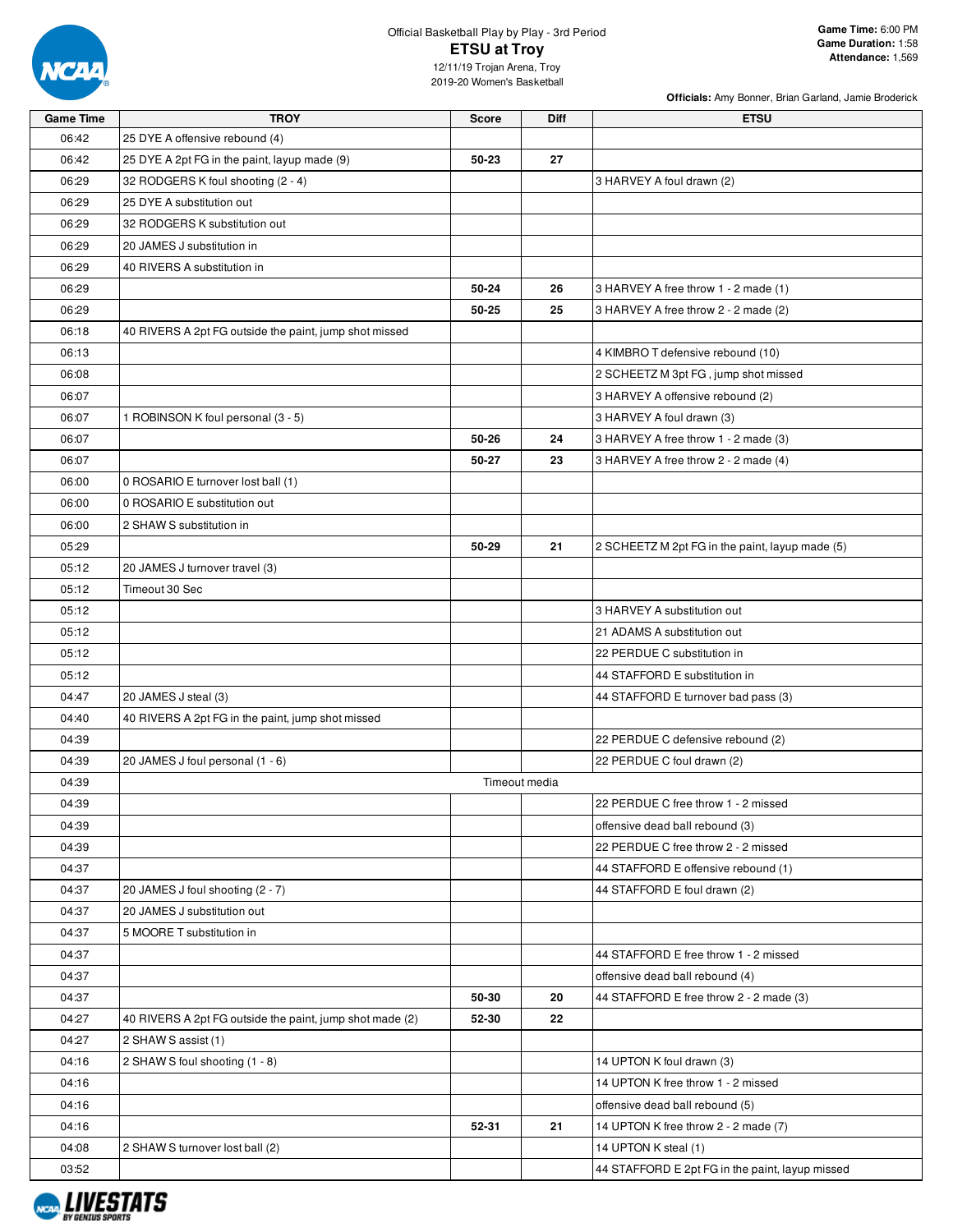

### Official Basketball Play by Play - 3rd Period **ETSU at Troy** 12/11/19 Trojan Arena, Troy

**Officials:** Amy Bonner, Brian Garland, Jamie Broderick

2019-20 Women's Basketball

| <b>Game Time</b> | <b>TROY</b>                                                                | <b>Score</b> | Diff | <b>ETSU</b>                                               |
|------------------|----------------------------------------------------------------------------|--------------|------|-----------------------------------------------------------|
| 03:48            | 1 ROBINSON K defensive rebound (2)                                         |              |      |                                                           |
| 03:46            | 40 RIVERS A foul offensive (2 - 9)                                         |              |      | 2 SCHEETZ M foul drawn (2)                                |
| 03:46            | 40 RIVERS A turnover offensive (3)                                         |              |      |                                                           |
| 03:46            | 2 SHAW S substitution out                                                  |              |      |                                                           |
| 03:46            | 4 ROBINSON J substitution in                                               |              |      |                                                           |
| 03:46            | 1 ROBINSON K substitution out                                              |              |      |                                                           |
| 03:46            | 40 RIVERS A substitution out                                               |              |      |                                                           |
| 03:46            | 10 SANDIFER J substitution in                                              |              |      |                                                           |
| 03:46            | 32 RODGERS K substitution in                                               |              |      |                                                           |
| 03:18            |                                                                            |              |      | 14 UPTON K 3pt FG, jump shot missed                       |
| 03:14            | 10 SANDIFER J defensive rebound (3)                                        |              |      |                                                           |
| 02:59            | 4 ROBINSON J 3pt FG, jump shot missed                                      |              |      |                                                           |
| 02:53            | 12 WINCHESTER H offensive rebound (8)                                      |              |      |                                                           |
| 02:52            | 12 WINCHESTER H foul drawn (3)                                             |              |      | 4 KIMBRO T foul shooting (2 - 4)                          |
| 02:52            | 12 WINCHESTER H free throw 1 - 2 missed                                    |              |      |                                                           |
| 02:52            | offensive dead ball rebound (1)                                            |              |      |                                                           |
| 02:52            | 12 WINCHESTER H free throw 2 - 2 made (9)                                  | 53-31        | 22   |                                                           |
| 02:52            |                                                                            |              |      | 22 PERDUE C substitution out                              |
| 02:52            |                                                                            |              |      | 12 BROWN G substitution in                                |
| 02:21            |                                                                            |              |      | turnover shot clock (15)                                  |
| 02:10            | 12 WINCHESTER H turnover bad pass (1)                                      |              |      | 14 UPTON K steal (2)                                      |
| 01:56            |                                                                            |              |      |                                                           |
|                  |                                                                            |              |      | 14 UPTON K 2pt FG in the paint, layup missed              |
| 01:52            | 32 RODGERS K defensive rebound (9)                                         |              |      |                                                           |
| 01:49            | 4 ROBINSON J 2pt FG fast break outside the paint, jump shot<br>made $(11)$ | 55-31        | 24   |                                                           |
| 01:49            | 32 RODGERS K assist (2)                                                    |              |      |                                                           |
| 01:41            |                                                                            | 55-33        | 22   | 4 KIMBRO T 2pt FG fast break in the paint, layup made (2) |
| 01:41            |                                                                            |              |      | 44 STAFFORD E assist (1)                                  |
| 01:29            | 5 MOORE T 2pt FG outside the paint, jump shot missed                       |              |      |                                                           |
| 01:25            |                                                                            |              |      | 44 STAFFORD E defensive rebound (2)                       |
| 01:23            | 32 RODGERS K steal (1)                                                     |              |      | 44 STAFFORD E turnover lost ball (4)                      |
| 01:17            | 5 MOORE T 2pt FG in the paint, layup missed                                |              |      |                                                           |
| 01:14            |                                                                            |              |      | 4 KIMBRO T defensive rebound (11)                         |
| 01:11            |                                                                            | 55-35        | 20   | 14 UPTON K 2pt FG fast break in the paint, layup made (9) |
| 01:11            | 4 ROBINSON J foul shooting (3 - 10)                                        |              |      | 14 UPTON K foul drawn (4)                                 |
| 01:11            | 5 MOORE T substitution out                                                 |              |      |                                                           |
| 01:11            | 32 RODGERS K substitution out                                              |              |      |                                                           |
| 01:11            | 20 JAMES J substitution in                                                 |              |      |                                                           |
| 01:11            | 25 DYE A substitution in                                                   |              |      |                                                           |
| 01:11            |                                                                            |              |      | 4 KIMBRO T substitution out                               |
| 01:11            |                                                                            |              |      | 44 STAFFORD E substitution out                            |
| 01:11            |                                                                            |              |      | 3 HARVEY A substitution in                                |
| 01:11            |                                                                            |              |      | 22 PERDUE C substitution in                               |
| 01:11            |                                                                            | 55-36        | 19   | 14 UPTON K free throw fast break 1 - 1 made (10)          |
| 01:06            | 4 ROBINSON J turnover bad pass (1)                                         |              |      |                                                           |
| 00:43            | 20 JAMES J steal (4)                                                       |              |      | 14 UPTON K turnover bad pass (2)                          |
| 00:38            | 12 WINCHESTER H 2pt FG fast break in the paint, layup made<br>(11)         | 57-36        | 21   |                                                           |
| 00:38            | 10 SANDIFER J assist (1)                                                   |              |      |                                                           |
| 00:18            |                                                                            | 57-38        | 19   | 2 SCHEETZ M 2pt FG in the paint, jump shot made (7)       |
| , ,,,,,,,,,,,    |                                                                            |              |      |                                                           |

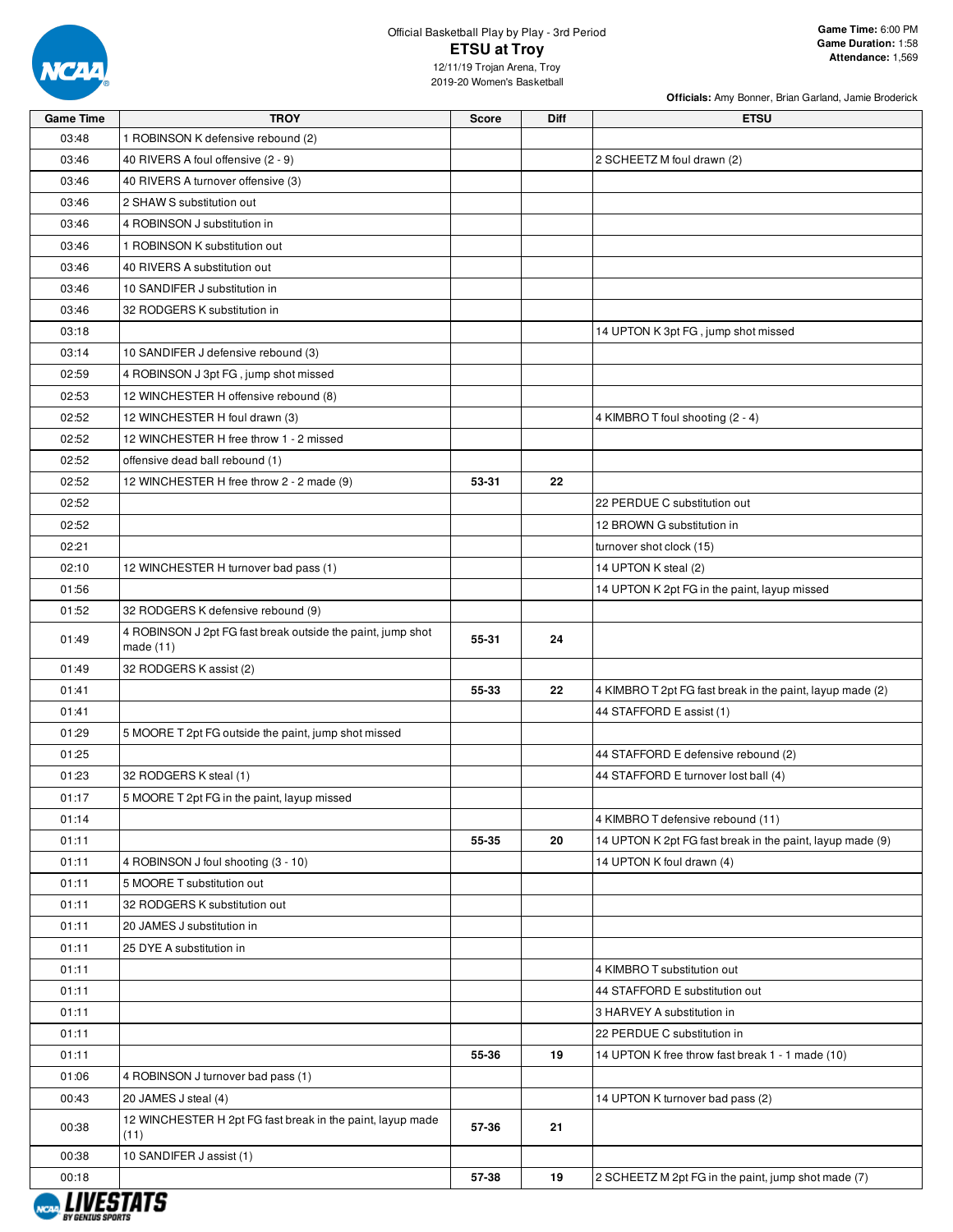

# Official Basketball Play by Play - 3rd Period **ETSU at Troy**

12/11/19 Trojan Arena, Troy 2019-20 Women's Basketball

| <b>Game Time</b> | <b>TROY</b>                              | <b>Score</b>         | <b>Diff</b> | <b>ETSU</b>                      |  |  |  |  |  |  |  |
|------------------|------------------------------------------|----------------------|-------------|----------------------------------|--|--|--|--|--|--|--|
| 00:18            |                                          |                      |             | 3 HARVEY A assist (1)            |  |  |  |  |  |  |  |
| 00:06            | 12 WINCHESTER H 3pt FG, jump shot missed |                      |             |                                  |  |  |  |  |  |  |  |
| 00:01            |                                          |                      |             | 12 BROWN G defensive rebound (3) |  |  |  |  |  |  |  |
| 00:00            | 4 ROBINSON J steal (2)                   |                      |             | 12 BROWN G turnover bad pass (1) |  |  |  |  |  |  |  |
|                  |                                          | <b>END OF PERIOD</b> |             |                                  |  |  |  |  |  |  |  |
|                  | <b>TROY 57-38 ETSU</b>                   |                      |             |                                  |  |  |  |  |  |  |  |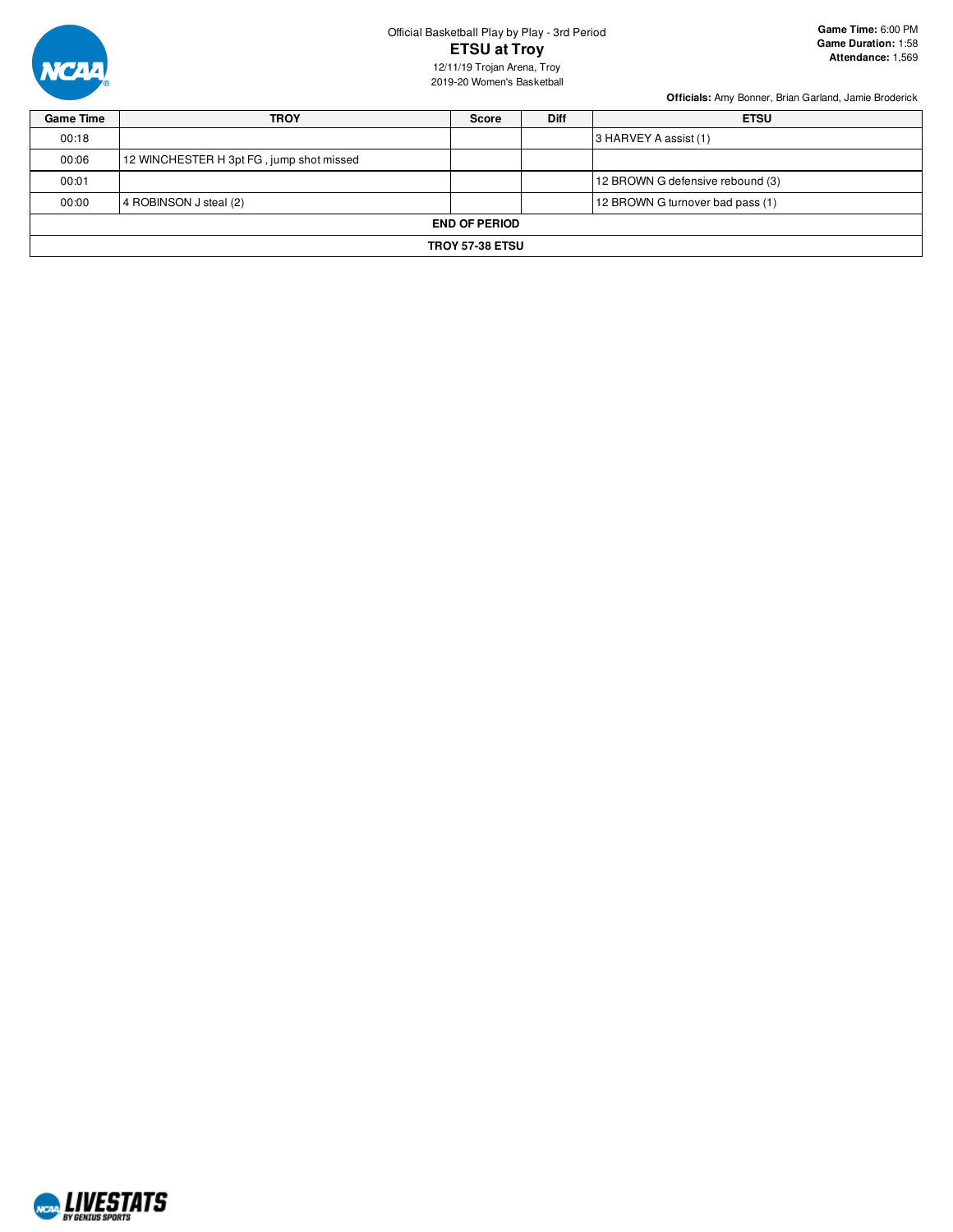

### Official Basketball Box Score - 3rd Period **ETSU at Troy** 12/11/19 Trojan Arena, Troy 2019-20 Women's Basketball

**Officials:** Amy Bonner, Brian Garland, Jamie Broderick

|                                          |                                                                                                          |       | FG            | 3P      | <b>FT</b> |          | <b>Rebounds</b> |            |              | <b>Fouls</b> | <b>TP</b> | <b>AS</b> | TO ST       |                |              | <b>Blocks</b> | $+/-$ |
|------------------------------------------|----------------------------------------------------------------------------------------------------------|-------|---------------|---------|-----------|----------|-----------------|------------|--------------|--------------|-----------|-----------|-------------|----------------|--------------|---------------|-------|
|                                          | NO. Name                                                                                                 | Min   | M-A           | M-A     | M-A       | OR.      | <b>DR</b>       | <b>TOT</b> | PF           | <b>FD</b>    |           |           |             |                | <b>BS</b>    | <b>BA</b>     |       |
| 13                                       | Shynia Jackson                                                                                           | 00:58 | $0-0$         | $0 - 0$ | $0 - 0$   | 0        | 0               | 0          | 2            | 0            | 0         | 0         |             | 0              | 0            | 0             | $-5$  |
| 44                                       | E'Lease Stafford<br>F                                                                                    | 05:21 | $0 - 1$       | $0 - 0$ | $1-2$     |          |                 | 2          |              |              |           |           | 3           | 0              | $\mathbf 0$  | $\mathbf{0}$  | -5    |
| 2                                        | Micah Scheetz<br>G                                                                                       | 10:00 | $2 - 3$       | $0 - 1$ | $0 - 0$   | 0        | $\Omega$        | 0          | $\Omega$     | 2            | 4         | 0         |             | 0              | 0            | 0             | 3     |
| 14                                       | Kaia Upton<br>G                                                                                          | 10:00 | $1-3$         | $0 - 1$ | $4 - 5$   | $\Omega$ |                 |            | $\mathbf{0}$ | 3            | 6         |           |             | $\overline{2}$ | 0            | $\mathbf{0}$  | 3     |
| 21                                       | Amaya Adams<br>G                                                                                         | 04:48 | $1 - 1$       | $1 - 1$ | $0 - 0$   | 0        | $\Omega$        | 0          | $\Omega$     | 0            | 3         | 0         | 0           | 0              | 0            | 0             |       |
| 4                                        | Tijuana Kimbro                                                                                           | 07:51 | $1 - 1$       | $0 - 0$ | $0 - 0$   | $\Omega$ | 3               | 3          |              |              | 2         | 0         | 0           | $\Omega$       | 0            | $\mathbf{0}$  |       |
| 3                                        | <b>Arielle Harvey</b>                                                                                    | 04:39 | $0-0$         | $0 - 0$ | $4 - 4$   |          | $\Omega$        |            | $\Omega$     | 2            | 4         |           | $\mathbf 0$ | 0              | 0            | 0             | 8     |
| 22                                       | Cierrah Perdue                                                                                           | 03:31 | $0-0$         | $0 - 0$ | $0 - 2$   | $\Omega$ |                 |            | $\mathbf{0}$ |              |           |           | $\Omega$    | $\Omega$       | $\mathbf{0}$ | $\Omega$      |       |
| 12                                       | Gabby Brown                                                                                              | 02:52 | $0 - 0 0 - 0$ |         | $0-0$     | 0        |                 |            | $\Omega$     | 0            | 0         | 0         |             | 0              | 0            | 0             | 3     |
| Team                                     |                                                                                                          |       |               |         |           | 0        | $\Omega$        | 0          |              |              | 0         |           |             |                |              |               |       |
| <b>Totals</b><br>$5-9$<br>-3<br>$9 - 13$ |                                                                                                          |       |               |         |           | 2        |                 | 9          | 4            | 10           | 20        | 3         | 8           | 2              | 0            | 0             | 3     |
|                                          | $\mathbf{L}$ . $\mathbf{F}$ and $\mathbf{L}$ and $\mathbf{L}$ and $\mathbf{L}$<br>المناقب والمناور<br>┯… |       |               |         |           |          |                 |            |              |              |           |           |             |                |              |               |       |

|                 | <b>Shooting By Period</b> |          |       |  |  |  |  |  |  |  |  |  |  |
|-----------------|---------------------------|----------|-------|--|--|--|--|--|--|--|--|--|--|
| <sub>2</sub> rd | FG%                       | $5-9$    | 55.6% |  |  |  |  |  |  |  |  |  |  |
|                 | 3PT%                      | $1-3$    | 33.3% |  |  |  |  |  |  |  |  |  |  |
|                 | FT%                       | $9 - 13$ | 69.2% |  |  |  |  |  |  |  |  |  |  |
|                 | <b>GM FG%</b>             | 5-9      | 55.6% |  |  |  |  |  |  |  |  |  |  |
|                 | 3PT%                      | $1-3$    | 33.3% |  |  |  |  |  |  |  |  |  |  |
|                 | FT%                       | $9 - 13$ | 69.2% |  |  |  |  |  |  |  |  |  |  |

Dead Ball Rebounds: 3, 0

| п<br>o<br>× |
|-------------|
|-------------|

**Technical Fouls:**:NONE

|               |                                |       | FG       | 3P      | <b>FT</b> |                | <b>Rebounds</b> |                | <b>Fouls</b>   |           | ТP       | <b>AS</b>    | <b>TO</b> | <b>ST</b>    | <b>Blocks</b> |              | $+/-$ |
|---------------|--------------------------------|-------|----------|---------|-----------|----------------|-----------------|----------------|----------------|-----------|----------|--------------|-----------|--------------|---------------|--------------|-------|
|               | NO. Name                       | Min   | M-A      | M-A     | M-A       | OR.            | <b>DR</b>       | <b>TOT</b>     | <b>PF</b>      | <b>FD</b> |          |              |           |              | <b>BS</b>     | <b>BA</b>    |       |
| 25            | F<br>Alexus Dye                | 04:42 | $2 - 5$  | $0 - 0$ | $0 - 0$   | 2              | $\Omega$        | 2              |                |           | 4        | $\mathbf{0}$ | $\Omega$  | 0            | $\Omega$      | $\Omega$     | 4     |
| 32            | <b>Kate Rodgers</b><br>F       | 06:06 | $0 - 1$  | $0 - 0$ | $0 - 0$   |                |                 | 2              | $\overline{2}$ |           | 0        |              | 0         |              | 0             | $\Omega$     | 4     |
|               | Kayla Robinson<br>G            | 06:14 | $0 - 2$  | $0 - 1$ | $0 - 0$   | $\Omega$       |                 |                |                | 0         | 0        |              | 0         | $\mathbf{0}$ | $\Omega$      | 0            | $-1$  |
| 4             | Jasmine Robinson<br>G          | 05:57 | $2-3$    | $1-2$   | $0-0$     | $\Omega$       | $\Omega$        | $\Omega$       | 2              | $\Omega$  | 5        | 0            | 1         |              | 0             | $\mathbf{0}$ | 2     |
| 12            | <b>Harriet Winchester</b><br>G | 10:00 | $2 - 3$  | $0 - 1$ | $2 - 3$   | $\overline{c}$ | $\Omega$        | $\overline{2}$ | 0              | 2         | 6        | 0            |           | 0            | 0             | $\Omega$     | -3    |
| 0             | <b>Emely Rosario</b>           | 01:49 | $0 - 0$  | $0 - 0$ | $0-0$     | $\Omega$       | $\Omega$        | $\Omega$       | 0              | $\Omega$  | 0        | 0            |           | $\Omega$     | $\Omega$      | $\Omega$     | -3    |
| 20            | Japonica James                 | 03:03 | $0 - 0$  | $0-0$   | $0-0$     | $\Omega$       | $\Omega$        | $\mathbf{0}$   | $\overline{2}$ | 0         | 0        | 0            |           | 2            | $\Omega$      | $\Omega$     | $-7$  |
| 40            | <b>Amber Rivers</b>            | 02:43 | $1-3$    | $0 - 0$ | $0-0$     | $\Omega$       | $\Omega$        | $\Omega$       |                | 0         | 2        | $\Omega$     |           | $\Omega$     | $\Omega$      | $\mathbf{0}$ | $-6$  |
| 2             | Shawnta Shaw                   | 02:14 | $0 - 0$  | 0-0     | $0-0$     | $\Omega$       | $\Omega$        | $\Omega$       |                | 0         | 0        |              |           | 0            | $\Omega$      | $\Omega$     | $-2$  |
| 5             | Tyasia Moore                   | 03:26 | $0 - 2$  | $0-0$   | $0-0$     | $\Omega$       | $\Omega$        | $\Omega$       | 0              | 0         | $\Omega$ | $\Omega$     | 0         | 0            | 0             | $\mathbf{0}$ | $-1$  |
| 10            | Janiah Sandifer                | 03:46 | $0-0$    | $0-0$   | $0-0$     | $\Omega$       |                 | 4              | 0              | 0         | 0        |              | $\Omega$  | 0            | $\Omega$      | 0            | $-2$  |
| Team          |                                |       |          |         | 0         | $\Omega$       | $\Omega$        |                |                | 0         |          | $\Omega$     |           |              |               |              |       |
| <b>Totals</b> |                                |       | $7 - 19$ | 1-4     | $2 - 3$   | 5              | 3               | 8              | 10             | 4         | 17       | 4            | 6         | 4            | 0             | 0            | -3    |

|     | <b>Shooting By Period</b> |          |       |  |  |  |  |  |  |  |  |  |  |  |
|-----|---------------------------|----------|-------|--|--|--|--|--|--|--|--|--|--|--|
| لاء | FG%                       | 7-19     | 36.8% |  |  |  |  |  |  |  |  |  |  |  |
|     | 3PT%                      | $1 - 4$  | 25.0% |  |  |  |  |  |  |  |  |  |  |  |
|     | FT%                       | 2-3      | 66.7% |  |  |  |  |  |  |  |  |  |  |  |
|     | GM FG%                    | $7 - 19$ | 36.8% |  |  |  |  |  |  |  |  |  |  |  |
|     | 3PT%                      | $1 - 4$  | 25.0% |  |  |  |  |  |  |  |  |  |  |  |
|     | FT%                       | $2 - 3$  | 66.7% |  |  |  |  |  |  |  |  |  |  |  |

Dead Ball Rebounds: 1, 0

|                                         | <b>ETSU</b> | <b>TROY</b>                     |  |  |  |  |
|-----------------------------------------|-------------|---------------------------------|--|--|--|--|
| <b>Biggest lead</b>                     |             | 0 $(1st 10:00)$ 28 $(3rd 9:02)$ |  |  |  |  |
| <b>Best Scoring Run</b> $7(3^{rd}4:37)$ |             | 6(3 <sup>rd</sup> 9:02)         |  |  |  |  |
| <b>Lead Changes</b>                     |             |                                 |  |  |  |  |
| <b>Times Tied</b>                       |             |                                 |  |  |  |  |
| <b>Time with Lead</b>                   | 00:00       | 09:32                           |  |  |  |  |

| <b>Points from</b>   |   | <b>ETSU TROY</b> | <b>Period by Period Scoring</b> |     |     |  |  |  |  |
|----------------------|---|------------------|---------------------------------|-----|-----|--|--|--|--|
| <b>Turnovers</b>     | 2 |                  |                                 | 3rd | ГOТ |  |  |  |  |
| Paint                | 8 | 6                |                                 |     |     |  |  |  |  |
| <b>Second Chance</b> | 3 | 6                | <b>ETSU</b>                     | 20  | 20  |  |  |  |  |
| <b>Fast Breaks</b>   | 5 |                  | <b>TROY</b>                     | 17  | 17  |  |  |  |  |
| <b>Bench</b>         | ჩ | っ                |                                 |     |     |  |  |  |  |

**Technical Fouls:**:NONE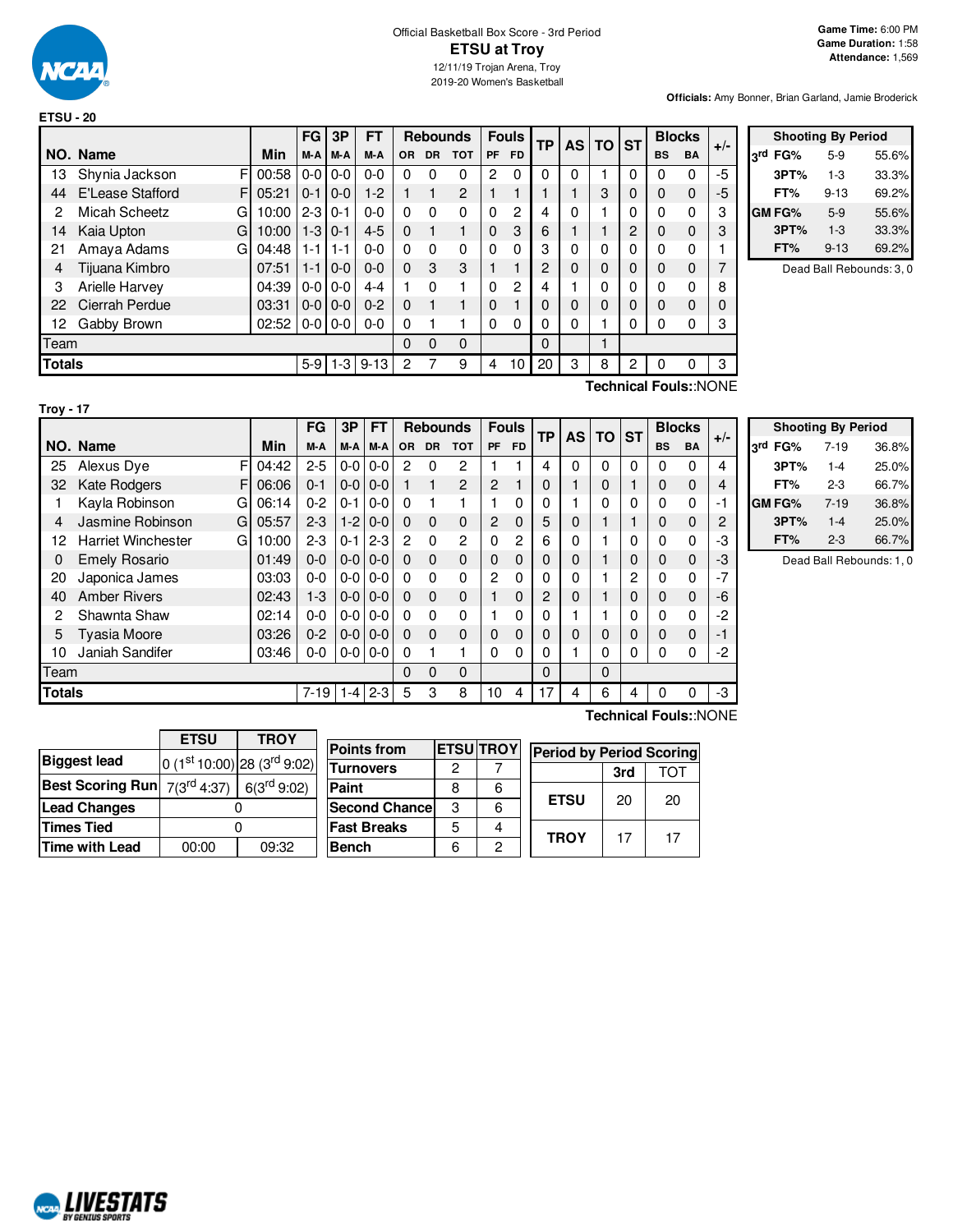

## Official Basketball Play by Play - 4th Period **ETSU at Troy** 12/11/19 Trojan Arena, Troy

2019-20 Women's Basketball

**Officials:** Amy Bonner, Brian Garland, Jamie Broderick

## **Period 4**

| <b>Quarter Starters:</b> |                                                            |               |              |              |                                                        |             |
|--------------------------|------------------------------------------------------------|---------------|--------------|--------------|--------------------------------------------------------|-------------|
| <b>TROY</b>              | 4 Robinson J                                               | 10 Sandifer J |              | 14 Johnson T | 20 James J                                             | 25 Dye A    |
| <b>ETSU</b>              | 2 Scheetz M                                                | 3 Harvey A    |              | 4 Kimbro T   | 14 Upton K                                             | 21 Adams A  |
| <b>Game Time</b>         | <b>TROY</b>                                                |               | <b>Score</b> | <b>Diff</b>  |                                                        | <b>ETSU</b> |
| 10:00                    | 12 WINCHESTER H substitution out                           |               |              |              |                                                        |             |
| 10:00                    | 14 JOHNSON T substitution in                               |               |              |              |                                                        |             |
| 10:00                    |                                                            |               |              |              | 12 BROWN G substitution out                            |             |
| 10:00                    |                                                            |               |              |              | 22 PERDUE C substitution out                           |             |
| 10:00                    |                                                            |               |              |              | 4 KIMBRO T substitution in                             |             |
| 10:00                    |                                                            |               |              |              | 21 ADAMS A substitution in                             |             |
| 09:46                    |                                                            |               |              |              | 4 KIMBRO T 2pt FG in the paint, layup missed           |             |
| 09:43                    | 25 DYE A defensive rebound (5)                             |               |              |              |                                                        |             |
| 09:38                    | 20 JAMES J 2pt FG fast break in the paint, layup made (10) |               | 59-38        | 21           |                                                        |             |
| 09:38                    | 14 JOHNSON T assist (1)                                    |               |              |              |                                                        |             |
| 09:29                    | 25 DYE A foul personal (2 - 1)                             |               |              |              | 4 KIMBRO T foul drawn (4)                              |             |
| 09:07                    |                                                            |               | 59-40        | 19           | 2 SCHEETZ M 2pt FG in the paint, layup made (9)        |             |
| 09:07                    |                                                            |               |              |              | 21 ADAMS A assist (2)                                  |             |
| 08:46                    | 4 ROBINSON J 2pt FG in the paint, jump shot missed         |               |              |              |                                                        |             |
| 08:45                    |                                                            |               |              |              | 4 KIMBRO T defensive rebound (12)                      |             |
| 08:45                    | 25 DYE A foul personal (3 - 2)                             |               |              |              | 4 KIMBRO T foul drawn (5)                              |             |
| 08:31                    | 25 DYE A foul personal (4 - 3)                             |               |              |              | 4 KIMBRO T foul drawn (6)                              |             |
| 08:31                    | 25 DYE A substitution out                                  |               |              |              |                                                        |             |
| 08:31                    | 32 RODGERS K substitution in                               |               |              |              |                                                        |             |
| 08:20                    |                                                            |               |              |              | 2 SCHEETZ M 2pt FG outside the paint, jump shot missed |             |
| 08:19                    |                                                            |               |              |              | 4 KIMBRO T offensive rebound (13)                      |             |
| 08:19                    | 32 RODGERS K foul personal (3 - 4)                         |               |              |              | 4 KIMBRO T foul drawn (7)                              |             |
| 08:17                    |                                                            |               |              |              | 14 UPTON K turnover bad pass (3)                       |             |
| 07:57                    | 32 RODGERS K foul drawn (4)                                |               |              |              | 4 KIMBRO T foul shooting (3 - 1)                       |             |
| 07:57                    | 10 SANDIFER J substitution out                             |               |              |              |                                                        |             |
| 07:57                    | 12 WINCHESTER H substitution in                            |               |              |              |                                                        |             |
| 07:57                    |                                                            |               |              |              | 4 KIMBRO T substitution out                            |             |
| 07:57                    |                                                            |               |              |              | 13 JACKSON S substitution in                           |             |
| 07:57                    | 32 RODGERS K free throw 1 - 2 made (3)                     |               | 60-40        | 20           |                                                        |             |
| 07:57                    | 32 RODGERS K free throw 2 - 2 made (4)                     |               | 61-40        | 21           |                                                        |             |
| 07:35                    | 32 RODGERS K foul personal (4 - 5)                         |               |              |              | 13 JACKSON S foul drawn (1)                            |             |
| 07:35                    |                                                            |               | 61-41        | 20           | 13 JACKSON S free throw 1 - 2 made (5)                 |             |
| 07:35                    |                                                            |               | 61-42        | 19           | 13 JACKSON S free throw 2 - 2 made (6)                 |             |
| 07:35                    | 32 RODGERS K substitution out                              |               |              |              |                                                        |             |
| 07:35                    | 25 DYE A substitution in                                   |               |              |              |                                                        |             |
| 07:35                    |                                                            |               |              |              | 13 JACKSON S substitution out                          |             |
| 07:35                    |                                                            |               |              |              | 22 PERDUE C substitution in                            |             |
| 07:11                    | 14 JOHNSON T 2pt FG in the paint, jump shot missed         |               |              |              |                                                        |             |
| 07:11                    | 14 JOHNSON T offensive rebound (3)                         |               |              |              |                                                        |             |
| 07:11                    | jump ball situation                                        |               |              |              |                                                        |             |
| 07:05                    | 4 ROBINSON J 3pt FG, jump shot missed                      |               |              |              |                                                        |             |
| 07:01                    |                                                            |               |              |              | 14 UPTON K defensive rebound (4)                       |             |
| 06:51                    |                                                            |               | 61-44        | 17           | 2 SCHEETZ M 2pt FG in the paint, jump shot made (11)   |             |

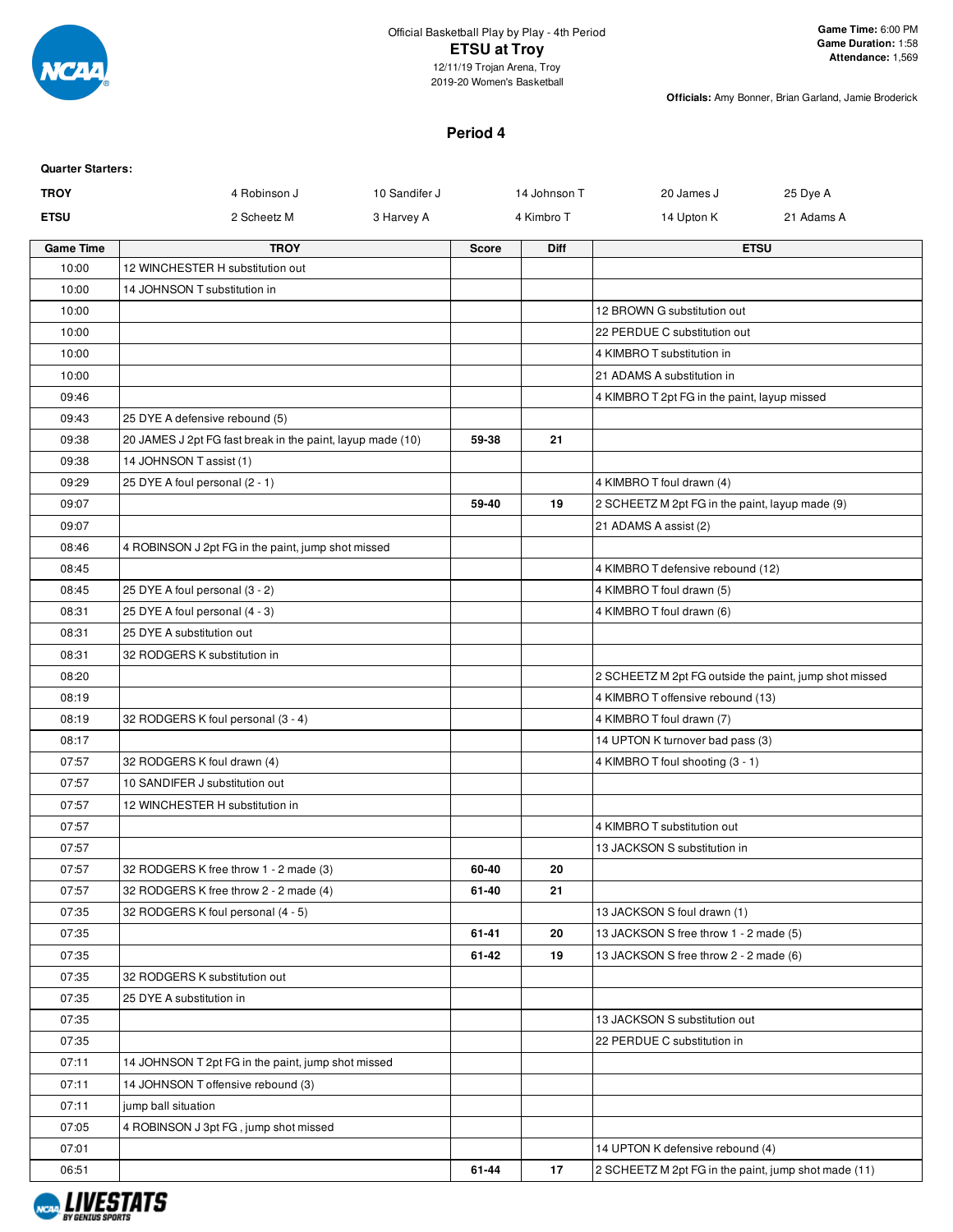

# Official Basketball Play by Play - 4th Period **ETSU at Troy**

**Officials:** Amy Bonner, Brian Garland, Jamie Broderick

12/11/19 Trojan Arena, Troy 2019-20 Women's Basketball

| <b>TROY</b>                                        | <b>Score</b>                                                                                                                                                                                                                                                                                                                                                                                                                                                                                                                                                                                                                                                                      | Diff                                                        | <b>ETSU</b>                                                 |
|----------------------------------------------------|-----------------------------------------------------------------------------------------------------------------------------------------------------------------------------------------------------------------------------------------------------------------------------------------------------------------------------------------------------------------------------------------------------------------------------------------------------------------------------------------------------------------------------------------------------------------------------------------------------------------------------------------------------------------------------------|-------------------------------------------------------------|-------------------------------------------------------------|
| 20 JAMES J 2pt FG in the paint, layup made (12)    | 63-44                                                                                                                                                                                                                                                                                                                                                                                                                                                                                                                                                                                                                                                                             | 19                                                          |                                                             |
| 12 WINCHESTER H assist (3)                         |                                                                                                                                                                                                                                                                                                                                                                                                                                                                                                                                                                                                                                                                                   |                                                             |                                                             |
|                                                    |                                                                                                                                                                                                                                                                                                                                                                                                                                                                                                                                                                                                                                                                                   |                                                             | 14 UPTON K 2pt FG in the paint, jump shot missed            |
| 25 DYE A defensive rebound (6)                     |                                                                                                                                                                                                                                                                                                                                                                                                                                                                                                                                                                                                                                                                                   |                                                             |                                                             |
| 12 WINCHESTER H turnover bad pass (2)              |                                                                                                                                                                                                                                                                                                                                                                                                                                                                                                                                                                                                                                                                                   |                                                             | 2 SCHEETZ M steal (1)                                       |
|                                                    | 63-46                                                                                                                                                                                                                                                                                                                                                                                                                                                                                                                                                                                                                                                                             | 17                                                          | 2 SCHEETZ M 2pt FG fast break in the paint, layup made (13) |
|                                                    |                                                                                                                                                                                                                                                                                                                                                                                                                                                                                                                                                                                                                                                                                   |                                                             | 14 UPTON K assist (2)                                       |
| 12 WINCHESTER H turnover bad pass (3)              |                                                                                                                                                                                                                                                                                                                                                                                                                                                                                                                                                                                                                                                                                   |                                                             | 14 UPTON K steal (3)                                        |
|                                                    |                                                                                                                                                                                                                                                                                                                                                                                                                                                                                                                                                                                                                                                                                   |                                                             | 2 SCHEETZ M 2pt FG in the paint, layup blocked              |
| 12 WINCHESTER H block (2)                          |                                                                                                                                                                                                                                                                                                                                                                                                                                                                                                                                                                                                                                                                                   |                                                             |                                                             |
| 12 WINCHESTER H defensive rebound (9)              |                                                                                                                                                                                                                                                                                                                                                                                                                                                                                                                                                                                                                                                                                   |                                                             |                                                             |
| 12 WINCHESTER H foul drawn (4)                     |                                                                                                                                                                                                                                                                                                                                                                                                                                                                                                                                                                                                                                                                                   |                                                             | 21 ADAMS A foul shooting (2 - 2)                            |
| 12 WINCHESTER H substitution out                   |                                                                                                                                                                                                                                                                                                                                                                                                                                                                                                                                                                                                                                                                                   |                                                             |                                                             |
| 1 ROBINSON K substitution in                       |                                                                                                                                                                                                                                                                                                                                                                                                                                                                                                                                                                                                                                                                                   |                                                             |                                                             |
|                                                    |                                                                                                                                                                                                                                                                                                                                                                                                                                                                                                                                                                                                                                                                                   |                                                             | 2 SCHEETZ M substitution out                                |
|                                                    |                                                                                                                                                                                                                                                                                                                                                                                                                                                                                                                                                                                                                                                                                   |                                                             | 44 STAFFORD E substitution in                               |
| 14 JOHNSON T free throw fast break 1 - 2 made (9)  | 64-46                                                                                                                                                                                                                                                                                                                                                                                                                                                                                                                                                                                                                                                                             | 18                                                          |                                                             |
| 14 JOHNSON T free throw fast break 2 - 2 made (10) | 65-46                                                                                                                                                                                                                                                                                                                                                                                                                                                                                                                                                                                                                                                                             | 19                                                          |                                                             |
|                                                    |                                                                                                                                                                                                                                                                                                                                                                                                                                                                                                                                                                                                                                                                                   |                                                             | 3 HARVEY A 2pt FG in the paint, layup made (6)              |
|                                                    |                                                                                                                                                                                                                                                                                                                                                                                                                                                                                                                                                                                                                                                                                   |                                                             | 14 UPTON K assist (3)                                       |
|                                                    |                                                                                                                                                                                                                                                                                                                                                                                                                                                                                                                                                                                                                                                                                   |                                                             |                                                             |
|                                                    |                                                                                                                                                                                                                                                                                                                                                                                                                                                                                                                                                                                                                                                                                   |                                                             | 3 HARVEY A foul drawn (4)                                   |
|                                                    |                                                                                                                                                                                                                                                                                                                                                                                                                                                                                                                                                                                                                                                                                   |                                                             |                                                             |
|                                                    |                                                                                                                                                                                                                                                                                                                                                                                                                                                                                                                                                                                                                                                                                   |                                                             | 22 PERDUE C substitution out                                |
|                                                    |                                                                                                                                                                                                                                                                                                                                                                                                                                                                                                                                                                                                                                                                                   |                                                             | 4 KIMBRO T substitution in                                  |
|                                                    |                                                                                                                                                                                                                                                                                                                                                                                                                                                                                                                                                                                                                                                                                   |                                                             | 44 STAFFORD E free throw 1 - 2 made (4)                     |
|                                                    |                                                                                                                                                                                                                                                                                                                                                                                                                                                                                                                                                                                                                                                                                   |                                                             | 44 STAFFORD E free throw 2 - 2 made (5)                     |
|                                                    |                                                                                                                                                                                                                                                                                                                                                                                                                                                                                                                                                                                                                                                                                   |                                                             |                                                             |
|                                                    |                                                                                                                                                                                                                                                                                                                                                                                                                                                                                                                                                                                                                                                                                   |                                                             |                                                             |
|                                                    |                                                                                                                                                                                                                                                                                                                                                                                                                                                                                                                                                                                                                                                                                   |                                                             | 14 UPTON K turnover bad pass (4)                            |
|                                                    |                                                                                                                                                                                                                                                                                                                                                                                                                                                                                                                                                                                                                                                                                   |                                                             |                                                             |
|                                                    |                                                                                                                                                                                                                                                                                                                                                                                                                                                                                                                                                                                                                                                                                   |                                                             |                                                             |
|                                                    |                                                                                                                                                                                                                                                                                                                                                                                                                                                                                                                                                                                                                                                                                   |                                                             |                                                             |
|                                                    |                                                                                                                                                                                                                                                                                                                                                                                                                                                                                                                                                                                                                                                                                   |                                                             |                                                             |
|                                                    |                                                                                                                                                                                                                                                                                                                                                                                                                                                                                                                                                                                                                                                                                   |                                                             |                                                             |
|                                                    |                                                                                                                                                                                                                                                                                                                                                                                                                                                                                                                                                                                                                                                                                   |                                                             |                                                             |
|                                                    |                                                                                                                                                                                                                                                                                                                                                                                                                                                                                                                                                                                                                                                                                   |                                                             | 44 STAFFORD E substitution out                              |
|                                                    |                                                                                                                                                                                                                                                                                                                                                                                                                                                                                                                                                                                                                                                                                   |                                                             | 2 SCHEETZ M substitution in                                 |
|                                                    |                                                                                                                                                                                                                                                                                                                                                                                                                                                                                                                                                                                                                                                                                   |                                                             |                                                             |
|                                                    |                                                                                                                                                                                                                                                                                                                                                                                                                                                                                                                                                                                                                                                                                   |                                                             | 21 ADAMS A defensive rebound (3)                            |
|                                                    |                                                                                                                                                                                                                                                                                                                                                                                                                                                                                                                                                                                                                                                                                   |                                                             |                                                             |
|                                                    |                                                                                                                                                                                                                                                                                                                                                                                                                                                                                                                                                                                                                                                                                   |                                                             | 21 ADAMS A foul drawn (5)                                   |
|                                                    |                                                                                                                                                                                                                                                                                                                                                                                                                                                                                                                                                                                                                                                                                   |                                                             | 21 ADAMS A free throw 1 - 2 made (9)                        |
|                                                    |                                                                                                                                                                                                                                                                                                                                                                                                                                                                                                                                                                                                                                                                                   |                                                             | 21 ADAMS A free throw 2 - 2 missed                          |
|                                                    |                                                                                                                                                                                                                                                                                                                                                                                                                                                                                                                                                                                                                                                                                   |                                                             |                                                             |
|                                                    |                                                                                                                                                                                                                                                                                                                                                                                                                                                                                                                                                                                                                                                                                   |                                                             | 2 SCHEETZ M foul shooting (2 - 3)                           |
|                                                    |                                                                                                                                                                                                                                                                                                                                                                                                                                                                                                                                                                                                                                                                                   |                                                             |                                                             |
|                                                    |                                                                                                                                                                                                                                                                                                                                                                                                                                                                                                                                                                                                                                                                                   |                                                             |                                                             |
|                                                    |                                                                                                                                                                                                                                                                                                                                                                                                                                                                                                                                                                                                                                                                                   |                                                             | 4 KIMBRO T defensive rebound (14)                           |
|                                                    | 4 ROBINSON J 2pt FG fast break in the paint, layup made (13)<br>14 JOHNSON T foul personal (1 - 6)<br>25 DYE A 2pt FG in the paint, jump shot made (11)<br>14 JOHNSON T assist (2)<br>25 DYE A steal (2)<br>4 ROBINSON J 3pt FG, jump shot missed<br>offensive rebound (47)<br>14 JOHNSON T substitution out<br>25 DYE A substitution out<br>5 MOORE T substitution in<br>40 RIVERS A substitution in<br>4 ROBINSON J 2pt FG outside the paint, jump shot missed<br>jump ball situation<br>5 MOORE T foul shooting (3 - 7)<br>1 ROBINSON K defensive rebound (3)<br>1 ROBINSON K foul drawn (1)<br>1 ROBINSON K free throw 1 - 2 made (3)<br>1 ROBINSON K free throw 2 - 2 missed | 65-48<br>67-48<br>67-49<br>67-50<br>69-50<br>69-51<br>70-51 | 17<br>19<br>Timeout media<br>18<br>17<br>19<br>18<br>19     |

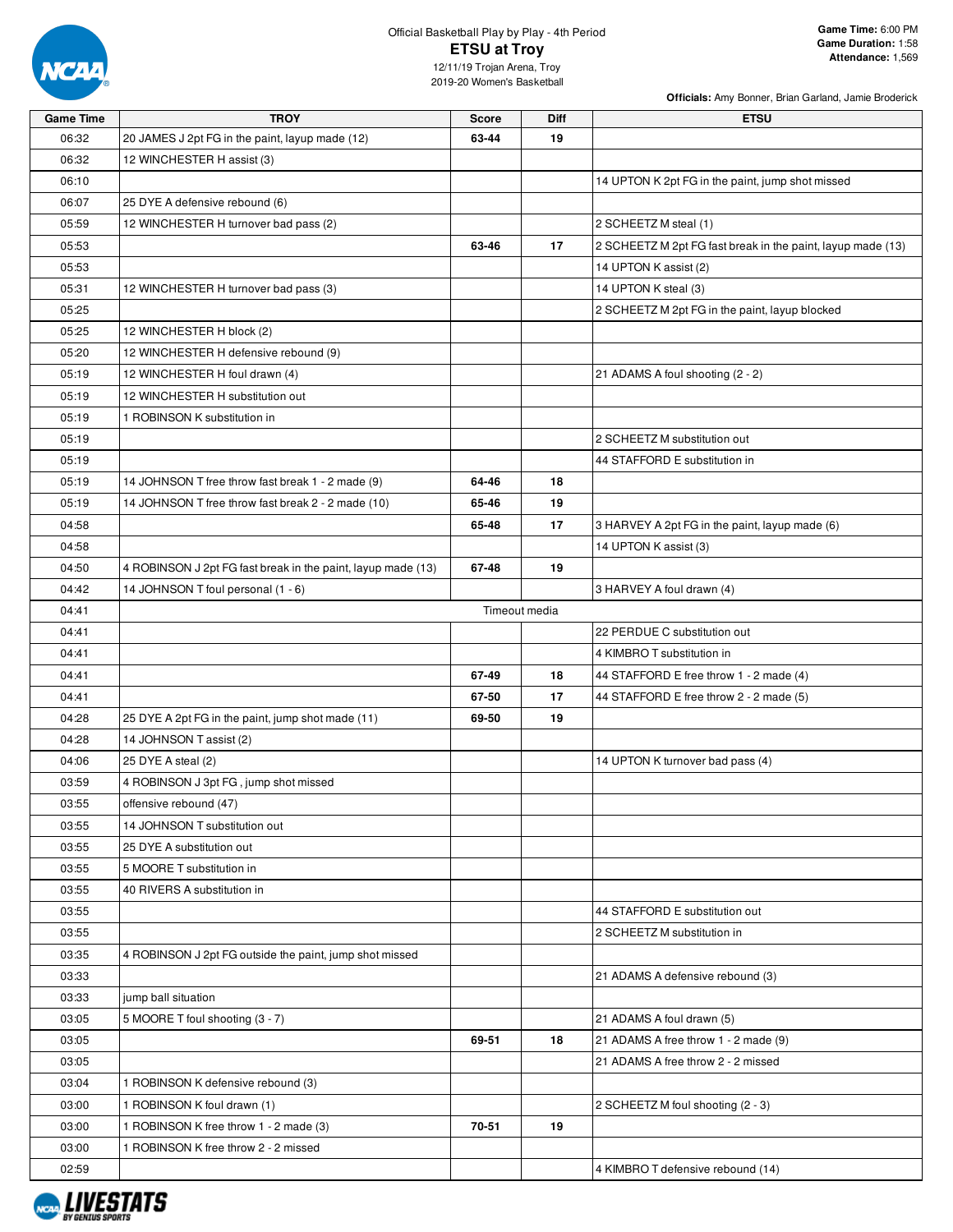

# Official Basketball Play by Play - 4th Period **ETSU at Troy**

| <b>Game Time</b> | <b>TROY</b>                                                               | <b>Score</b>           | Diff | <b>ETSU</b>                                                        |
|------------------|---------------------------------------------------------------------------|------------------------|------|--------------------------------------------------------------------|
| 02:51            |                                                                           | 70-53                  | 17   | 2 SCHEETZ M 2pt FG in the paint, layup made (15)                   |
| 02:49            | 5 MOORE T foul shooting (4 - 8)                                           |                        |      | 2 SCHEETZ M foul drawn (3)                                         |
| 02:49            | 5 MOORE T foul player technical (5 - 9)                                   |                        |      |                                                                    |
| 02:49            |                                                                           | 70-54                  | 16   | 2 SCHEETZ M free throw 1 - 2 made (16)                             |
| 02:49            |                                                                           | 70-55                  | 15   | 2 SCHEETZ M free throw 2 - 2 made (17)                             |
| 02:49            |                                                                           | 70-56                  | 14   | 2 SCHEETZ M free throw 1 - 1 made (18)                             |
| 02:49            | 5 MOORE T substitution out                                                |                        |      |                                                                    |
| 02:49            | 12 WINCHESTER H substitution in                                           |                        |      |                                                                    |
| 02:49            |                                                                           |                        |      | 3 HARVEY A substitution out                                        |
| 02:49            |                                                                           |                        |      | 13 JACKSON S substitution in                                       |
| 02:23            |                                                                           |                        |      | 13 JACKSON S 2pt FG in the paint, layup missed                     |
| 02:21            | 20 JAMES J defensive rebound (5)                                          |                        |      |                                                                    |
| 02:21            | 20 JAMES J turnover travel (4)                                            |                        |      |                                                                    |
| 02:16            |                                                                           |                        |      | 21 ADAMS A 2pt FG in the paint, layup missed                       |
| 02:12            | 4 ROBINSON J defensive rebound (5)                                        |                        |      |                                                                    |
| 02:06            | 40 RIVERS A 3pt FG, jump shot made (5)                                    | 73-56                  | 17   |                                                                    |
| 02:06            | 20 JAMES J assist (1)                                                     |                        |      |                                                                    |
| 01:47            |                                                                           |                        |      | 13 JACKSON S 3pt FG, jump shot missed                              |
| 01:43            | 12 WINCHESTER H defensive rebound (10)                                    |                        |      |                                                                    |
| 01:39            | 1 ROBINSON K 2pt FG fast break in the paint, layup made (5)               | 75-56                  | 19   |                                                                    |
| 01:21            |                                                                           |                        |      | 2 SCHEETZ M 2pt FG in the paint, jump shot missed                  |
| 01:18            | 12 WINCHESTER H defensive rebound (11)                                    |                        |      |                                                                    |
| 01:14            | 1 ROBINSON K 3pt FG, jump shot missed                                     |                        |      |                                                                    |
| 01:09            |                                                                           |                        |      | 14 UPTON K defensive rebound (5)                                   |
| 01:05            | 40 RIVERS A foul shooting (3 - 10)                                        |                        |      | 14 UPTON K foul drawn (5)                                          |
| 01:05            | 4 ROBINSON J substitution out                                             |                        |      |                                                                    |
| 01:05            | 0 ROSARIO E substitution in                                               |                        |      |                                                                    |
| 01:05            |                                                                           | 75-57                  | 18   | 14 UPTON K free throw 1 - 2 made (11)                              |
| 01:05            |                                                                           |                        |      | 14 UPTON K free throw 2 - 2 missed                                 |
| 01:04            | 20 JAMES J defensive rebound (6)                                          |                        |      |                                                                    |
| 01:01            | 20 JAMES J turnover lost ball (5)                                         |                        |      | 21 ADAMS A steal (3)                                               |
| 00:55            |                                                                           | 75-59                  | 16   | 21 ADAMS A 2pt FG fast break in the paint, layup made (11)         |
| 00:48            | 1 ROBINSON K 2pt FG fast break outside the paint, jump shot<br>made $(7)$ | 77-59                  | 18   |                                                                    |
| 00:42            | 12 WINCHESTER H steal (2)                                                 |                        |      | 4 KIMBRO T turnover lost ball (4)                                  |
| 00:37            | 12 WINCHESTER H foul drawn (5)                                            |                        |      | 13 JACKSON S foul shooting (5 - 4)                                 |
| 00:37            |                                                                           |                        |      | 13 JACKSON S substitution out                                      |
| 00:37            |                                                                           |                        |      | 22 PERDUE C substitution in                                        |
| 00:37            | 12 WINCHESTER H free throw 1 - 2 made (12)                                | 78-59                  | 19   |                                                                    |
| 00:37            | 12 WINCHESTER H free throw 2 - 2 made (13)                                | 79-59                  | 20   |                                                                    |
| 00:27            |                                                                           |                        |      | 2 SCHEETZ M 2pt FG in the paint, layup missed                      |
| 00:24            | 12 WINCHESTER H defensive rebound (12)                                    |                        |      |                                                                    |
| 00:19            | 0 ROSARIO E turnover lost ball (2)                                        |                        |      |                                                                    |
| 00:11            |                                                                           | 79-61                  | 18   | 2 SCHEETZ M 2pt FG fast break in the paint, jump shot made<br>(20) |
| 00:11            |                                                                           |                        |      | 4 KIMBRO T assist (1)                                              |
|                  |                                                                           | <b>END OF GAME</b>     |      |                                                                    |
|                  |                                                                           | <b>TROY 79-61 ETSU</b> |      |                                                                    |

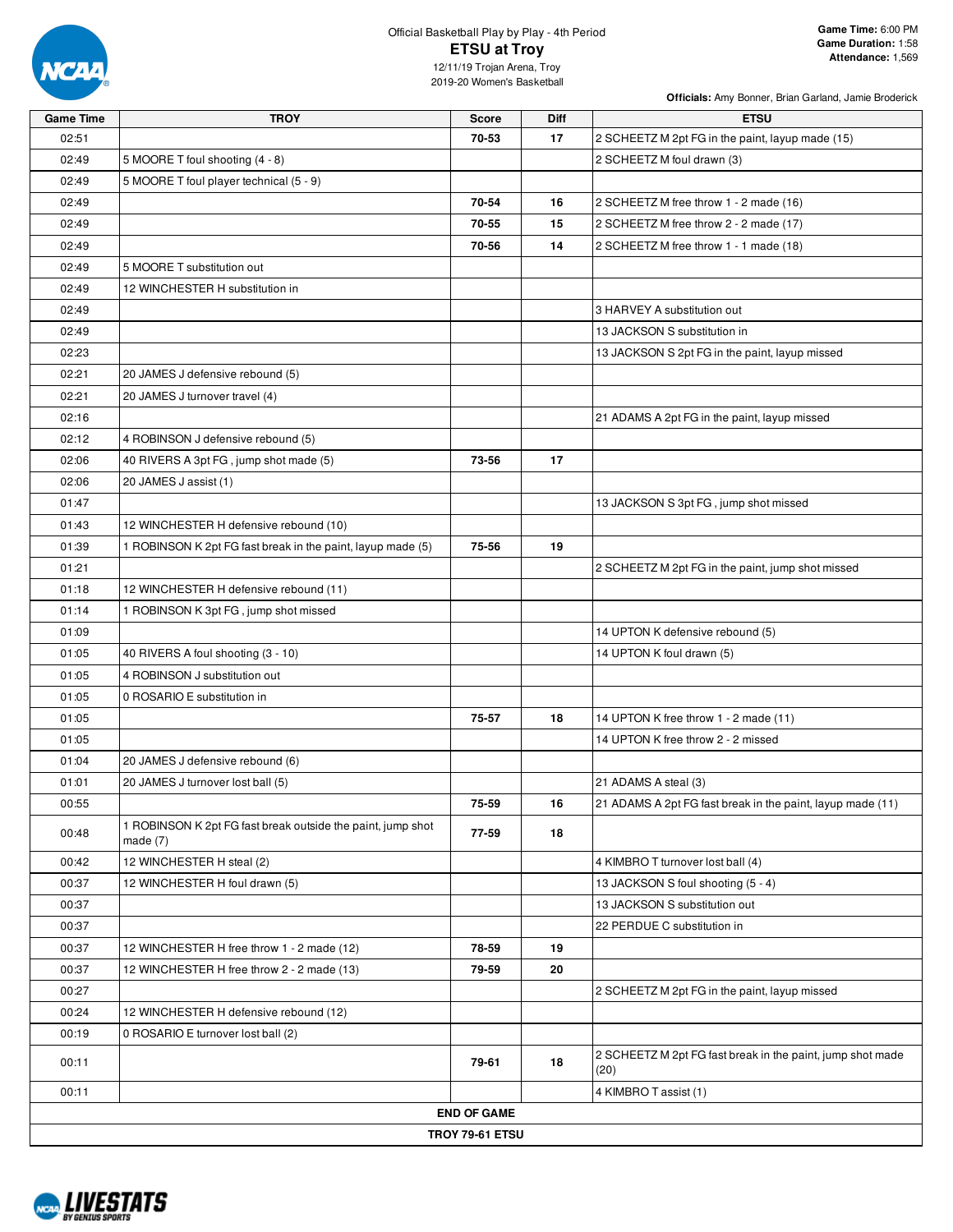

|               |                           |       | FG             | 3P      | <b>FT</b> |          | <b>Rebounds</b> |                | <b>Fouls</b> |           | <b>TP</b>      | AS   TO   ST |          |          |           | <b>Blocks</b> | $+/-$ |
|---------------|---------------------------|-------|----------------|---------|-----------|----------|-----------------|----------------|--------------|-----------|----------------|--------------|----------|----------|-----------|---------------|-------|
|               | NO. Name                  | Min   | M-A            | M-A     | M-A       | OR.      | DR.             | <b>TOT</b>     | <b>PF</b>    | <b>FD</b> |                |              |          |          | <b>BS</b> | <b>BA</b>     |       |
| 13            | F<br>Shynia Jackson       | 02:33 | $0 - 2$        | $0 - 1$ | $2 - 2$   | 0        | 0               | 0              |              |           | 2              | 0            | $\Omega$ | 0        | 0         | 0             | -4    |
| 44            | E'Lease Stafford<br>F     | 01:24 | $0 - 0$        | $0-0$   | $2 - 2$   | $\Omega$ | $\Omega$        | $\Omega$       | $\Omega$     | $\Omega$  | 2              | 0            | 0        | $\Omega$ | 0         | $\mathbf 0$   | -2    |
| 2             | <b>Micah Scheetz</b><br>G | 08:36 | $5-9$          | $0-0$   | $3-3$     | $\Omega$ | $\Omega$        | $\Omega$       |              |           | 13             | 0            | 0        |          | 0         |               | 3     |
| 14            | Kaia Upton<br>G           | 10:00 | $0 - 1$        | $0-0$   | $1-2$     | $\Omega$ | 2               | $\overline{2}$ | $\Omega$     |           |                | 2            | 2        |          | 0         | 0             |       |
| 21            | Amaya Adams<br>G          | 10:00 | $1-2$          | $0-0$   | $1-2$     | $\Omega$ |                 |                |              |           | 3              |              | $\Omega$ |          | 0         | 0             |       |
| 3             | <b>Arielle Harvey</b>     | 07:11 | 1-1            | $0-0$   | $0 - 0$   | $\Omega$ | $\Omega$        | $\Omega$       | $\mathbf 0$  |           | $\overline{2}$ | $\Omega$     | 0        | 0        | 0         | $\mathbf 0$   | 5     |
| 12            | Gabby Brown               | 00:00 |                |         |           |          |                 |                |              |           |                |              |          |          |           |               |       |
| 4             | Tijuana Kimbro            | 06:44 | $0 - 1$        | $0-0$   | $0 - 0$   |          | $\overline{2}$  | 3              |              | 4         | 0              |              |          | 0        | 0         | 0             |       |
| 22            | Cierrah Perdue            | 03:32 | $0-0$          | $0-0$   | $0 - 0$   | $\Omega$ | $\Omega$        | $\Omega$       | $\Omega$     | $\Omega$  | 0              | 0            | 0        | 0        | 0         | 0             |       |
| Team          |                           |       |                |         |           | $\Omega$ | 0               | $\Omega$       |              |           | $\Omega$       |              | 0        |          |           |               |       |
| <b>Totals</b> |                           |       | $7 - 16$   0-1 |         | $9 - 11$  |          | 5               | 6              | 4            | 9         | 23             | 4            | 3        | 3        | 0         |               |       |
|               | 10011<br>$\cdot$ $-$      |       |                |         |           |          |                 |                |              |           |                |              |          |          |           |               |       |

|     | <b>Shooting By Period</b> |          |       |  |  |  |  |  |  |  |
|-----|---------------------------|----------|-------|--|--|--|--|--|--|--|
| 4th | FG%                       | $7 - 16$ | 43.8% |  |  |  |  |  |  |  |
|     | 3PT%                      | 0-1      | 0.0%  |  |  |  |  |  |  |  |
|     | FT%                       | $9 - 11$ | 81.8% |  |  |  |  |  |  |  |
|     | GM FG%                    | $7 - 16$ | 43.8% |  |  |  |  |  |  |  |
|     | 3PT%                      | $0 - 1$  | 0.0%  |  |  |  |  |  |  |  |
|     | FT%                       | $9 - 11$ | 81.8% |  |  |  |  |  |  |  |

Dead Ball Rebounds: 0, 0

| × |  |
|---|--|
|   |  |

**Technical Fouls:**:NONE

|               |                                |       | FG       | 3P      | FT      |          | <b>Rebounds</b> |                |                | <b>Fouls</b>   | <b>TP</b> | <b>AS</b> | <b>TO</b> | <b>ST</b> |           | <b>Blocks</b> | $+/-$ |  |
|---------------|--------------------------------|-------|----------|---------|---------|----------|-----------------|----------------|----------------|----------------|-----------|-----------|-----------|-----------|-----------|---------------|-------|--|
|               | NO. Name                       | Min   | M-A      | M-A     | M-A     | OR.      | <b>DR</b>       | <b>TOT</b>     | <b>PF</b>      | <b>FD</b>      |           |           |           |           | <b>BS</b> | <b>BA</b>     |       |  |
| 25            | F<br>Alexus Dye                | 05:09 | $1 - 1$  | $0-0$   | $0-0$   | $\Omega$ | 2               | 2              | 3              | $\Omega$       | 2         | 0         | $\Omega$  |           | 0         | $\mathbf 0$   | 0     |  |
| 32            | <b>Kate Rodgers</b><br>F       | 00:56 | $0 - 0$  | $0-0$   | $2 - 2$ | $\Omega$ | 0               | $\mathbf 0$    | $\overline{2}$ |                | 2         | 0         | 0         | 0         | 0         | 0             | 0     |  |
|               | Kayla Robinson<br>G            | 05:19 | $2 - 3$  | $0 - 1$ | $1-2$   | $\Omega$ |                 | 1              | 0              |                | 5         | 0         | 0         | 0         | 0         | 0             |       |  |
| 4             | Jasmine Robinson<br>G          | 08:55 | $1-5$    | $0-2$   | $0-0$   | $\Omega$ |                 | 1              | $\Omega$       | 0              | 2         | 0         | 0         | 0         | 0         | 0             | 0     |  |
| 12            | <b>Harriet Winchester</b><br>G | 05:27 | $0 - 0$  | $0-0$   | $2 - 2$ | $\Omega$ | 4               | 4              | $\Omega$       | $\overline{c}$ | 2         |           | 2         |           |           | 0             | 2     |  |
| 10            | Janiah Sandifer                | 02:03 | $0 - 0$  | $0-0$   | $0-0$   | $\Omega$ | 0               | $\mathbf 0$    | $\Omega$       | 0              | 0         | 0         | 0         | 0         | 0         | 0             | 0     |  |
| 20            | Japonica James                 | 10:00 | $2-2$    | $0-0$   | $0 - 0$ | $\Omega$ | 2               | $\overline{2}$ | $\Omega$       | 0              | 4         |           | 2         | $\Omega$  | 0         | 0             | -1    |  |
| 14            | Tiyah Johnson                  | 06:05 | $0 - 1$  | $0-0$   | $2 - 2$ |          | 0               | 1              |                | 0              | 2         | 2         | 0         | 0         | 0         | 0             | 0     |  |
| 5             | <b>Tyasia Moore</b>            | 01:06 | $0 - 0$  | $0-0$   | $0 - 0$ | $\Omega$ | 0               | $\Omega$       | 3              | 0              | 0         | 0         | 0         | $\Omega$  | 0         | 0             | -5    |  |
| 40            | <b>Amber Rivers</b>            | 03:55 | $1 - 1$  | $1 - 1$ | $0-0$   | $\Omega$ | 0               | $\mathbf 0$    |                | 0              | 3         | 0         | 0         | 0         | 0         | $\mathbf 0$   | -1    |  |
| 0             | <b>Emely Rosario</b>           | 01:05 | $0-0$    | $0-0$   | $0-0$   | $\Omega$ | 0               | $\Omega$       | $\Omega$       | 0              | 0         | 0         |           | 0         | 0         | 0             | -1    |  |
| Team          |                                |       |          |         |         |          | 0               | 1              |                |                | 0         |           | $\Omega$  |           |           |               |       |  |
| <b>Totals</b> |                                |       | $7 - 13$ | $1 - 4$ | 7-8     | 2        | 10              | 12             | 10             | 4              | 22        | 4         | 5         | 2         |           | 0             | -1    |  |

|     | <b>Shooting By Period</b> |          |       |  |  |  |  |  |  |  |
|-----|---------------------------|----------|-------|--|--|--|--|--|--|--|
| ⊿th | FG%                       | $7 - 13$ | 53.8% |  |  |  |  |  |  |  |
|     | 3PT%                      | $1 - 4$  | 25.0% |  |  |  |  |  |  |  |
|     | FT%                       | 7-8      | 87.5% |  |  |  |  |  |  |  |
|     | GM FG%                    | $7 - 13$ | 53.8% |  |  |  |  |  |  |  |
|     | 3PT%                      | $1 - 4$  | 25.0% |  |  |  |  |  |  |  |
|     | FT%                       | 7-8      | 87.5% |  |  |  |  |  |  |  |

Dead Ball Rebounds: 0, 0

**ETSU TROY Biggest** lead  $\left| \frac{\text{st}}{10:00} \right|$ 21 (4<sup>th</sup> 9:38) **Best Scoring Run**  $5(4^{th} 2:49)$  $5(4^{th} 1:39)$ **Lead Changes** | 0 **Times Tied**  $\qquad$  0 **Time with Lead** 00:00 09:46

| <b>Points from</b>    |    | <b>ETSUTROY</b> | Period I    |
|-----------------------|----|-----------------|-------------|
| <b>Turnovers</b>      |    |                 |             |
| Paint                 | 14 | 10              |             |
| <b>Second Chancel</b> |    |                 | <b>ETSL</b> |
| <b>Fast Breaks</b>    |    | 10              | <b>TRO)</b> |
| <b>Bench</b>          | 2  |                 |             |

**Technical Fouls:**Moore 4<sup>th</sup>2:49

**ETSU** 23 23

**TROY** 22 22

| <b>Period by Period Scoring</b> |     |            |  |  |  |  |
|---------------------------------|-----|------------|--|--|--|--|
|                                 | 4th | <b>TOT</b> |  |  |  |  |

| <b>MALIVESTATS</b><br><b>BY GENIUS SPORTS</b> |
|-----------------------------------------------|
|-----------------------------------------------|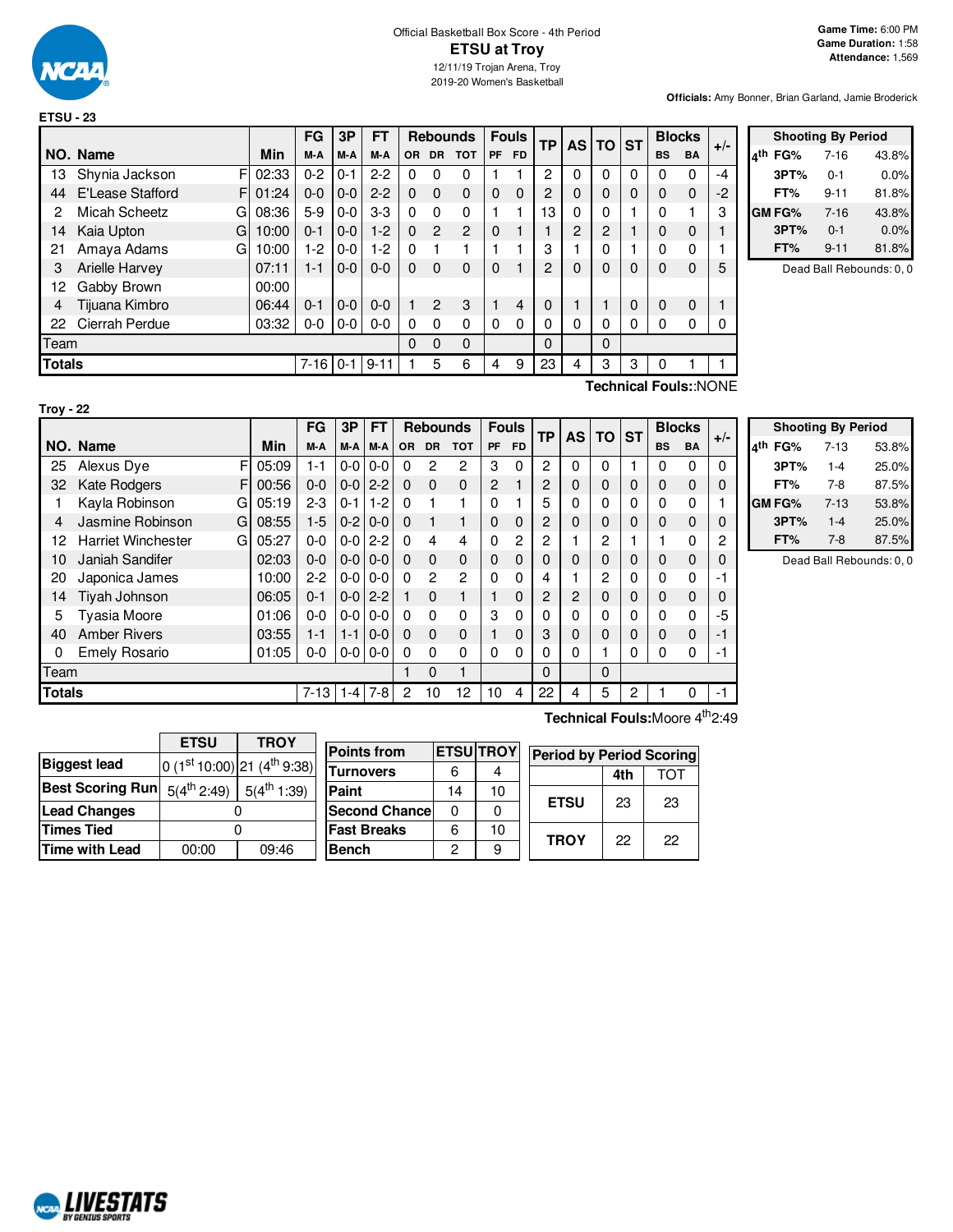

|               |                       |       | FG        | 3P      | <b>FT</b> |          |              | <b>Rebounds</b> |                | <b>Fouls</b> | ТP |   | <b>ASITO</b> | <b>ST</b> | <b>Blocks</b>         |              | $+/-$ |
|---------------|-----------------------|-------|-----------|---------|-----------|----------|--------------|-----------------|----------------|--------------|----|---|--------------|-----------|-----------------------|--------------|-------|
|               | NO. Name              | Min   | M-A       | M-A     | M-A       | OR.      | <b>DR</b>    | <b>TOT</b>      | <b>PF</b>      | <b>FD</b>    |    |   |              |           | <b>BS</b>             | BA           |       |
| 13            | F<br>Shynia Jackson   | 03:31 | $0 - 2$   | $0 - 1$ | $2 - 2$   | 0        | 0            | 0               | 3              |              | 2  | 0 |              | 0         | 0                     | 0            | -9    |
| 44            | E'Lease Stafford<br>F | 06:45 | $0 - 1$   | $0 - 0$ | $3-4$     |          | $\mathbf{1}$ | 2               |                |              | 3  |   | 3            | 0         | 0                     | $\Omega$     | $-7$  |
| 2             | Micah Scheetz<br>G    | 18:36 | $7 - 12$  | $0 - 1$ | $3-3$     | 0        | $\Omega$     | 0               |                | 3            | 17 | 0 |              |           | 0                     | 1            | 6     |
| 14            | Kaia Upton<br>G       | 20:00 | $1 - 4$   | $0 - 1$ | $5 - 7$   | $\Omega$ | 3            | 3               | $\mathbf 0$    | 4            | 7  | 3 | 3            | 3         | 0                     | $\mathbf 0$  |       |
| 21            | Amaya Adams<br>G      | 14:48 | $2 - 3$   | 1-1     | $1-2$     | $\Omega$ |              |                 |                |              | 6  |   | 0            |           | 0                     | $\mathbf{0}$ | 2     |
| 4             | Tijuana Kimbro        | 14:35 | $1 - 2$   | $0 - 0$ | $0 - 0$   |          | 5            | 6               | $\overline{c}$ | 5            | 2  |   |              | 0         | 0                     | 0            | 8     |
| 3             | Arielle Harvey        | 11:50 | 1-1       | $0 - 0$ | $4 - 4$   |          | 0            |                 | 0              | 3            | 6  |   | 0            | 0         | 0                     | 0            | 13    |
| 22            | Cierrah Perdue        | 07:03 | $0-0$     | $0 - 0$ | $0 - 2$   | $\Omega$ |              |                 | 0              |              | 0  | 0 | 0            | 0         | 0                     | 0            |       |
| 12            | Gabby Brown           | 02:52 | $0 - 0$   | $0-0$   | $0 - 0$   | 0        |              |                 | $\Omega$       | $\Omega$     | 0  | 0 |              | 0         | 0                     | 0            | 3     |
| Team          |                       |       |           |         |           | $\Omega$ | $\Omega$     | $\Omega$        |                |              | 0  |   |              |           |                       |              |       |
| <b>Totals</b> |                       |       | $12 - 25$ | 1-4 I   | $18-24$   | 3        | 12           | 15              | 8              | 19           | 43 | 7 | 11           | 5         | 0                     |              |       |
|               |                       |       |           |         |           |          |              |                 |                |              |    |   |              |           | Technical Fouls::NONE |              |       |

|        |               | <b>Shooting By Period</b> |                          |
|--------|---------------|---------------------------|--------------------------|
| οrd    | FG%           | $5-9$                     | 55.6%                    |
|        | 3PT%          | $1 - 3$                   | 33.3%                    |
|        | FT%           | $9 - 13$                  | 69.2%                    |
| $A$ th | FG%           | $7 - 16$                  | 43.8%                    |
|        | 3PT%          | $0 - 1$                   | 0.0%                     |
|        | FT%           | $9 - 11$                  | 81.8%                    |
|        | <b>GM FG%</b> | 12-25                     | 48.0%                    |
|        | 3PT%          | $1 - 4$                   | 25.0%                    |
|        | FT%           | 18-24                     | 75.0%                    |
|        |               |                           | Dead Ball Rebounds: 3, 0 |

F 09:51  $F$  07:02 G 11:33  $G$  14:52 G 15:27 **NO.** Name Min  $FG$  **3P**  $FT$  **Rebounds Fouls**  $TP$  **AS**  $TO$  **ST**  $\begin{bmatrix} \mathsf{FG} & 3\mathsf{P} \\ \mathsf{M-A} & \mathsf{M-A} \end{bmatrix}$  or dr total  $\begin{bmatrix} \mathsf{F} \mathsf{out} \end{bmatrix}$   $\begin{bmatrix} \mathsf{F} \mathsf{p} \end{bmatrix}$   $\begin{bmatrix} \mathsf{TP} & \mathsf{AS} \\ \mathsf{AS} & \mathsf{DT} \end{bmatrix}$   $\begin{bmatrix} \mathsf{ST} & \mathsf{BlockS} \\ \mathsf{BS} & \mathsf{BA} \end{bmatrix}$  +/-25 Alexus Dye F | 09:51 | 3-6 | 0-0 | 0-0 | 2 2 4 | 4 1 | 6 | 0 | 0 | 1 | 0 0 | 4 32 Kate Rodgers  $F[07:02]$  0-1  $[0-0]$  2-2 1 1 2 4 2 2 1 0 1 0 0 4 1 Kayla Robinson G | 11:33 | 2-5 | 0-2 | 1-2 | 0 2 | 2 | 1 | 1 | 5 | 1 | 0 | 0 | 0 | 0 | 0 4 Jasmine Robinson G | 14:52 | 3-8 | 1-4 | 0-0 | 0 1 1 | 2 0 | 7 | 0 | 1 | 1 | 0 0 | 2 12 Harriet Winchester G | 15:27 | 2-3 | 0-1 | 4-5 | 2 4 6 | 0 4 | 8 | 1 | 3 | 1 | 1 0 | -1 0 Emely Rosario | 02:54 0-0 0-0 0-0 0 0 0 0 0 0 0 0 2 0 0 0 -4 20 Japonica James 13:03 2-2 0-0 0-0 0 2 2 2 0 4 1 3 2 0 0 -8 40 Amber Rivers 06:38 2-4 1-1 0-0 0 0 0 2 0 5 0 1 0 0 0 -7 2 Shawnta Shaw 02:14 0-0 0-0 0-0 0 0 0 1 0 0 1 1 0 0 0 -2 5 Tyasia Moore 04:32 0-2 0-0 0-0 0 0 0 3 0 0 0 0 0 0 0 -6 10 Janiah Sandifer 05:49 0-0 0-0 0-0 0 1 1 0 0 0 1 0 0 0 0 -2 14 Tiyah Johnson 06:05 0-1 0-0 2-2 1 0 1 1 0 2 2 0 0 0 0 0 Team 1 0 1 0 0 **Totals** 14-32 2-8 9-11 7 13 20 20 3 39 8 11 6 1 0 -4

|     |         | <b>Shooting By Period</b> |       |
|-----|---------|---------------------------|-------|
|     | 3rd FG% | 7-19                      | 36.8% |
|     | 3PT%    | $1 - 4$                   | 25.0% |
|     | FT%     | $2 - 3$                   | 66.7% |
| ⊿th | FG%     | $7 - 13$                  | 53.8% |
|     | 3PT%    | $1 - 4$                   | 25.0% |
|     | FT%     | $7 - 8$                   | 87.5% |
|     | GM FG%  | 14-32                     | 43.8% |
|     | 3PT%    | $2 - 8$                   | 25.0% |
|     | FT%     | 9-11                      | 81.8% |

Dead Ball Rebounds: 1, 0

|                                         | <b>ETSU</b><br><b>TROY</b> |                                 |  |  |  |  |
|-----------------------------------------|----------------------------|---------------------------------|--|--|--|--|
| <b>Biggest lead</b>                     |                            | 0 $(1st 10:00)$ 28 $(3rd 9:02)$ |  |  |  |  |
| Best Scoring Run $7(3^{\text{rd}}4:37)$ | 6(3 <sup>rd</sup> 9:02)    |                                 |  |  |  |  |
| <b>Lead Changes</b>                     |                            |                                 |  |  |  |  |
| <b>Times Tied</b>                       |                            |                                 |  |  |  |  |
| Time with Lead                          | 00:00                      | 19:32                           |  |  |  |  |

| <b>Points from</b>   |    | <b>ETSU TROY</b> |
|----------------------|----|------------------|
| <b>Turnovers</b>     | 8  | 11               |
| Paint                | 22 | 16               |
| <b>Second Chance</b> | з  | հ                |
| <b>Fast Breaks</b>   | 11 | 14               |
| <b>Bench</b>         | 8  | 11               |

**Technical Fouls:**Moore 4<sup>th</sup>2:49

| ηΥ |             | <b>Period by Period Scoring</b> |     |            |  |  |  |  |  |  |  |  |  |  |  |
|----|-------------|---------------------------------|-----|------------|--|--|--|--|--|--|--|--|--|--|--|
|    |             | 3rd                             | 4th | <b>TOT</b> |  |  |  |  |  |  |  |  |  |  |  |
| 5  | <b>ETSU</b> | 20                              | 23  | 43         |  |  |  |  |  |  |  |  |  |  |  |
|    | <b>TROY</b> | 17                              | 22  | 39         |  |  |  |  |  |  |  |  |  |  |  |



**Troy - 39**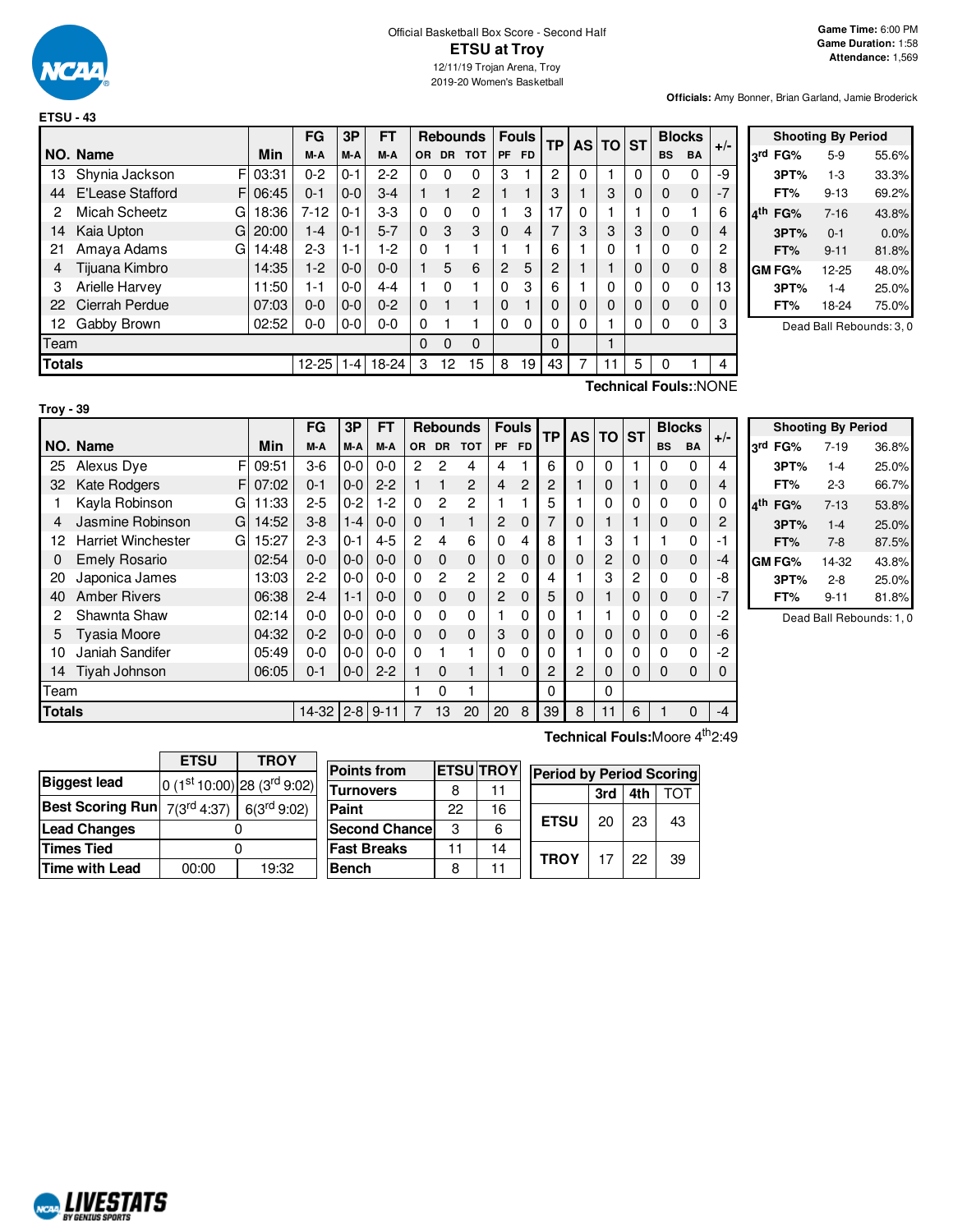

{ Players => 0, 1, 2, 4, 5, 10, 11, 12, 14, 20, 21, 25, 32, 40; } FG Types => All; Results => All;

{ Players => All; } FG Types => All; Results => All;



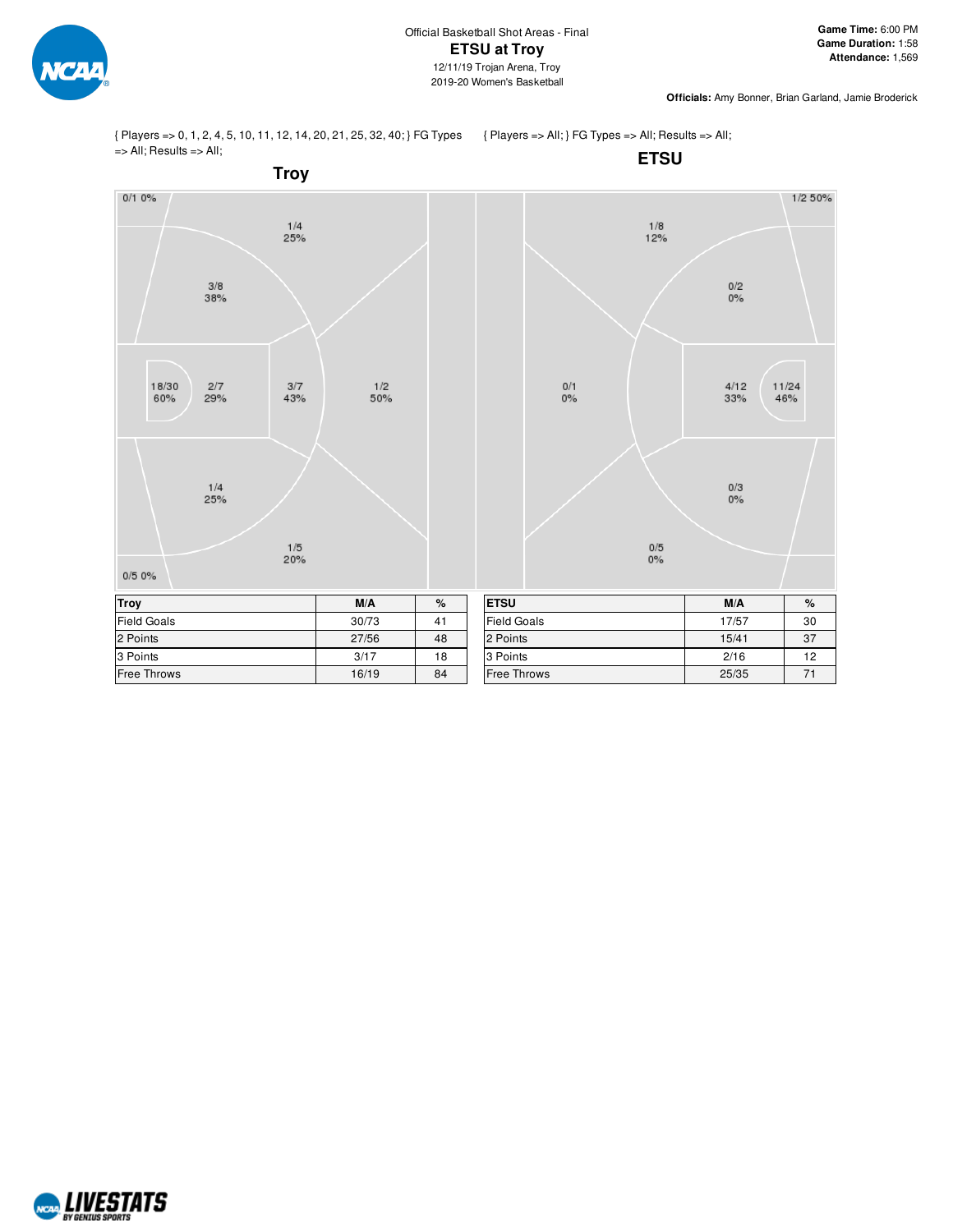#### Official Basketball Player Plus/Minus Summary - Final **ETSU at Troy** 12/11/19 Trojan Arena, Troy 2019-20 Women's Basketball

**Officials:** Amy Bonner, Brian Garland, Jamie Broderick

### **ETSU No Name Mins Score Points Diff Points per Min Assists Rebounds Steals Turnovers On Off On Off On Off On Off On Off On Off On Off On Off** 2 | Micah Scheetz | 34:11 | 05:49 | 50 - 65 | 11 - 14 | -15 | -3 | 1.46 | 1.89 | 7 | 1 | 31 | 5 | 7 | 2 | 20 | 1 3 | Arielle Harvey | 19:04 | 20:56 | 40 - 34 | 21 - 45 | 6 | -24 | 2.10 | 1.00 | 5 | 3 | 18 | 18 | 3 | 6 | 11 | 10 4 | Tijuana Kimbro | 29:08 | 10:52 | 42 - 46 | 19 - 33 | -4 | -14 | 1.44 | 1.75 | 5 | 3 | 31 | 5 | 5 | 4 | 18 | 3 12 | Gabby Brown | 14:32 | 25:28 | 16 - 28 | 45 - 51 | -12 | -6 | 1.10 | 1.77 | 2 | 6 | 18 | 18 | 4 | 5 | 11 | 10 13 | Shynia Jackson | 12:39 | 27:21 | 17 - 29 | 44 - 50 | -12 | -6 | 1.34 | 1.61 | 1 | 7 | 11 | 25 | 3 | 6 | 2 | 19 14 | Kaia Upton | 39:36 | 00:24 | 61 - 77 | 0 - 2 | -16 | -2 | 1.54 | 0.00 | 8 | 0 | 36 | 0 | 9 | 0 | 21 | 0 21 | Amaya Adams | 27:57 | 12:03 | 50 - 58 | 11 - 21 | -8 | -10 | 1.79 | 0.91 | 6 | 2 | 21 | 15 | 6 | 3 | 9 | 12 22 | Cierrah Perdue | 09:11 | 30:49 | 17 - 22 | 44 - 57 | -5 | -13 | 1.85 | 1.43 | 4 | 4 | 5 | 31 | 4 | 5 | 3 | 18 44 E'Lease Stafford 13:42 26:18 12 - 36 49 - 43 - 24 6 0.88 1.86 2 6 9 27 4 5 10 11

### **Troy**

|                | <b>No</b>                 |       | Name  |           | <b>Mins</b> |          | <b>Score</b> |       | <b>Points Diff</b> | Points per Min |     | <b>Assists</b> |     | <b>Rebounds</b> |                | <b>Steals</b> |     |  | <b>Turnovers</b> |
|----------------|---------------------------|-------|-------|-----------|-------------|----------|--------------|-------|--------------------|----------------|-----|----------------|-----|-----------------|----------------|---------------|-----|--|------------------|
|                |                           | On    | Off   | On.       | Off         | On       | Off          | On    | Off                | On             | Off | On             | Off | On              | Off            | <b>On</b>     | Off |  |                  |
| $\Omega$       | <b>Emely Rosario</b>      | 07:34 | 32:26 | $17 - 20$ | $62 - 41$   | -3       | 21           | 2.25  | .91                | 4              | 12  | 10             | 44  | 2               | 11             | 5             | 15  |  |                  |
|                | Kayla Robinson            | 18:56 | 21:04 | $44 - 30$ | $35 - 31$   | 14       | 4            | 2.32  | 1.66               | 7              | 9   | 23             | 31  | 6               | $\overline{ }$ | 10            | 10  |  |                  |
| $\overline{2}$ | Shawnta Shaw              | 02:56 | 37:04 | $2 - 8$   | $77 - 53$   | -6       | 24           | 0.68  | 2.08               |                | 15  | 2              | 52  |                 | 12             | 5             | 15  |  |                  |
| $\overline{4}$ | Jasmine Robinson          | 29:30 | 10:30 | $60 - 33$ | $19 - 28$   | 27       | $-9$         | 2.03  | 1.81               | 11             | 5   | 42             | 12  | 10              | 3              | 10            | 10  |  |                  |
| 5              | Tyasia Moore              | 11:06 | 28:54 | $23 - 23$ | $56 - 38$   | $\Omega$ | 18           | 2.07  | .94                | 7              | 9   | 17             | 37  | 3               | 10             | 6             | 14  |  |                  |
| 10             | Janiah Sandifer           | 14:49 | 25:11 | $17 - 21$ | $62 - 40$   | -4       | 22           | 1.15  | 2.46               | 4              | 12  | 21             | 33  | 5               | 8              | 8             | 12  |  |                  |
| 11             | Jasmine LeBlanc           | 02:56 | 37:04 | $7 - 10$  | $72 - 51$   | -3       | 21           | 2.39  | 1.94               | 3              | 13  | 4              | 50  | $\Omega$        | 13             | 3             | 17  |  |                  |
| 12             | <b>Harriet Winchester</b> | 28:48 | 11:12 | $56 - 37$ | $23 - 24$   | 19       | -1           | 94. ا | 2.05               | 10             | 6   | 41             | 13  | 10              | 3              | 16            | 4   |  |                  |
| 14             | Tiyah Johnson             | 11:34 | 28:26 | $26 - 22$ | $53 - 39$   | 4        | 14           | 2.25  | .86                |                | 9   | 14             | 40  | 3               | 10             | 5             | 15  |  |                  |
| 20             | Japonica James            | 23:36 | 16:24 | $39 - 45$ | $40 - 16$   | $-6$     | 24           | 1.65  | 2.44               | 9              |     | 28             | 26  | 8               | 5              | 14            | 6   |  |                  |
| 25             | Alexus Dye                | 20:38 | 19:22 | $49 - 21$ | $30 - 40$   | 28       | $-10$        | 2.37  | .55                | 9              |     | 29             | 25  | ⇁               | 6              | 5             | 15  |  |                  |
| 32             | Kate Rodgers              | 15:32 | 24:28 | $37 - 11$ | $42 - 50$   | 26       | -8           | 2.38  | 1.72               | 5.             |     | 25             | 29  | 5               | 8              | 3             | 17  |  |                  |
| 40             | <b>Amber Rivers</b>       | 12:05 | 27:55 | 18 - 24   | $61 - 37$   | -6       | 24           | 1.49  | 2.19               | 3              | 13  | 14             | 40  | 5               | 8              | 10            | 10  |  |                  |

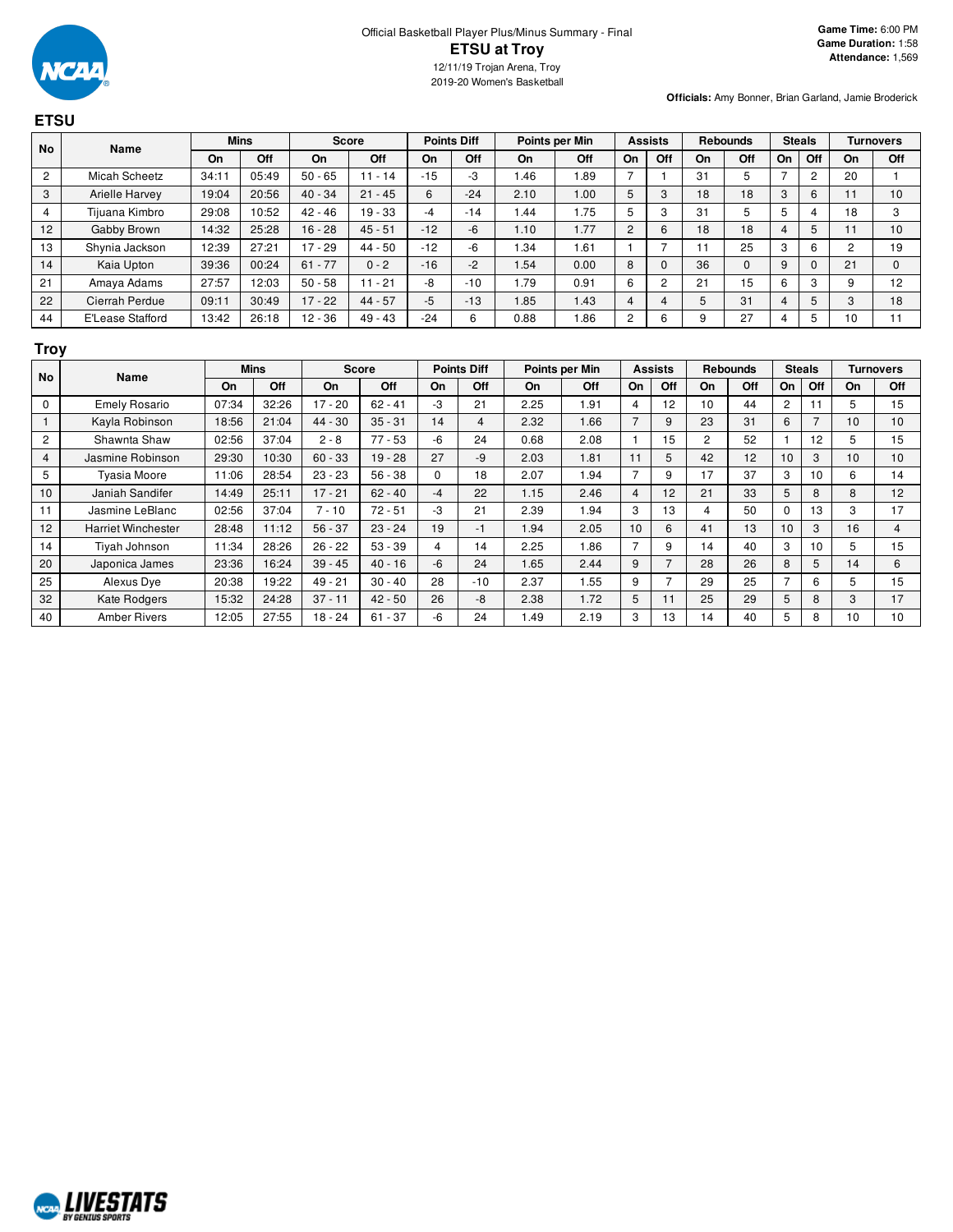

### Players => AllFG Types=>AllResults=>All **ETSU**



**Blow Up Chart**



| $- - - -$ |   |  |
|-----------|---|--|
|           | . |  |

N - Player Number

| <b>ETSU</b>                 | M/A   | $\%$ | <b>ETSU</b>              | M/A       | %  |
|-----------------------------|-------|------|--------------------------|-----------|----|
| <b>Field Goals</b>          | 17/57 | 30   | Points in the Paint      | 30(15/36) | 42 |
| 2 Points                    | 15/41 | 37   | <b>Fast Break Points</b> | 12(7/8)   | 88 |
| 3 Points                    | 2/16  | 12   | Second Chance Points     | 5(4/8)    | 50 |
| <b>Free Throws</b><br>25/35 |       |      | <b>Effective FG%</b>     | 32        |    |

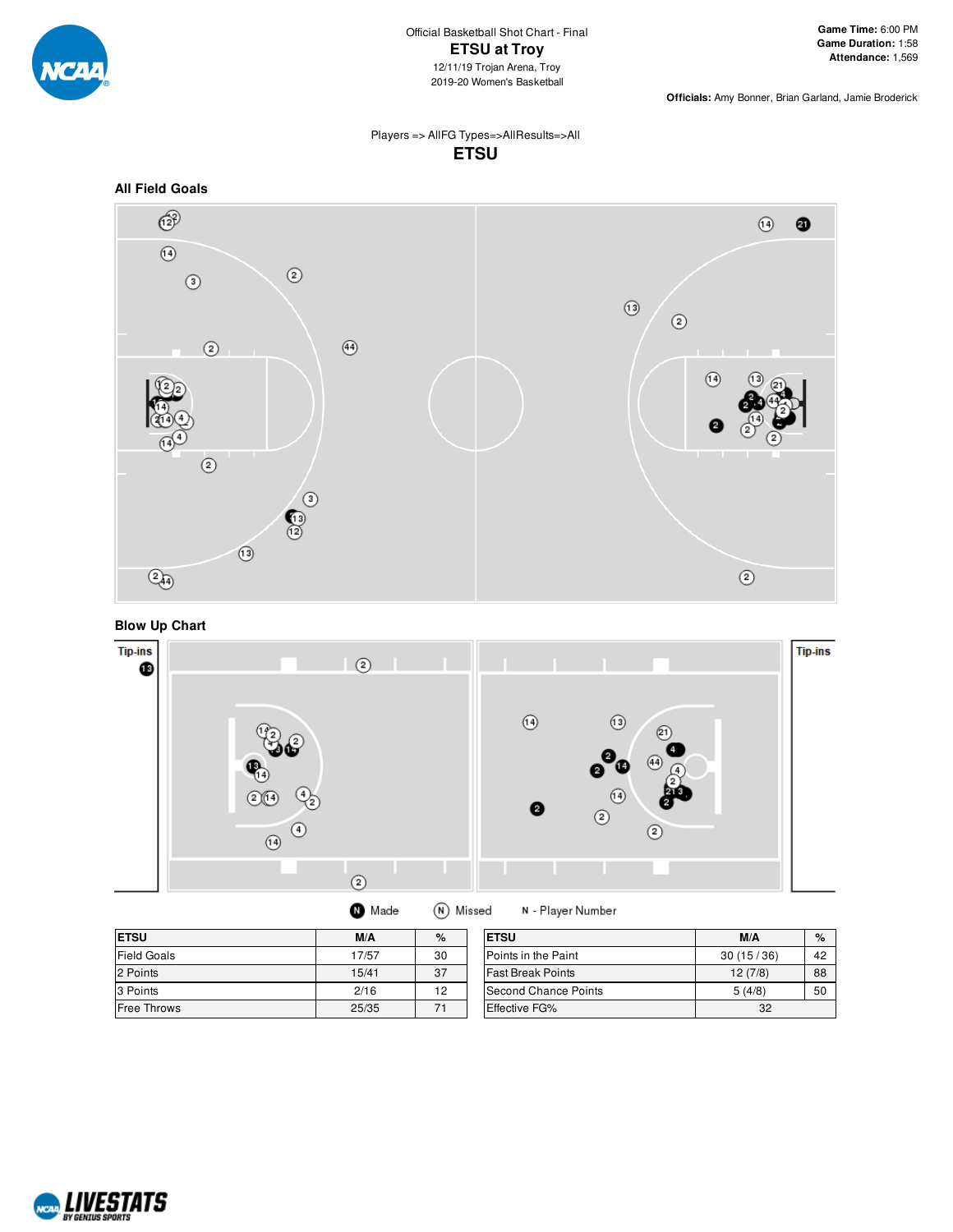

### Players => 0, 1, 2, 4, 5, 10, 11, 12, 14, 20, 21, 25, 32, 40FG Types=>AllResults=>All

**Troy**







**O** Made (N) Missed N - Player Number

| <b>Troy</b>        | M/A   | %                          | Trov                     | M/A          | $\%$ |
|--------------------|-------|----------------------------|--------------------------|--------------|------|
| <b>Field Goals</b> | 30/73 | 41                         | Points in the Paint      | 40 (20 / 37) | 54   |
| 2 Points           | 27/56 | 48                         | <b>Fast Break Points</b> | 28 (16/16)   | 100  |
| 3 Points           | 3/17  | 18                         | Second Chance Points     | 9(6/16)      | 38   |
| Free Throws        | 16/19 | 84<br><b>Effective FG%</b> |                          | 43           |      |

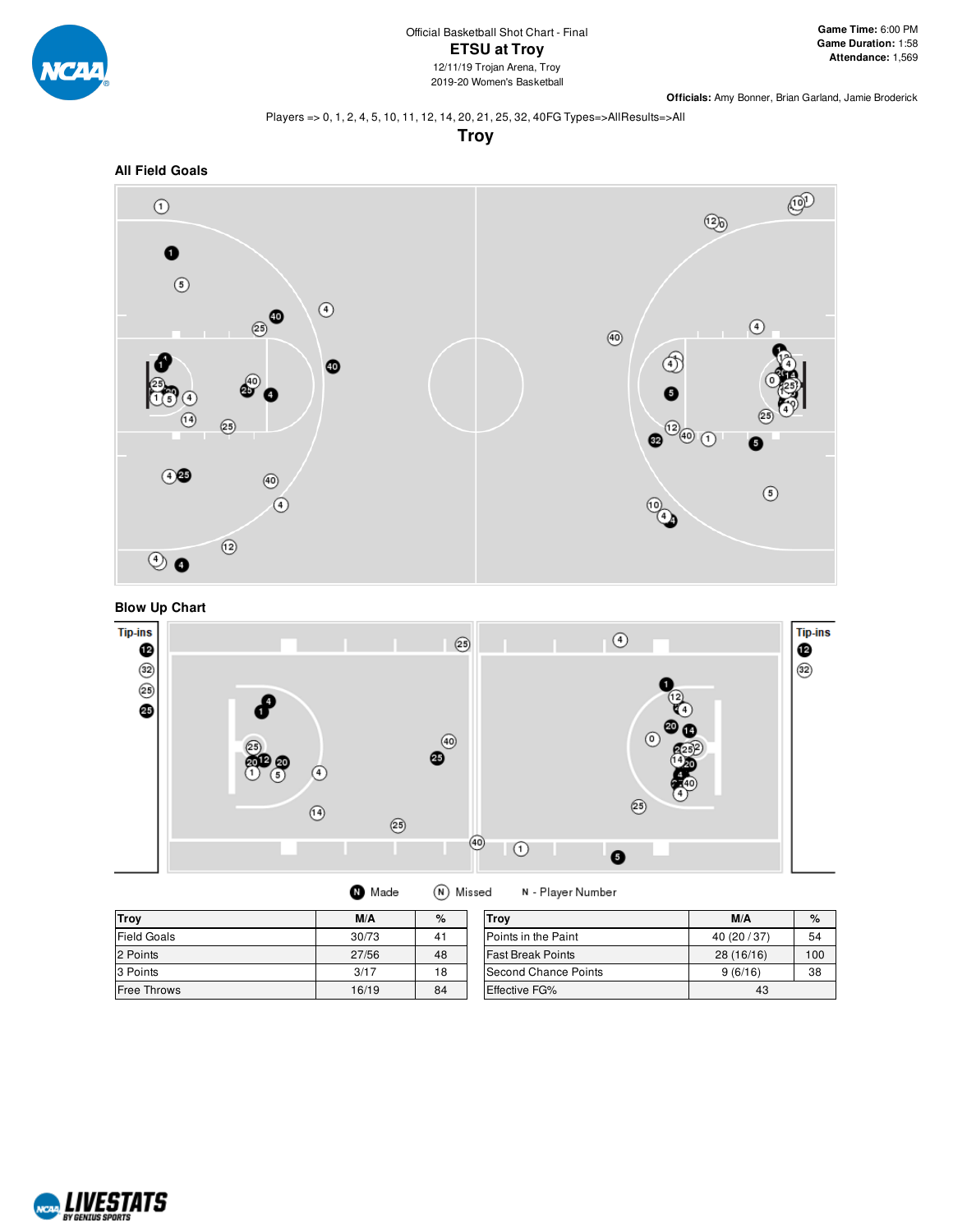

┱

## **ETSU**

| Lineup                                                                    | Quarter<br>On         | Time<br>On | Quarter<br>Off        | Time<br>Off | Time on<br>Court |          | Score Score Diff Reb Stl Tov Ass |                |                |                       |              | <b>PPP</b> |
|---------------------------------------------------------------------------|-----------------------|------------|-----------------------|-------------|------------------|----------|----------------------------------|----------------|----------------|-----------------------|--------------|------------|
| 13- Jackson S/ 14- Upton K/ 21- Adams A/ 44- Stafford E/ 2- Scheetz<br>M/ | $\mathbf{1}$          | 10:00      | $\mathbf{1}$          | 07:06       | 02:54            | $2 - 10$ | -8                               | $\mathbf{1}$   | $\overline{1}$ | $\mathbf 0$           | $\mathbf 0$  | 0.3676     |
| 13- Jackson S/14- Upton K/21- Adams A/2- Scheetz M/3- Harvey A/           | $\mathbf{1}$          | 07:06      | 1                     | 06:43       | 00:23            | $2 - 0$  | $\overline{2}$                   | $\mathbf{1}$   | $\mathbf 0$    | $\mathbf 0$           | $\Omega$     | 2.0000     |
| 14- Upton K/21- Adams A/2- Scheetz M/3- Harvey A/4- Kimbro T/             | $\mathbf{1}$          | 06:43      | $\mathbf{1}$          | 04:21       | 02:22            | $0 - 4$  | $-4$                             | $\Omega$       | $\mathbf 0$    | 3                     | $\Omega$     | 0.0000     |
| 12- Brown G/ 14- Upton K/ 44- Stafford E/ 2- Scheetz M/ 4- Kimbro T/      | $\mathbf{1}$          | 04:21      | $\mathbf{1}$          | 03:05       | 01:16            | $0 - 2$  | $-2$                             | $\overline{2}$ | $\mathbf 0$    | $\overline{2}$        | $\mathbf{0}$ | 0.0000     |
| 12- Brown G/ 14- Upton K/ 21- Adams A/ 44- Stafford E/ 4- Kimbro T/       | $\mathbf{1}$          | 03:05      | 1                     | 02:51       | 00:14            | $0-0$    | $\mathbf 0$                      | $\mathbf 0$    | $\mathbf{1}$   | 0                     | $\mathbf{0}$ | 0.0000     |
| 12- Brown G/ 13- Jackson S/ 14- Upton K/ 21- Adams A/ 4- Kimbro T/        | $\mathbf{1}$          | 02:51      | 1                     | 00:50       | 02:01            | $3 - 2$  | $\mathbf{1}$                     | $\overline{4}$ | $\mathbf 0$    | $\mathbf 0$           | $\mathbf 0$  | 0.6303     |
| 12- Brown G/ 13- Jackson S/ 14- Upton K/ 21- Adams A/ 22- Perdue<br>C/    | 1                     | 00:50      | $\mathbf{2}^{\prime}$ | 10:00       | 00:50            | $0 - 1$  | $-1$                             | $\mathbf 0$    | $\mathbf{1}$   | $\mathbf 0$           | $\mathbf 0$  | 0.0000     |
| 13- Jackson S/14- Upton K/21- Adams A/22- Perdue C/2- Scheetz<br>M/       | 2                     | 10:00      | $\overline{c}$        | 09:49       | 00:11            | $0 - 2$  | $-2$                             | $\Omega$       | $\mathbf 0$    | $\Omega$              | $\Omega$     | 0.0000     |
| 13- Jackson S/ 14- Upton K/ 21- Adams A/ 2- Scheetz M/ 4- Kimbro T/       | $\overline{2}$        | 09:49      | $\overline{c}$        | 07:19       | 02:30            | $5-0$    | 5                                | $\overline{4}$ | $\mathbf 0$    | $\mathbf 0$           | $\mathbf{1}$ | 1.0000     |
| 12- Brown G/ 14- Upton K/ 44- Stafford E/ 2- Scheetz M/ 4- Kimbro T/      | $\mathbf{2}^{\prime}$ | 07:19      | $\overline{c}$        | 06:33       | 00:46            | $0-0$    | 0                                | $\overline{1}$ | $\mathbf 0$    | $\mathbf{1}$          | $\mathbf 0$  | 0.0000     |
| 12- Brown G/21- Adams A/44- Stafford E/2- Scheetz M/4- Kimbro T/          | $\mathbf{2}^{\prime}$ | 06:33      | $\overline{c}$        | 06:09       | 00:24            | $0 - 2$  | $-2$                             | $\pmb{0}$      | $\mathbf 0$    | 0                     | $\mathbf{0}$ | 0.0000     |
| 12- Brown G/ 14- Upton K/ 44- Stafford E/ 2- Scheetz M/ 4- Kimbro T/      | $\mathbf{2}^{\prime}$ | 06:09      | $\overline{c}$        | 04:46       | 01:23            | $0-5$    | $-5$                             | $\mathbf{1}$   | $\mathbf 0$    | $\mathbf{1}$          | $\mathbf{0}$ | 0.0000     |
| 12- Brown G/ 13- Jackson S/ 14- Upton K/ 2- Scheetz M/ 3- Harvey A/       | $\overline{c}$        | 04:46      | 2                     | 04:27       | 00:19            | $0-0$    | $\mathbf 0$                      | 0              | $\mathbf 0$    | 0                     | $\mathbf{0}$ | 0.0000     |
| 12- Brown G/ 14- Upton K/ 22- Perdue C/ 2- Scheetz M/ 3- Harvey A/        | $\overline{2}$        | 04:27      | $\overline{c}$        | 03:52       | 00:35            | $2 - 2$  | $\mathbf 0$                      | $\mathbf{1}$   | $\mathbf 0$    | $\mathbf 0$           | $\Omega$     | 1.0638     |
| 12- Brown G/ 14- Upton K/ 21- Adams A/ 22- Perdue C/ 3- Harvey A/         | $\overline{2}$        | 03:52      | 2                     | 03:37       | 00:15            | $2 - 3$  | $-1$                             | $\mathbf 0$    | $\mathbf 0$    | $\mathbf 0$           | $\Omega$     | 2.2727     |
| 12- Brown G/ 14- Upton K/ 21- Adams A/ 3- Harvey A/ 4- Kimbro T/          | $\overline{2}$        | 03:37      | $\overline{c}$        | 02:32       | 01:05            | $2 - 2$  | $\mathbf 0$                      | $\mathbf{1}$   | $\mathbf 0$    | $\mathbf 0$           | $\Omega$     | 0.6944     |
| 12- Brown G/ 14- Upton K/ 22- Perdue C/ 2- Scheetz M/ 4- Kimbro T/        | $\overline{2}$        | 02:32      | $\overline{c}$        | 02:15       | 00:17            | $0 - 1$  | $-1$                             | $\mathbf 0$    | $\mathbf 0$    | $\mathbf 0$           | $\Omega$     | 0.0000     |
| 12- Brown G/ 14- Upton K/ 2- Scheetz M/ 3- Harvey A/ 4- Kimbro T/         | $\overline{2}$        | 02:15      | 3                     | 10:00       | 02:15            | $0 - 4$  | $-4$                             | 5              | $\mathbf{1}$   | 3                     | $\mathbf{0}$ | 0.0000     |
| 13- Jackson S/ 14- Upton K/ 21- Adams A/ 44- Stafford E/ 2- Scheetz<br>M/ | 3                     | 10:00      | 3                     | 09:02       | 00:56            | $0 - 5$  | $-5$                             | $\mathbf 0$    | $\mathbf 0$    | $\mathbf{1}$          | $\Omega$     | 0.0000     |
| 14- Upton K/21- Adams A/44- Stafford E/2- Scheetz M/4- Kimbro T/          | 3                     | 09:02      | 3                     | 08:40       | 00:24            | $0 - 1$  | $-1$                             | $\mathbf 0$    | $\mathbf 0$    | $\mathbf{1}$          | $\mathbf 0$  | 0.0000     |
| 14- Upton K/21- Adams A/2- Scheetz M/3- Harvey A/4- Kimbro T/             | 3                     | 08:40      | 3                     | 05:12       | 03:28            | $11 - 4$ | $\overline{7}$                   | 4              | $\mathbf 0$    | $\mathbf{1}$          | $\mathbf{1}$ | 1.9504     |
| 14- Upton K/22- Perdue C/44- Stafford E/2- Scheetz M/4- Kimbro T/         | 3                     | 05:12      | 3                     | 02:52       | 02:20            | $2 - 3$  | $-1$                             | $\overline{c}$ | $\mathbf{1}$   | $\mathbf{1}$          | $\mathbf 0$  | 0.4310     |
| 12- Brown G/ 14- Upton K/ 44- Stafford E/ 2- Scheetz M/ 4- Kimbro T/      | 3                     | 02:52      | 3                     | 01:11       | 01:41            | $4 - 2$  | $\overline{2}$                   | $\overline{2}$ | $\mathbf{1}$   | $\mathbf{2}^{\prime}$ | $\mathbf{1}$ | 0.8000     |
| 12- Brown G/ 14- Upton K/ 22- Perdue C/ 2- Scheetz M/ 3- Harvey A/        | 3                     | 01:11      | 4                     | 10:00       | 01:11            | $3 - 2$  | $\mathbf{1}$                     | $\mathbf{1}$   | $\pmb{0}$      | $\mathbf{2}^{\prime}$ | $\mathbf{1}$ | 0.8721     |
| 14- Upton K/21- Adams A/2- Scheetz M/3- Harvey A/4- Kimbro T/             | $\overline{4}$        | 10:00      | 4                     | 07:57       | 02:03            | $2 - 2$  | $\mathbf 0$                      | $\overline{2}$ | $\mathbf 0$    | $\mathbf{1}$          | $\mathbf{1}$ | 0.6667     |
| 13- Jackson S/ 14- Upton K/ 21- Adams A/ 2- Scheetz M/ 3- Harvey A/       | $\overline{4}$        | 07:57      | 4                     | 07:35       | 00:22            | $2 - 2$  | $\mathbf 0$                      | $\mathbf 0$    | $\mathbf 0$    | $\mathbf 0$           | $\Omega$     | 2.2727     |
| 14- Upton K/21- Adams A/22- Perdue C/2- Scheetz M/3- Harvey A/            | $\overline{4}$        | 07:35      | 4                     | 05:19       | 02:16            | $4 - 2$  | $\overline{c}$                   | $\mathbf{1}$   | $\overline{c}$ | $\mathbf 0$           | $\mathbf{1}$ | 1.0000     |
| 14- Upton K/21- Adams A/22- Perdue C/44- Stafford E/3- Harvey A/          | $\overline{4}$        | 05:19      | 4                     | 04:41       | 00:38            | $2 - 4$  | $-2$                             | $\mathbf 0$    | $\mathbf 0$    | 0                     | $\mathbf{1}$ | 2.0000     |
| 14- Upton K/21- Adams A/44- Stafford E/3- Harvey A/4- Kimbro T/           | $\overline{4}$        | 04:41      | 4                     | 03:55       | 00:46            | $2 - 2$  | $\mathbf 0$                      | $\mathbf 0$    | $\mathbf 0$    | $\mathbf{1}$          | $\Omega$     | 1.0638     |
| 14- Upton K/21- Adams A/2- Scheetz M/3- Harvey A/4- Kimbro T/             | 4                     | 03:55      | 4                     | 02:49       | 01:06            | $6 - 1$  | 5                                | $\overline{2}$ | $\mathbf 0$    | $\mathbf 0$           | $\Omega$     | 1.8750     |
| 13- Jackson S/ 14- Upton K/ 21- Adams A/ 2- Scheetz M/ 4- Kimbro T/       | $\overline{4}$        | 02:49      | $\overline{4}$        | 00:37       | 02:11            | $3 - 7$  | -4                               | $\mathbf{1}$   | $\mathbf{1}$   | $\mathbf{1}$          | $\Omega$     | 0.4360     |
| 14- Upton K/21- Adams A/22- Perdue C/2- Scheetz M/4- Kimbro T/            | $\overline{4}$        | 00:37      | $\overline{4}$        | 00:00       | 00:38            | $2 - 2$  | $\mathbf 0$                      | $\mathbf 0$    | $\mathbf 0$    | $\mathbf 0$           | $\mathbf{1}$ | 1.0000     |

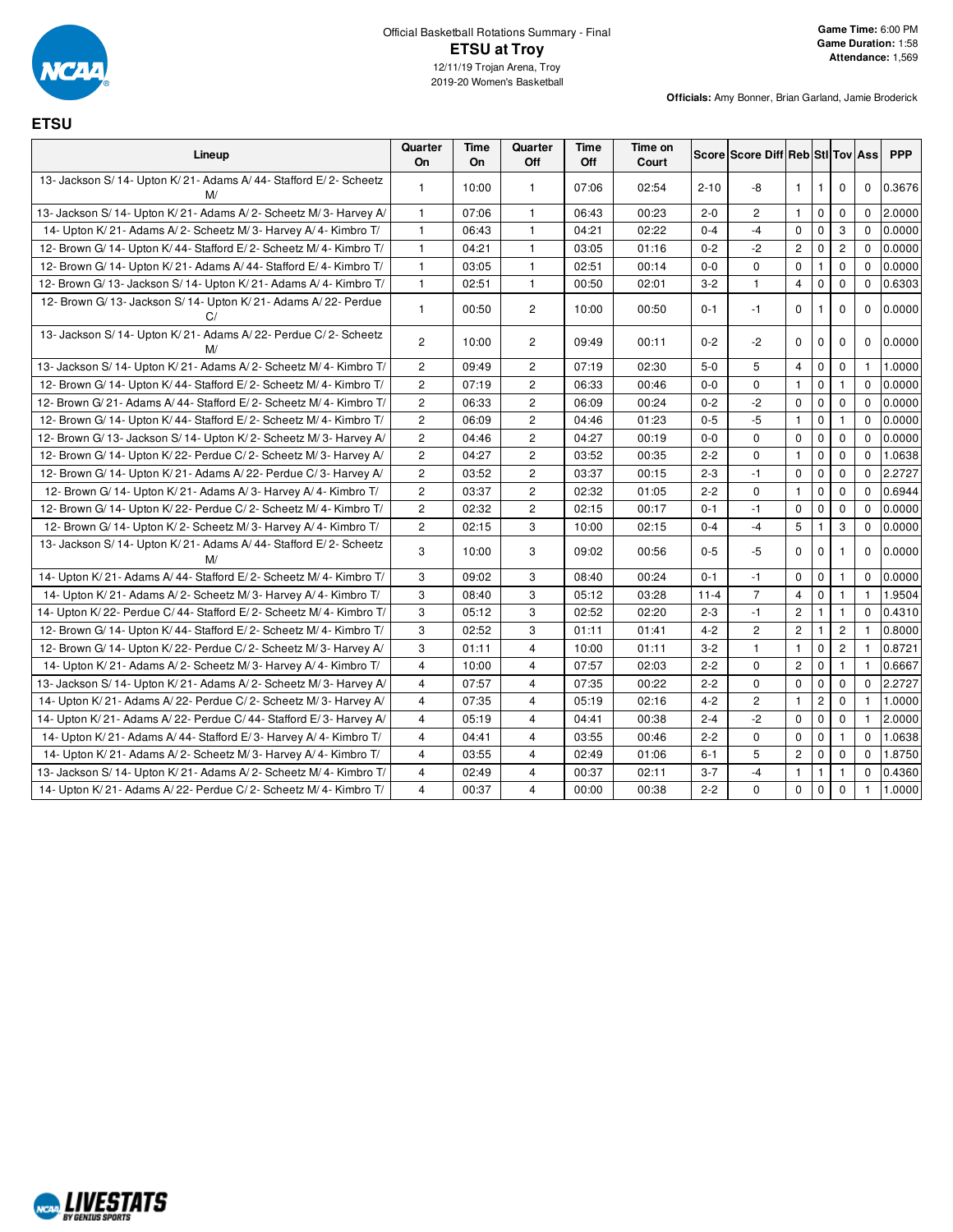

**Troy**

#### Official Basketball Rotations Summary - Final **ETSU at Troy** 12/11/19 Trojan Arena, Troy 2019-20 Women's Basketball

| Lineup                                                                          | Quarter<br>On  | <b>Time</b><br>On | Quarter<br>Off | <b>Time</b><br>Off | Time on<br>Court | <b>Score</b> | <b>Score</b><br><b>Diff</b> |                       |                |                | <b>Reb</b> Sti Tov Ass | <b>PPP</b>       |
|---------------------------------------------------------------------------------|----------------|-------------------|----------------|--------------------|------------------|--------------|-----------------------------|-----------------------|----------------|----------------|------------------------|------------------|
| 1- Robinson K/4- Robinson J/12- Winchester H/25- Dye A/32- Rodgers<br>K/        | $\mathbf{1}$   | 10:00             | $\mathbf{1}$   | 07:25              | 02:35            | $10-0$       | 10                          | 4                     | $\mathbf 0$    | $\Omega$       |                        | 2 2.0000         |
| 2- Shaw S/5- Moore T/10- Sandifer J/11- LeBlanc J/14- Johnson T/                | $\mathbf{1}$   | 07:25             | $\mathbf{1}$   | 06:43              | 00:42            | $0 - 4$      | $-4$                        | $\mathbf{1}$          | $\mathbf 0$    | $\overline{c}$ | $\mathbf{0}$           | 0.0000           |
| 1- Robinson K/4- Robinson J/12- Winchester H/20- James J/40- Rivers<br>A/       | $\mathbf{1}$   | 06:43             | $\mathbf{1}$   | 04:21              | 02:22            | $4 - 0$      | $\overline{4}$              | 3                     | $\overline{2}$ | $\overline{2}$ |                        | 1 1.0000         |
| 0- Rosario E/1- Robinson K/12- Winchester H/20- James J/40- Rivers<br>A/        | $\mathbf{1}$   | 04:21             | $\mathbf{1}$   | 03:57              | 00:24            | $0 - 0$      | $\Omega$                    | $\mathbf 0$           | $\mathbf{1}$   | $\Omega$       |                        | 0.0000           |
| 0- Rosario E/1- Robinson K/12- Winchester H/20- James J/25- Dye A/              | $\overline{1}$ | 03:57             | $\mathbf{1}$   | 03:05              | 00:52            | $2 - 0$      | $\overline{c}$              | $\overline{c}$        | 0              | $\Omega$       | $\Omega$               | 2.0000           |
| 0- Rosario E/1- Robinson K/10- Sandifer J/20- James J/25- Dye A/                | $\mathbf{1}$   | 03:05             | $\mathbf{1}$   | 01:55              | 01:10            | $0 - 2$      | $-2$                        | $\mathbf{1}$          | $\mathbf 0$    | $\mathbf{1}$   | $\mathbf 0$            | 0.0000           |
| 4- Robinson J/ 5- Moore T/ 10- Sandifer J/ 12- Winchester H/ 25- Dye A/         | $\mathbf{1}$   | 01:55             | $\mathbf{1}$   | 00:50              | 01:05            | $3 - 1$      | $\overline{2}$              | 3                     | $\pmb{0}$      | $\mathbf 0$    | $\mathbf{1}$           | 0.8721           |
| 4- Robinson J/ 10- Sandifer J/ 12- Winchester H/ 20- James J/ 32-<br>Rodgers K/ | $\mathbf{1}$   | 00:50             | $\overline{c}$ | 10:00              | 00:50            | $0-0$        | $\mathbf 0$                 | $\overline{4}$        | $\mathbf 0$    | $\overline{1}$ |                        | 0.0000           |
| 4- Robinson J/ 10- Sandifer J/ 12- Winchester H/ 20- James J/ 40- Rivers<br>A/  | $\overline{2}$ | 10:00             | $\overline{2}$ | 07:19              | 02:41            | $2 - 5$      | -3                          | 3                     | $\mathbf 0$    | $\overline{1}$ |                        | $0\quad 0.3401$  |
| 4- Robinson J/ 5- Moore T/ 14- Johnson T/ 25- Dye A/ 32- Rodgers K/             | $\overline{2}$ | 07:19             | $\overline{2}$ | 04:46              | 02:33            | $7 - 0$      | $\overline{7}$              | 5                     | $\overline{c}$ | $\mathbf 0$    | $\mathbf{1}$           | 1.4344           |
| 0- Rosario E/5- Moore T/11- LeBlanc J/14- Johnson T/20- James J/                | $\overline{2}$ | 04:46             | $\overline{c}$ | 02:32              | 02:14            | $7-6$        | $\mathbf{1}$                | 3                     | $\mathbf{0}$   | $\mathbf{1}$   | 3                      | 1.0870           |
| 4- Robinson J/ 10- Sandifer J/ 12- Winchester H/ 25- Dye A/ 32- Rodgers<br>K/   | $\overline{2}$ | 02:32             | 3              | 10:00              | 02:32            | $5-0$        | 5                           | 5                     | $\overline{c}$ | $\mathbf{1}$   |                        | $0$ 1.0246       |
| 1- Robinson K/4- Robinson J/12- Winchester H/25- Dye A/32- Rodgers<br>K/        | 3              | 10:00             | 3              | 07:49              | 02:11            | $6 - 2$      | $\overline{4}$              | $\mathbf{2}^{\prime}$ | $\mathbf 0$    | $\mathbf 0$    |                        | $0$   1.3514     |
| 0- Rosario E/1- Robinson K/12- Winchester H/25- Dye A/32- Rodgers<br>K/         | 3              | 07:49             | 3              | 06:29              | 01:20            | $4 - 3$      | $\mathbf{1}$                | $\overline{2}$        | $\Omega$       | $\Omega$       |                        | $1 \quad 2.0000$ |
| 0- Rosario E/1- Robinson K/12- Winchester H/20- James J/40- Rivers<br>A         | 3              | 06:29             | 3              | 06:00              | 00:29            | $0 - 4$      | $-4$                        | $\Omega$              | $\mathbf 0$    | $\overline{1}$ |                        | 0.0000           |
| 1- Robinson K/2- Shaw S/12- Winchester H/20- James J/40- Rivers A/              | 3              | 06:00             | 3              | 04:37              | 01:23            | $0 - 2$      | $-2$                        | $\mathbf 0$           | $\mathbf{1}$   | $\mathbf{1}$   | $\mathbf 0$            | 0.0000           |
| 1- Robinson K/2- Shaw S/5- Moore T/12- Winchester H/40- Rivers A/               | 3              | 04:37             | 3              | 03:46              | 00:51            | $2 - 2$      | $\mathbf 0$                 | $\mathbf{1}$          | $\overline{0}$ | $\overline{2}$ | $\mathbf{1}$           | 0.6667           |
| 1- Robinson K/4- Robinson J/5- Moore T/12- Winchester H/40- Rivers<br>A/        | 3              | 03:46             | 3              | 03:46              | 00:00            | $0-0$        | $\mathbf 0$                 | $\mathbf 0$           | $\mathbf 0$    | $\Omega$       |                        | 0.0000           |
| 4- Robinson J/ 5- Moore T/ 10- Sandifer J/ 12- Winchester H/ 32-<br>Rodgers K/  | 3              | 03:46             | 3              | 01:11              | 02:35            | $3-4$        | $-1$                        | 3                     | $\mathbf{1}$   | $\mathbf{1}$   | $\mathbf{1}$           | 0.6148           |
| 4- Robinson J/ 10- Sandifer J/ 12- Winchester H/ 20- James J/ 25- Dye A         | 3              | 01:11             | $\overline{4}$ | 10:00              | 01:11            | $2 - 3$      | $-1$                        | $\mathbf 0$           | $\overline{c}$ | $\mathbf{1}$   | $\mathbf{1}$           | 0.6667           |
| 4- Robinson J/ 10- Sandifer J/ 14- Johnson T/ 20- James J/ 25- Dye A/           | $\overline{4}$ | 10:00             | $\overline{4}$ | 08:31              | 01:29            | $2 - 2$      | $\Omega$                    | $\mathbf{1}$          | $\mathbf{0}$   | $\mathbf 0$    | $\mathbf{1}$           | 1.0000           |
| 4- Robinson J/ 10- Sandifer J/ 14- Johnson T/ 20- James J/ 32- Rodgers<br>K/    | $\overline{4}$ | 08:31             | $\overline{4}$ | 07:57              | 00:34            | $0-0$        | $\mathbf 0$                 | $\mathbf 0$           | 0              | $\mathbf 0$    |                        | 0 0.0000         |
| 4- Robinson J/ 12- Winchester H/ 14- Johnson T/ 20- James J/ 32-<br>Rodgers K/  | $\overline{4}$ | 07:57             | 4              | 07:35              | 00:22            | $2 - 2$      | $\Omega$                    | $\Omega$              | $\mathbf 0$    | $\Omega$       |                        | $0$ 2.2727       |
| 4- Robinson J/ 12- Winchester H/ 14- Johnson T/ 20- James J/ 25- Dye<br>A       | $\overline{4}$ | 07:35             | 4              | 05:19              | 02:16            | $2 - 4$      | $-2$                        | 3                     | $\mathbf 0$    | $\overline{c}$ |                        | 1 0.5000         |
| 1- Robinson K/4- Robinson J/14- Johnson T/20- James J/25- Dye A/                | $\overline{4}$ | 05:19             | $\overline{4}$ | 03:55              | 01:24            | $6 - 4$      | $\mathbf{2}$                | $\mathbf{1}$          | $\mathbf{1}$   | $\mathbf 0$    | $\mathbf{1}$           | 2.0833           |
| 1- Robinson K/4- Robinson J/5- Moore T/20- James J/40- Rivers A/                | $\overline{4}$ | 03:55             | $\overline{4}$ | 02:49              | 01:06            | $1-6$        | $-5$                        | $\mathbf{1}$          | $\mathbf 0$    | $\mathbf 0$    | $\mathbf 0$            | 0.5319           |
| 1- Robinson K/4- Robinson J/12- Winchester H/20- James J/40- Rivers<br>A        | $\overline{4}$ | 02:49             | 4              | 01:05              | 01:44            | $5-0$        | 5                           | $\overline{4}$        | $\mathbf 0$    | $\overline{1}$ |                        | 1 1.2500         |
| 0- Rosario E/1- Robinson K/12- Winchester H/20- James J/40- Rivers<br>A         | $\overline{4}$ | 01:05             | $\overline{4}$ | 00:00              | 01:05            | $4 - 5$      | $-1$                        | $\mathbf{2}^{\prime}$ | 1              | $\overline{c}$ |                        | $0$ 1.0309       |

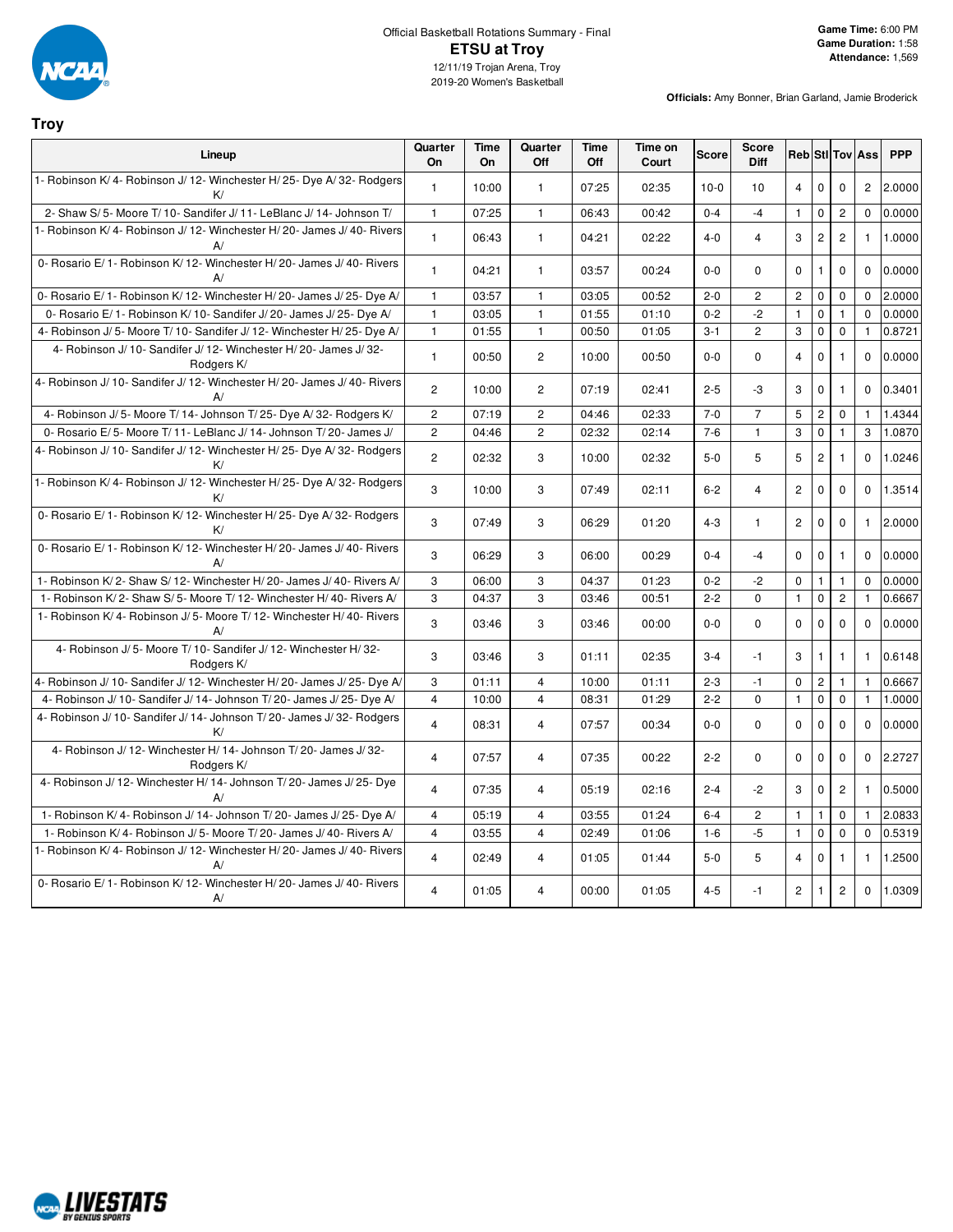

| <b>ETSU</b>                                                            |             |              |                   |         |                |                |                |              |            |
|------------------------------------------------------------------------|-------------|--------------|-------------------|---------|----------------|----------------|----------------|--------------|------------|
| Lineup                                                                 | <b>Time</b> | <b>Score</b> | <b>Score Diff</b> | Pts/Min | Reb            | Stl            | Tov            | Ass          | <b>PPP</b> |
| 14- Upton K/21- Adams A/2- Scheetz M/3- Harvey A/4- Kimbro T/          | 05:50       | $11 - 8$     | 3                 | 1.8857  | $\overline{4}$ | $\Omega$       | 4              | $\mathbf{1}$ | 1.0338     |
| 12- Brown G/ 14- Upton K/ 44- Stafford E/ 2- Scheetz M/ 4- Kimbro T/   | 05:06       | $4 - 9$      | $-5$              | 0.7843  | 6              | $\mathbf{1}$   | 6              | $\mathbf{1}$ | 0.2857     |
| 13- Jackson S/ 14- Upton K/ 21- Adams A/ 44- Stafford E/ 2- Scheetz M/ | 03:50       | $2 - 15$     | $-13$             | 0.5217  | $\mathbf{1}$   | $\mathbf{1}$   | $\mathbf{1}$   | $\Omega$     | 0.3106     |
| 13- Jackson S/14- Upton K/21- Adams A/2- Scheetz M/4- Kimbro T/        | 02:30       | $5-0$        | 5                 | 2.0000  | 4              | $\mathbf 0$    | $\mathbf 0$    |              | 1.0000     |
| 14- Upton K/22- Perdue C/44- Stafford E/2- Scheetz M/4- Kimbro T/      | 02:20       | $2 - 3$      | $-1$              | 0.8571  | $\overline{2}$ | $\mathbf{1}$   | $\mathbf{1}$   | $\Omega$     | 0.4310     |
| 14- Upton K/21- Adams A/22- Perdue C/2- Scheetz M/3- Harvey A/         | 02:16       | $4 - 2$      | $\overline{c}$    | 1.7647  |                | $\overline{c}$ | $\Omega$       | -1           | 1.0000     |
| 12- Brown G/ 14- Upton K/ 2- Scheetz M/ 3- Harvey A/ 4- Kimbro T/      | 02:15       | $0 - 4$      | $-4$              | 0.0000  | 5              | $\mathbf{1}$   | 3              | $\Omega$     | 0.0000     |
| 13- Jackson S/ 14- Upton K/ 21- Adams A/ 2- Scheetz M/ 4- Kimbro T/    | 02:11       | $3 - 7$      | $-4$              | 1.3740  | -1             | $\mathbf{1}$   |                | $\Omega$     | 0.4360     |
| 14- Upton K/21- Adams A/2- Scheetz M/3- Harvey A/4- Kimbro T/          | 02:03       | $2 - 2$      | $\Omega$          | 0.9756  | $\overline{2}$ | $\Omega$       | $\mathbf{1}$   | $\mathbf{1}$ | 0.6667     |
| 12- Brown G/13- Jackson S/14- Upton K/21- Adams A/4- Kimbro T/         | 02:01       | $3 - 2$      | $\mathbf{1}$      | 1.4876  | 4              | $\mathbf 0$    | $\mathbf 0$    | $\mathbf 0$  | 0.6303     |
| 12- Brown G/ 14- Upton K/ 22- Perdue C/ 2- Scheetz M/ 3- Harvey A/     | 01:11       | $3 - 2$      | $\mathbf{1}$      | 2.5352  | $\overline{1}$ | $\Omega$       | $\overline{c}$ | $\mathbf{1}$ | 0.8721     |
| 14- Upton K/21- Adams A/2- Scheetz M/3- Harvey A/4- Kimbro T/          | 01:06       | $6 - 1$      | 5                 | 5.4545  | $\overline{2}$ | $\mathbf 0$    | $\mathbf 0$    | $\mathbf 0$  | 1.8750     |
| 12- Brown G/ 14- Upton K/ 21- Adams A/ 3- Harvey A/ 4- Kimbro T/       | 01:05       | $2 - 2$      | $\mathbf 0$       | 1.8462  | $\overline{1}$ | $\Omega$       | $\mathbf 0$    | $\Omega$     | 0.6944     |
| 12- Brown G/13- Jackson S/14- Upton K/21- Adams A/22- Perdue C/        | 00:50       | $0 - 1$      | $-1$              | 0.0000  | $\mathbf 0$    | $\mathbf{1}$   | $\mathbf 0$    | $\mathbf 0$  | 0.0000     |
| 14- Upton K/21- Adams A/44- Stafford E/3- Harvey A/4- Kimbro T/        | 00:46       | $2 - 2$      | $\mathbf 0$       | 2.6087  | $\Omega$       | $\mathbf 0$    | $\mathbf{1}$   | $\Omega$     | 1.0638     |
| 14- Upton K/21- Adams A/22- Perdue C/44- Stafford E/3- Harvey A/       | 00:38       | $2 - 4$      | $-2$              | 3.1579  | $\mathbf 0$    | $\mathbf 0$    | 0              | $\mathbf{1}$ | 2.0000     |
| 14- Upton K/21- Adams A/22- Perdue C/2- Scheetz M/4- Kimbro T/         | 00:38       | $2 - 2$      | $\mathbf 0$       | 3.1579  | $\Omega$       | $\mathbf 0$    | $\mathbf 0$    | $\mathbf{1}$ | 1.0000     |
| 12- Brown G/ 14- Upton K/ 22- Perdue C/ 2- Scheetz M/ 3- Harvey A/     | 00:35       | $2 - 2$      | $\mathbf 0$       | 3.4286  | $\mathbf{1}$   | $\mathbf 0$    | $\mathbf 0$    | $\mathbf 0$  | 1.0638     |
| 12- Brown G/21- Adams A/44- Stafford E/2- Scheetz M/4- Kimbro T/       | 00:24       | $0 - 2$      | $-2$              | 0.0000  | $\Omega$       | $\Omega$       | $\mathbf 0$    | $\Omega$     | 0.0000     |
| 14- Upton K/21- Adams A/44- Stafford E/2- Scheetz M/4- Kimbro T/       | 00:24       | $0 - 1$      | $-1$              | 0.0000  | $\Omega$       | $\Omega$       | $\mathbf{1}$   | $\Omega$     | 0.0000     |
| 13- Jackson S/ 14- Upton K/ 21- Adams A/ 2- Scheetz M/ 3- Harvey A/    | 00:23       | $2 - 0$      | $\overline{c}$    | 5.2174  | $\overline{1}$ | $\mathbf 0$    | $\mathbf 0$    | $\Omega$     | 2.0000     |
| 13- Jackson S/ 14- Upton K/ 21- Adams A/ 2- Scheetz M/ 3- Harvey A/    | 00:22       | $2 - 2$      | $\mathbf 0$       | 5.4545  | $\mathbf 0$    | $\mathbf 0$    | 0              | $\mathbf 0$  | 2.2727     |
| 12- Brown G/ 13- Jackson S/ 14- Upton K/ 2- Scheetz M/ 3- Harvey A/    | 00:19       | $0 - 0$      | $\mathbf 0$       | 0.0000  | $\Omega$       | $\mathbf 0$    | $\mathbf 0$    | $\mathbf 0$  | 0.0000     |
| 12- Brown G/ 14- Upton K/ 22- Perdue C/ 2- Scheetz M/ 4- Kimbro T/     | 00:17       | $0 - 1$      | $-1$              | 0.0000  | $\mathbf 0$    | $\mathbf 0$    | $\mathbf 0$    | $\mathbf 0$  | 0.0000     |
| 12- Brown G/ 14- Upton K/ 21- Adams A/ 22- Perdue C/ 3- Harvey A/      | 00:15       | $2 - 3$      | $-1$              | 8.0000  | $\Omega$       | $\mathbf 0$    | 0              | $\Omega$     | 2.2727     |
| 12- Brown G/ 14- Upton K/ 21- Adams A/ 44- Stafford E/ 4- Kimbro T/    | 00:14       | $0 - 0$      | $\mathbf 0$       | 0.0000  | $\mathbf 0$    | $\mathbf{1}$   | $\mathbf 0$    | $\mathbf 0$  | 0.0000     |
| 13- Jackson S/14- Upton K/21- Adams A/22- Perdue C/2- Scheetz M/       | 00:11       | $0 - 2$      | $-2$              | 0.0000  | $\Omega$       | $\mathbf 0$    | $\Omega$       | $\Omega$     | 0.0000     |